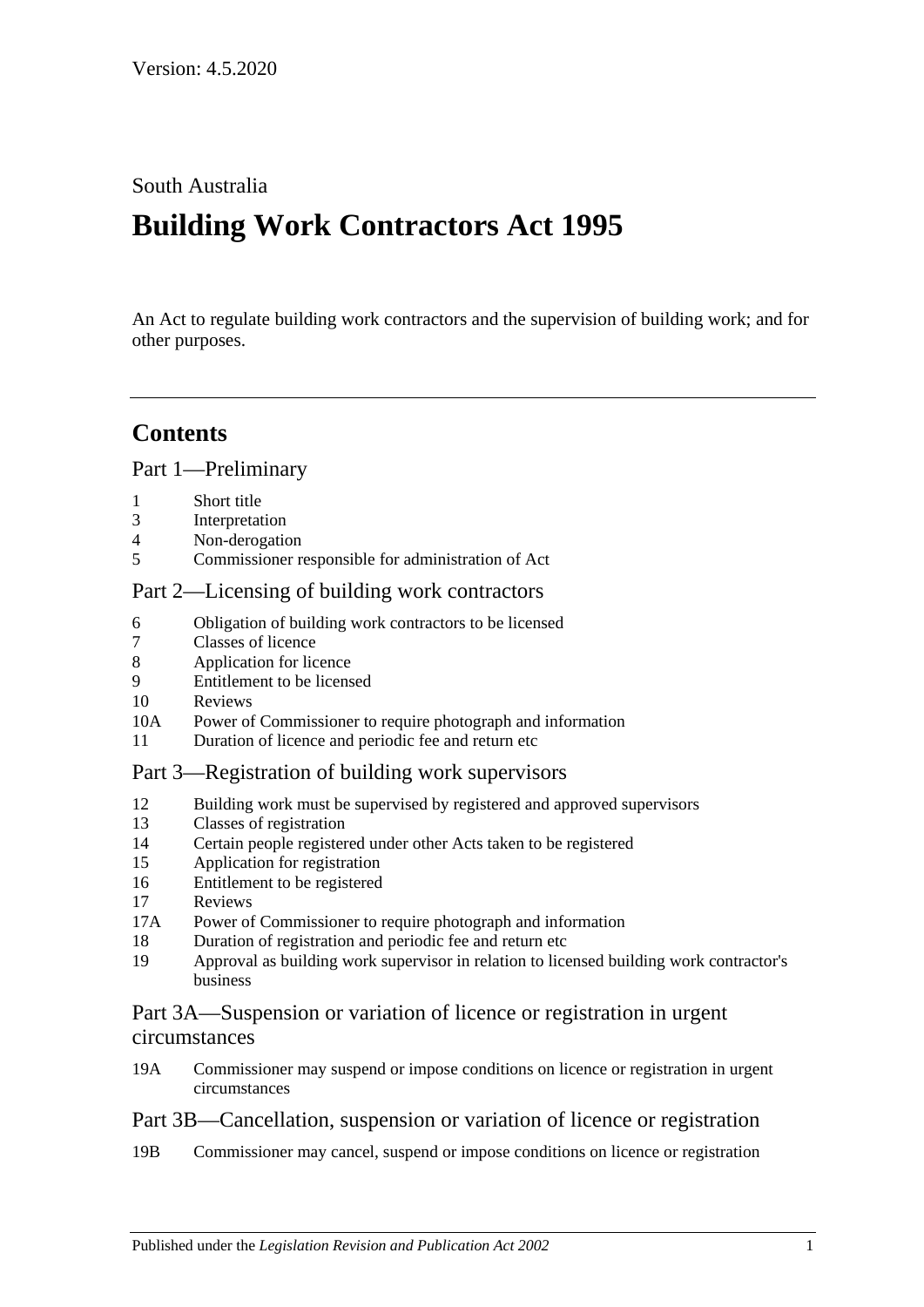## [Part 4—Discipline of building work contractors, supervisors and building](#page-16-0)  [consultants](#page-16-0)

- [Interpretation of Part](#page-16-1)
- [Cause for disciplinary action](#page-16-2)
- [Complaints](#page-17-0)
- [Hearing by Tribunal](#page-17-1)
- [Participation of assessors in disciplinary proceedings](#page-18-0)
- [Disciplinary action](#page-18-1)
- [Contravention of orders](#page-19-0)

### [Part 5—Provisions with respect to domestic building work](#page-19-1)

[Division 1—Requirements in relation to certain domestic building work contracts](#page-19-2)

- [Application of Division](#page-19-3)
- [Formal requirements in relation to domestic building work contracts](#page-19-4)
- [Price and domestic building work contracts](#page-20-0)
- [Payments under or in relation to domestic building work contracts](#page-22-0)
- [Exhibition houses](#page-23-0)

#### [Division 2—Statutory warranties](#page-23-1)

[Statutory warranties](#page-23-2)

### [Division 3—Building indemnity insurance](#page-24-0)

- [Application of Division](#page-24-1)
- [Requirements of insurance](#page-24-2)
- [Nature of the policy](#page-25-0)

### [Division 4—Right to terminate certain domestic building work contracts](#page-25-1)

[Right to terminate certain domestic building work contracts](#page-25-2)

### [Division 5—Powers of court in relation to domestic building work](#page-26-0)

[Powers of court in relation to domestic building work](#page-26-1)

### [Division 6—Harsh and unconscionable terms](#page-27-0)

[Harsh and unconscionable terms](#page-27-1)

### [Division 7—Participation of assessors in proceedings](#page-28-0)

[Participation of assessors in proceedings](#page-28-1)

### [Division 8—Magistrates Court and substantial monetary claims](#page-28-2)

[Magistrates Court and substantial monetary claims](#page-28-3)

### [Part 7—Miscellaneous](#page-28-4)

- [No exclusion etc of rights, conditions or warranties](#page-28-5)
- [Delegations](#page-29-0)
- [Agreement with professional organisation](#page-29-1)
- [Exemptions](#page-30-0)
- [Registers](#page-30-1)
- [Commissioner and proceedings before Tribunal](#page-31-0)
- [False or misleading information](#page-31-1)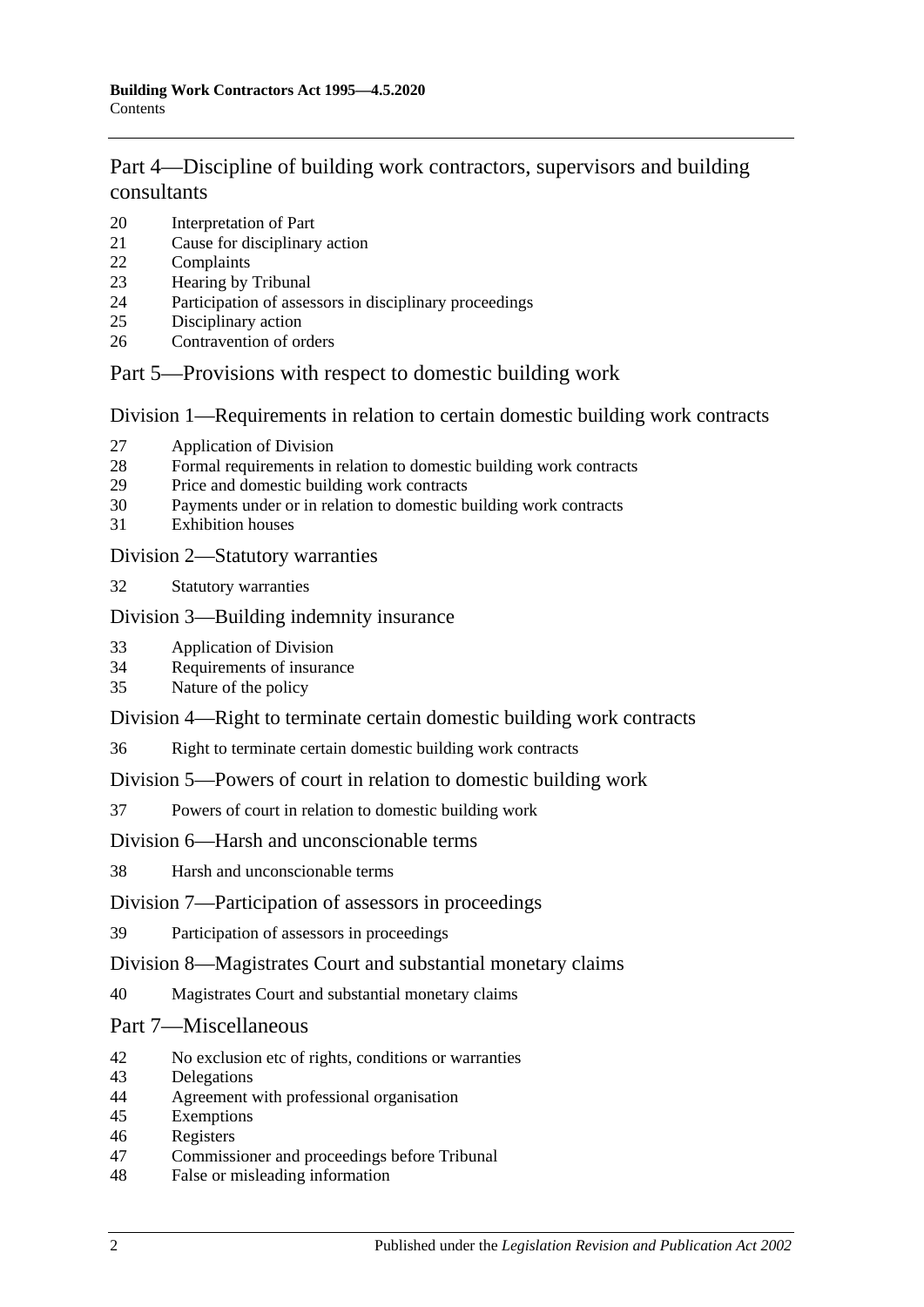- 49 [Name in which building work contractor may carry on business](#page-31-2)
- 50 [Publication of advertisements](#page-31-3)
- 51 [Licensed building work contractor to have sign showing name etc on each building site](#page-32-0)
- 52 [Statutory declaration](#page-32-1)
- 53 [Investigations](#page-32-2)
- 54 [General defence](#page-32-3)
- 55 [Liability for act or default of officer, employee or agent](#page-32-4)
- 57 [Continuing offence](#page-33-0)
- 58 [Prosecutions](#page-33-1)
- 59 [Evidence](#page-33-2)
- 60 [Service of documents](#page-34-0)
- 61 [Annual report](#page-34-1)
- 62 [Regulations](#page-34-2)

[Schedule 2—Appointment and selection of assessors for Magistrates Court or](#page-35-0)  [District Court proceedings under Part](#page-35-0) 5

[Schedule 3—Transitional provisions](#page-36-0)

2 [Transitional](#page-36-1)

[Legislative history](#page-38-0)

### <span id="page-2-0"></span>**The Parliament of South Australia enacts as follows:**

## **Part 1—Preliminary**

#### <span id="page-2-1"></span>**1—Short title**

This Act may be cited as the *Building Work Contractors Act 1995*.

### <span id="page-2-2"></span>**3—Interpretation**

(1) In this Act, unless the contrary intention appears—

*building work contractor* means—

- (a) a person who carries on the business of performing building work for others; or
- (b) a person who carries on the business of performing building work with a view to the sale or letting (whether by lease, licence or other agreement) of land or buildings improved as a result of the building work;

*building* includes a wall or structure and part of a building or structure;

*building owner*, in relation to a domestic building work contract, means the person for whom domestic building work is or is to be performed under the contract;

<span id="page-2-3"></span>*building work* means—

- (a) the whole or part of the work of constructing, erecting, underpinning, altering, repairing, improving, adding to or demolishing a building; or
- (b) the whole or part of the work of excavating or filling a site for work referred to in [paragraph](#page-2-3) (a); or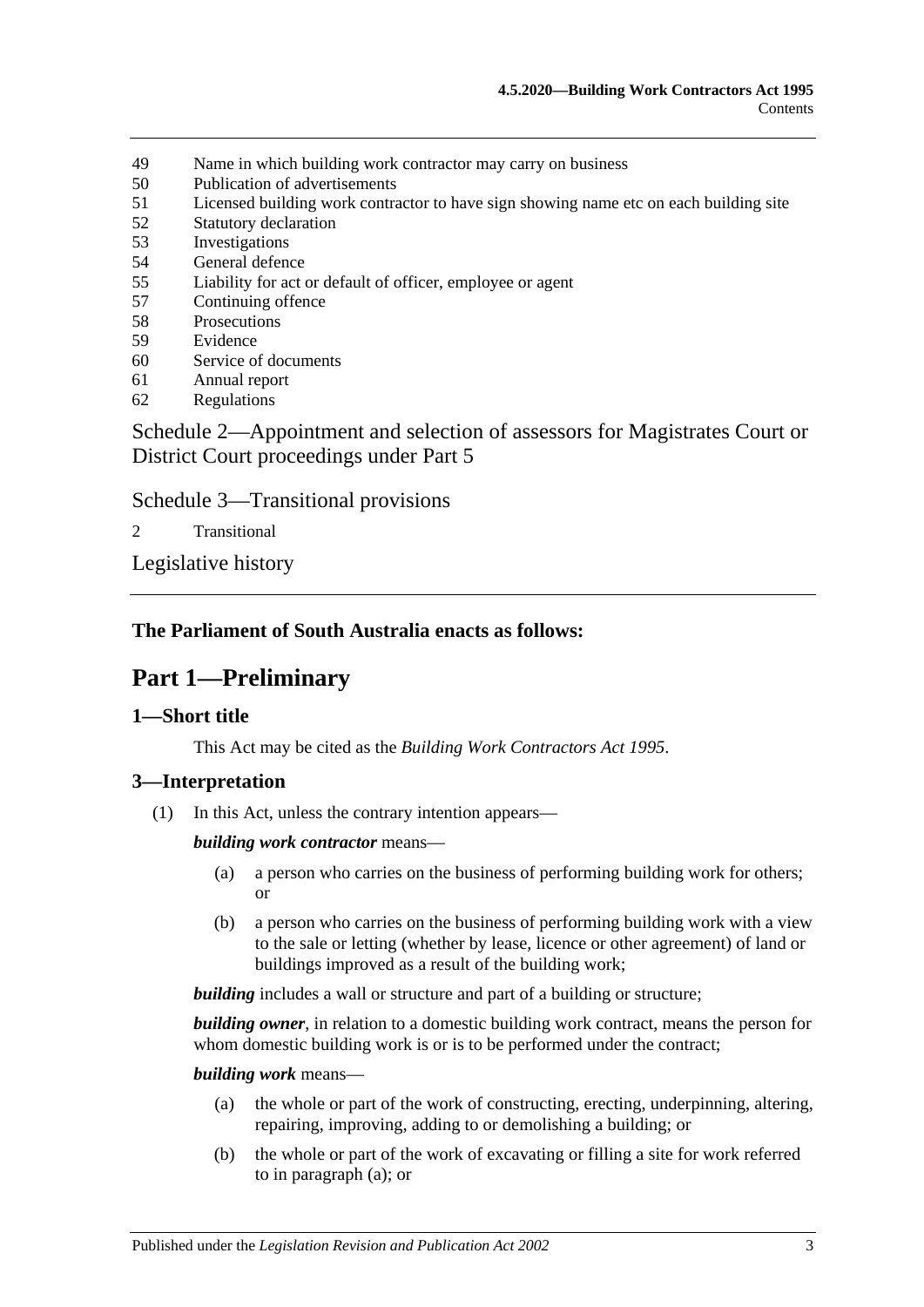(c) work of a class prescribed by regulation;

*Commissioner* means the Commissioner for Consumer Affairs;

*director* of a body corporate includes—

- (a) a person occupying or acting in the position of director or member of the governing body of the body corporate, by whatever name called and whether or not validly appointed to occupy or duly authorised to act in the position; and
- (b) any person in accordance with whose directions or instructions the directors or members of the governing body of the body corporate are accustomed to act;

<span id="page-3-0"></span>*domestic building work* means—

- (a) the whole or part of the work of constructing, erecting, underpinning, altering, repairing, improving, adding to or demolishing a house; or
- (b) the whole or part of the work of excavating or filling a site for work referred to in [paragraph](#page-3-0) (a); or
- (c) work of a class prescribed by regulation;

*domestic building work contract* means a contract between a building work contractor and another person for the performance by the contractor of domestic building work (including any variation of such a contract), but does not include a subcontract for the performance of domestic building work;

*GST* means the tax payable under the GST law;

*GST law* means—

- (a) *A New Tax System (Goods and Services Tax) Act 1999* (Cwth); and
- (b) the related legislation of the Commonwealth dealing with the imposition of a tax on the supply of goods and services;

*house* means a building intended for occupation as a place of residence but does not include a building of a class prescribed by regulation;

*licence* means a licence under [Part 2;](#page-4-2) and *licensed* has a corresponding meaning;

*licence number*, in relation to a licensed building work contractor, means the number assigned to the person's licence by the Commissioner;

*Magistrates Court* means the Civil (Consumer and Business) Division of the Magistrates Court;

*material*, in relation to building work, includes goods to be supplied and fitted or installed in the course of the building work;

*minor domestic building work* means—

(a) domestic building work performed or to be performed under a domestic building work contract at a cost to the building owner that is less than the sum prescribed by regulation; or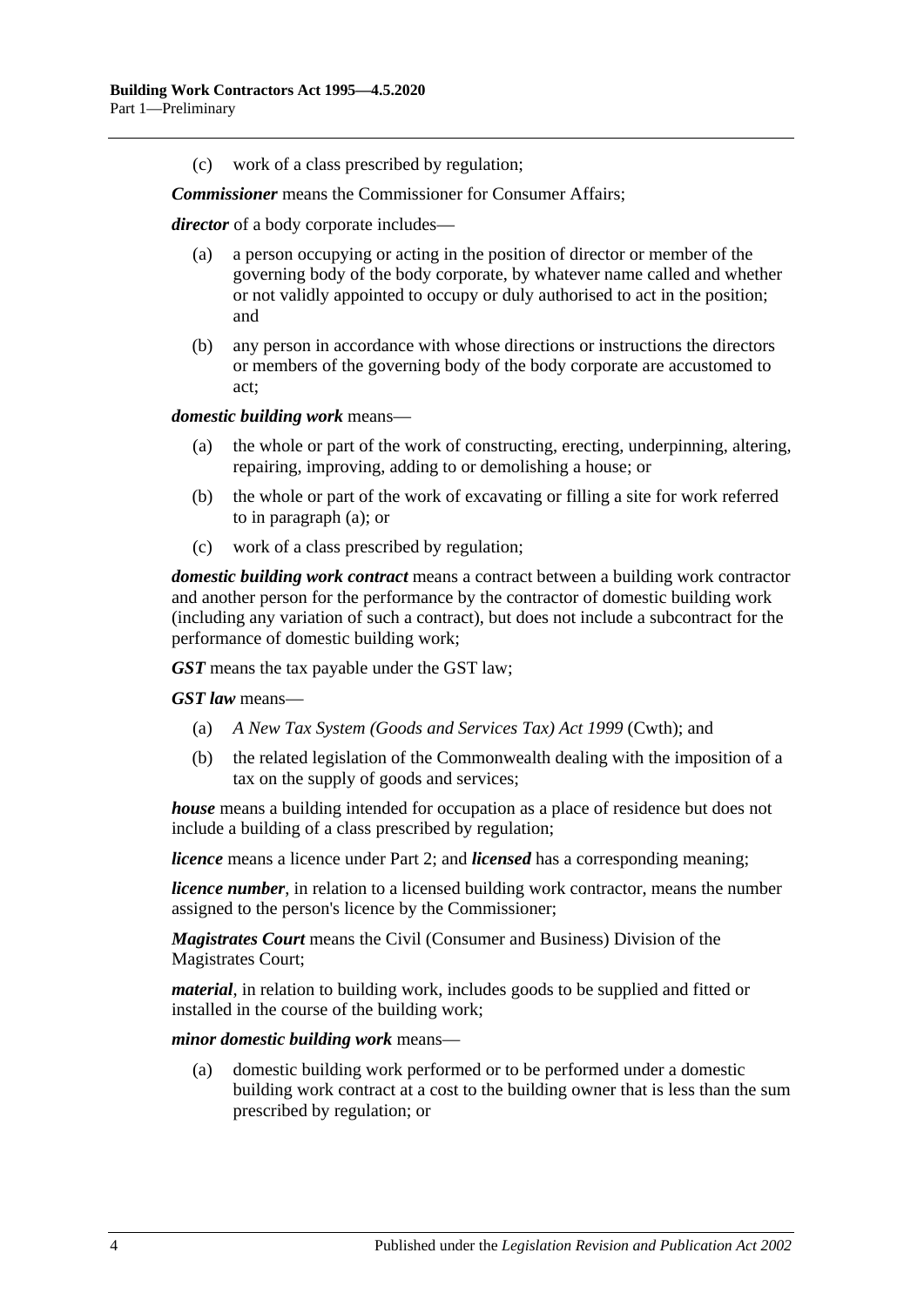(b) domestic building work performed or to be performed by a building work contractor on the contractor's own behalf where the cost of the work would, if it were performed under contract, be less than the sum prescribed by regulation;

*perform*, in relation to building work, includes—

- (a) cause building work to be performed; or
- (b) organise or arrange for the performance of building work;

*registration* means registration under [Part 3;](#page-9-1) and *registered* has a corresponding meaning;

*repealed Act* means the *[Builders Licensing Act](http://www.legislation.sa.gov.au/index.aspx?action=legref&type=act&legtitle=Builders%20Licensing%20Act%201986) 1986* repealed by [Schedule 3;](#page-36-0)

*statutory warranty* means a warranty arising under [Division 2](#page-23-1) of [Part 5;](#page-19-1)

*subcontract* for the performance of domestic building work means a contract for the performance of domestic building work for a building work contractor who is in turn obliged to perform the work under another contract;

*Tribunal* means the South Australian Civil and Administrative Tribunal established under the *[South Australian Civil and Administrative Tribunal Act](http://www.legislation.sa.gov.au/index.aspx?action=legref&type=act&legtitle=South%20Australian%20Civil%20and%20Administrative%20Tribunal%20Act%202013) 2013*.

(2) For the purposes of [Part 5,](#page-19-1) if a building work contractor and a person make an arrangement under which domestic building work at a site is to be performed in stages by the contractor under separate contracts, the contracts to which the arrangement relates will be taken to be a single domestic building work contract.

#### <span id="page-4-0"></span>**4—Non-derogation**

The provisions of this Act are in addition to and do not derogate from the provisions of any other Act.

#### <span id="page-4-1"></span>**5—Commissioner responsible for administration of Act**

The Commissioner is responsible, subject to the control and directions of the Minister, for the administration of this Act.

## <span id="page-4-2"></span>**Part 2—Licensing of building work contractors**

#### <span id="page-4-3"></span>**6—Obligation of building work contractors to be licensed**

(1) A person must not—

- (a) carry on business as a building work contractor except as authorised by a licence under this Part; or
- (b) advertise or otherwise hold himself or herself out as being entitled to carry on business as a building work contractor unless authorised to carry on business as such a contractor by a licence under this Part.

#### Maximum penalty:

- (a) for an offence committed by a natural person—
	- (i) for a first or second offence—\$50 000; or
	- (ii) for a third or subsequent offence—\$50 000 or 12 months imprisonment or both; or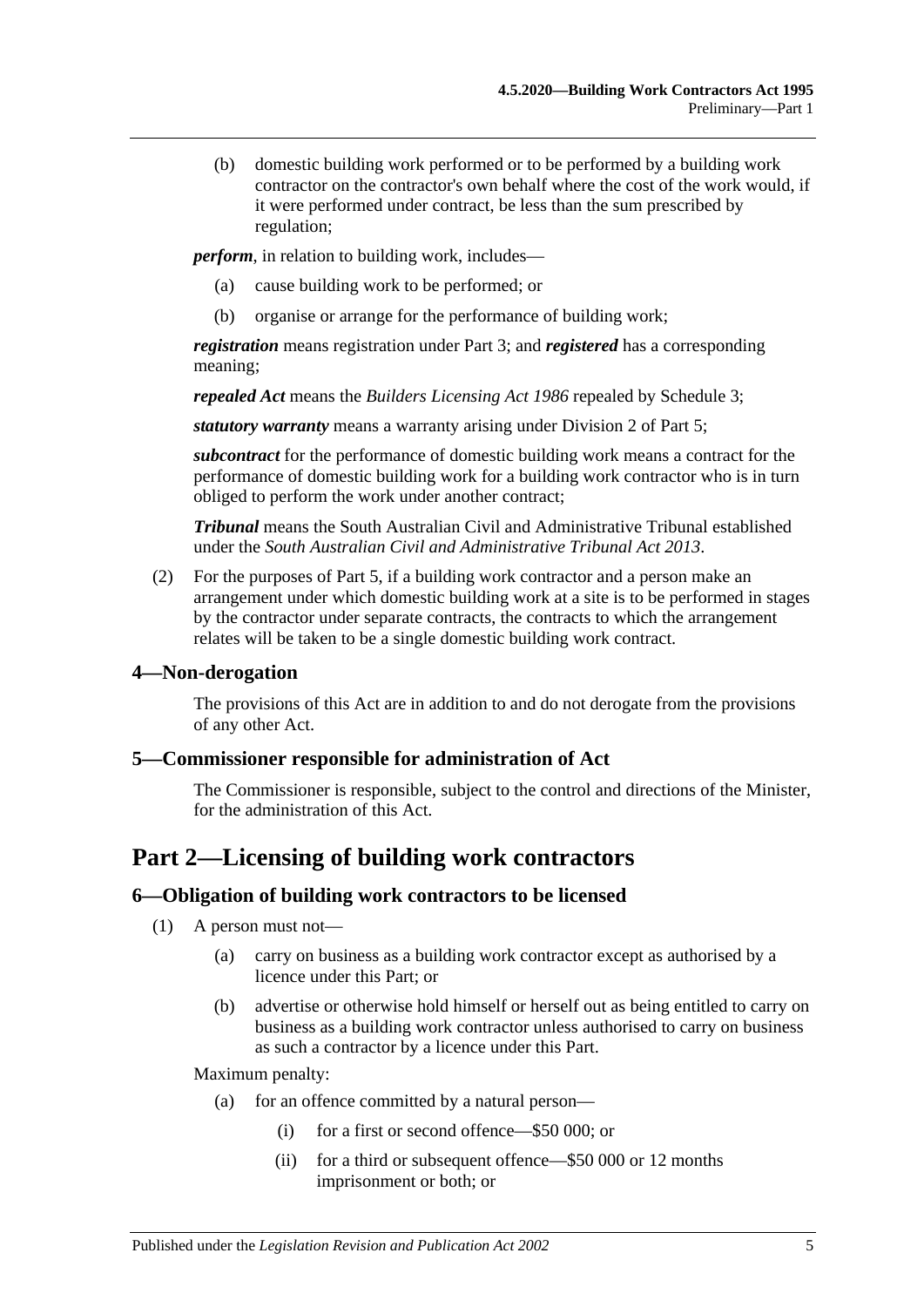- (b) for an offence committed by a body corporate—\$250 000.
- (2) A person required by this Act to be licensed as a building work contractor is not entitled to any fee, other consideration or compensation under or in relation to a contract with another on whose behalf the person performed work as a building work contractor unless—
	- (a) the person was authorised to perform the work under a licence; or
	- (b) a court hearing proceedings for recovery of the fee, other consideration or compensation is satisfied that the person's failure to be so authorised resulted from inadvertence only.
- <span id="page-5-2"></span>(3) The Commissioner may, on application, exempt a person from compliance with this section subject to such conditions as the Commissioner thinks fit.
- (4) The Commissioner may vary or revoke an exemption granted under [subsection](#page-5-2) (3) as the Commissioner thinks fit.

#### <span id="page-5-0"></span>**7—Classes of licence**

- (1) There are the following classes of licences for the purposes of this Act:
	- (a) building work contractors licence—a licence authorising a person to carry on business as a building work contractor;
	- (b) building work contractors licence with conditions—a licence authorising a person to carry on business as a building work contractor subject to conditions limiting the work that may be performed under the authority of the licence.
- (2) Conditions limiting the work that may be performed under the authority of a licence—
	- (a) may be imposed by the Commissioner—
		- (i) on the grant of the licence; or
		- (ii) at any time on application by the licensed building work contractor; and
	- (b) may be varied or revoked by the Commissioner at any time on application by the licensed building work contractor.

#### <span id="page-5-1"></span>**8—Application for licence**

- (1) An application for a licence must—
	- (a) be made to the Commissioner in the manner and form approved by the Commissioner; and
	- (b) be accompanied by the fee fixed by regulation.
- (2) An applicant for a licence must provide the Commissioner with such evidence as the Commissioner thinks appropriate as to the identity, age and address of the applicant and any other information required by the Commissioner for the purposes of determining the application.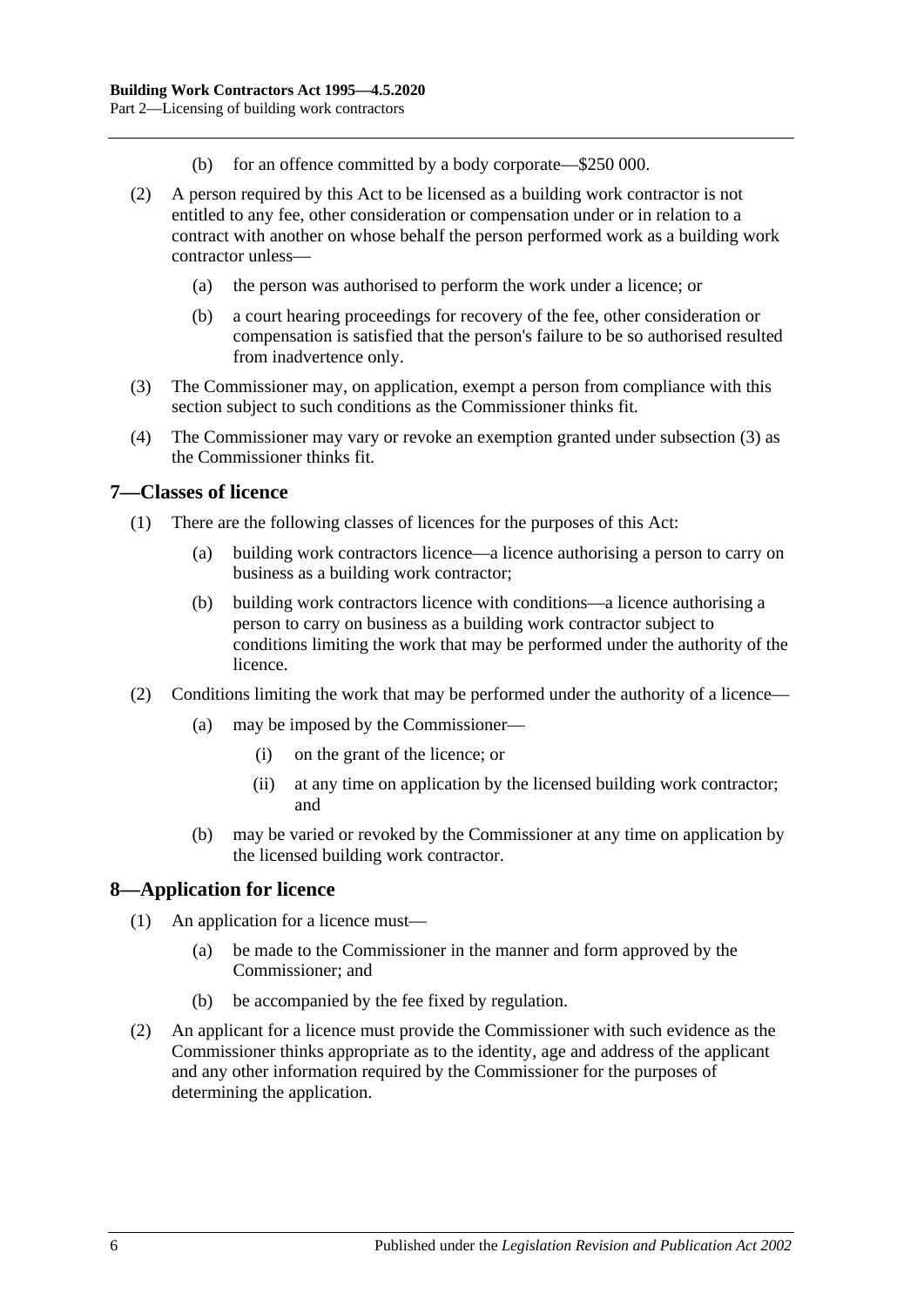- (3) A licence granted to a natural person will include a photograph of the holder of the licence; consequently, an applicant for a licence who is a natural person may be required by the Commissioner—
	- (a) to attend at a specified place for the purpose of having the applicant's photograph taken; or
	- (b) to supply the Commissioner with one or more photographs of the applicant as specified by the Commissioner.
- (4) If an applicant for a licence has previously failed to pay a fee or penalty that became payable under this Act, the Commissioner may require the applicant to pay the whole or a specified part of the fee or penalty.
- <span id="page-6-1"></span>(5) The Commissioner may, by notice in writing, require an applicant for a licence, within a time fixed by the notice (which may not be less than 28 days after service of the notice), to comply with any requirement under this section to the Commissioner's satisfaction.
- (6) If the applicant fails to comply with the notice under [subsection](#page-6-1) (5), the Commissioner may, without further notice, refuse the application but keep the fee that accompanied the application.

### <span id="page-6-0"></span>**9—Entitlement to be licensed**

- <span id="page-6-2"></span>(1) A natural person is entitled to be granted a licence if the person—
	- $(a)$  has—
		- (i) the qualifications and experience required by regulation for the kind of work authorised by the licence; or
		- (ii) subject to the regulations, qualifications and experience that the Commissioner considers appropriate having regard to the kind of work authorised by the licence; and
	- (b) is not suspended or disqualified from practising or carrying on an occupation, trade or business under a law of this State, the Commonwealth, another State or a Territory of the Commonwealth; and
	- (c) subject to [subsection](#page-7-0) (1a)—
		- (i) is not, and has not been, during the period of 2 years preceding the application for the licence, an insolvent under administration within the meaning of the *Corporations Act 2001* of the Commonwealth or subject to a composition or deed or scheme of arrangement with or for the benefit of creditors; and
		- (ii) has not been, during the period of 5 years preceding the application for the licence, a director of a body corporate wound up for the benefit of creditors—
			- (A) when the body corporate was being so wound up; or
			- (B) within the period of 12 months preceding the commencement of the winding up; and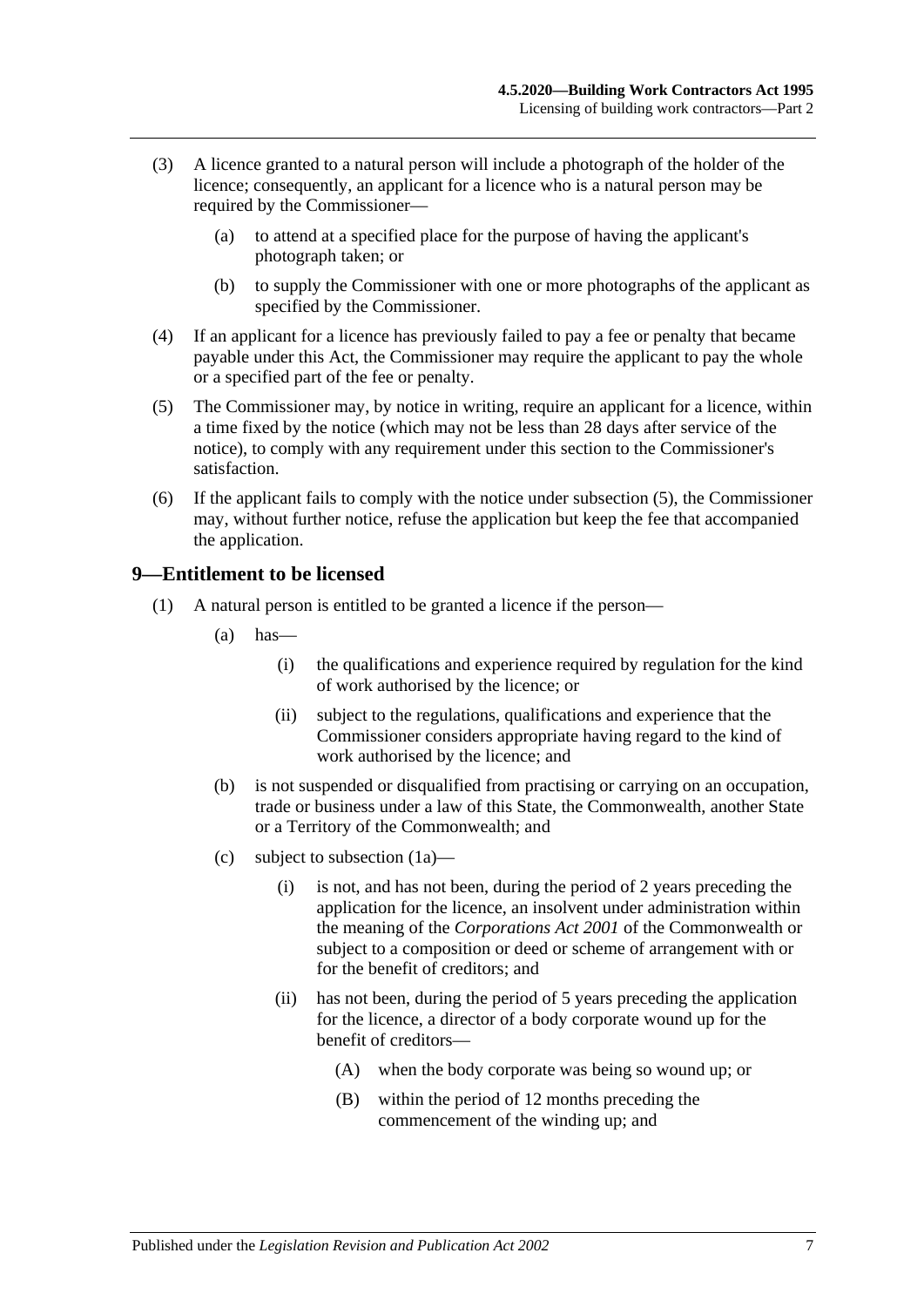- (e) has sufficient business knowledge and experience and financial resources for the purpose of properly carrying on the business authorised by the licence; and
- (f) is a fit and proper person to be the holder of a licence.
- <span id="page-7-0"></span>(1a) A natural person referred to in [subsection](#page-6-2)  $(1)(c)$  may be granted a licence subject to conditions limiting the work that may be performed under the authority of the licence
	- (a) if he or she is only a person referred to in [subsection](#page-6-2)  $(1)(c)$  because he or she has previously been an insolvent under administration within the meaning of the *Corporations Act 2001* of the Commonwealth or subject to a composition or deed or scheme of arrangement with or for the benefit of creditors—to carrying out a specified trade or trades (or a specified trade or trades in specified circumstances or subject to specified limitations); or
	- (b) in any case—to work as a subcontractor.
- <span id="page-7-1"></span>(2) A body corporate is entitled to be granted a licence if—
	- (a) the body corporate—
		- (i) is not suspended or disqualified from practising or carrying on an occupation, trade or business under a law of this State, the Commonwealth, another State or a Territory of the Commonwealth; and
		- (ii) is not being wound up and is not under official management or in receivership; and
	- (b) no director of the body corporate—
		- (i) is suspended or disqualified from practising or carrying on an occupation, trade or business under a law of this State, the Commonwealth, another State or a Territory of the Commonwealth; or
		- (ii) subject to [subsection](#page-8-2) (2a)—
			- (A) is, or has been, during the period of 2 years preceding the application for the licence, an insolvent under administration within the meaning of the *Corporations Act 2001* of the Commonwealth or subject to a composition or deed or scheme of arrangement with or for the benefit of creditors; or
			- (B) has been, during the period of 5 years preceding the application for the licence, a director of a body corporate wound up for the benefit of creditors
				- when the body corporate was being so wound up; or
				- within the period of 12 months preceding the commencement of the winding up; and
	- (c) the directors of the body corporate together have sufficient business knowledge and experience for the purpose of properly directing the business authorised by the licence; and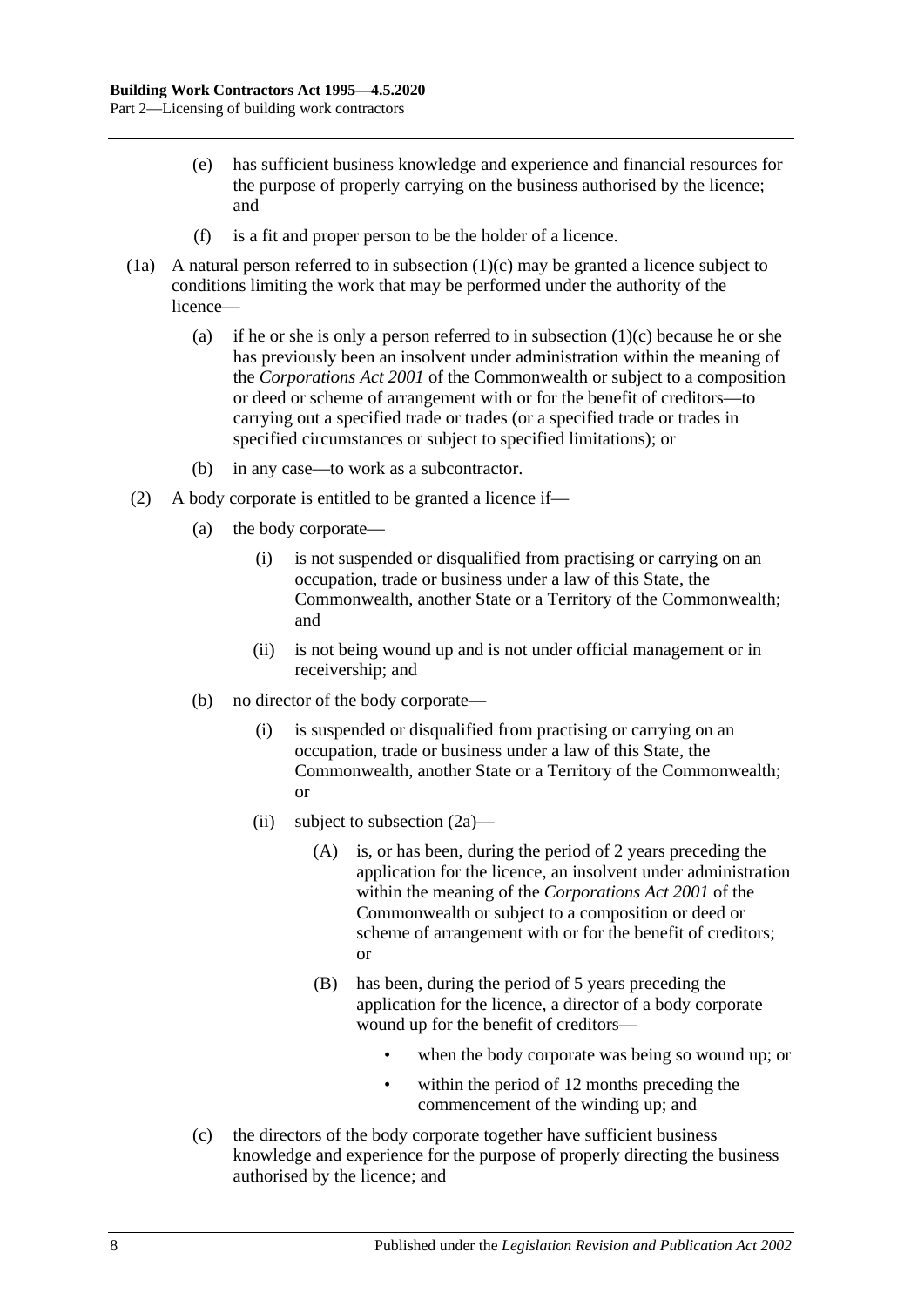- (d) the body corporate has sufficient financial resources for the purpose of properly carrying on the business authorised by the licence; and
- (e) each director of the body corporate is a fit and proper person to be the director of a body corporate that is the holder of a licence.
- <span id="page-8-2"></span>(2a) A body corporate with a director referred to in [subsection](#page-7-1)  $(2)(b)(ii)$  may be granted a licence subject to conditions limiting the work that may be performed under the authority of the licence
	- (a) if the director is only a person referred to in [subsection](#page-7-1)  $(2)(b)(ii)$  because he or she has previously been an insolvent under administration within the meaning of the *Corporations Act 2001* of the Commonwealth or subject to a composition or deed or scheme of arrangement with or for the benefit of creditors—to carrying out a specified trade or trades (or a specified trade or trades in specified circumstances or subject to specified limitations); or
	- (b) in any case—to work as a subcontractor.
- (3) If, on an application for a licence, the Commissioner—
	- (a) is not satisfied that the applicant meets requirements as to qualifications, business knowledge, experience or financial resources; but
	- (b) is satisfied that the applicant proposes to carry on business as a building work contractor in partnership with a person who does meet those requirements,

the Commissioner may, subject to the other provisions of this section, grant a licence to the applicant subject to the condition that the applicant not carry on business under the licence except in partnership with that person or some other person approved by the Commissioner.

#### <span id="page-8-0"></span>**10—Reviews**

- (1) An applicant for a licence may apply to the Tribunal under section 34 of the *[South](http://www.legislation.sa.gov.au/index.aspx?action=legref&type=act&legtitle=South%20Australian%20Civil%20and%20Administrative%20Tribunal%20Act%202013)  [Australian Civil and Administrative Tribunal Act](http://www.legislation.sa.gov.au/index.aspx?action=legref&type=act&legtitle=South%20Australian%20Civil%20and%20Administrative%20Tribunal%20Act%202013) 2013* for review of a decision of the Commissioner refusing the application.
- (2) Subject to [subsection](#page-8-3) (4), an application for review must be made within 1 month of the making of the Commissioner's decision.
- (3) The Commissioner must, if so required by the applicant, state in writing the reasons for the Commissioner's decision to refuse the application.
- <span id="page-8-3"></span>(4) If the reasons of the Commissioner are not given in writing at the time of making the decision and the applicant (within one month of the making of the decision) requires the Commissioner to state the reasons in writing, the time for making an application for review runs from the time at which the applicant receives the written statement of those reasons.

#### <span id="page-8-1"></span>**10A—Power of Commissioner to require photograph and information**

The Commissioner may, by notice in writing, require a licensed building work contractor, within a time fixed by the notice (which may not be less than 28 days after service of the notice)—

(a) at least once in every 10 years—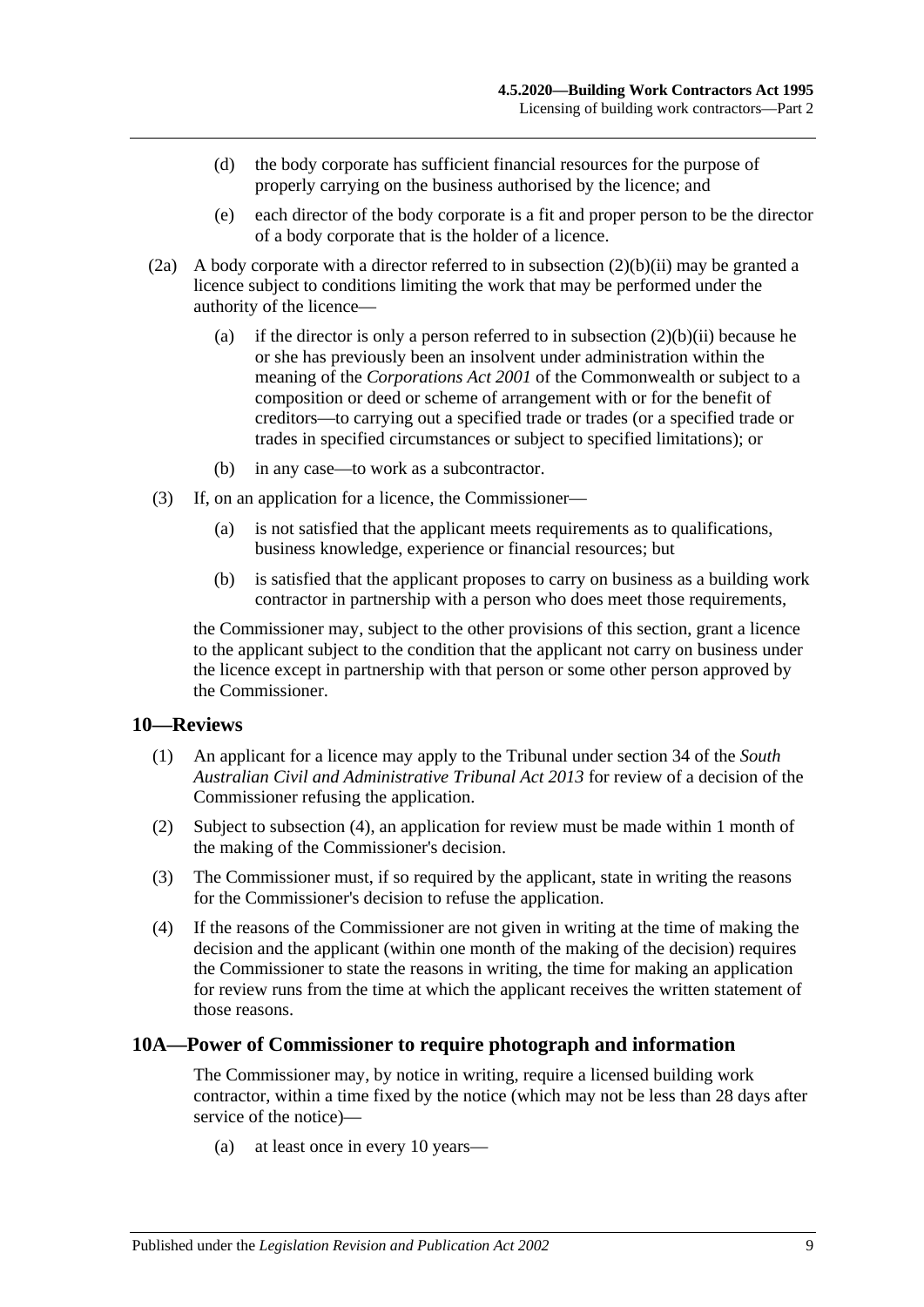- (i) to attend at a specified place for the purpose of having the contractor's photograph taken; or
- (ii) to supply the Commissioner with one or more photographs of the contractor as specified by the Commissioner; and
- (b) not more than once in each year—to provide the Commissioner with such evidence as the Commissioner thinks appropriate as to the identity, age and address of the contractor and information about any other specified matters.

### <span id="page-9-0"></span>**11—Duration of licence and periodic fee and return etc**

- (1) A licence remains in force (except for any period for which it is suspended) until—
	- (a) the licence is surrendered or cancelled; or
	- (b) the licensed building work contractor dies or, in the case of a licensed body corporate, is dissolved.
- <span id="page-9-3"></span>(2) A licensed building work contractor must, at intervals fixed by regulation—
	- (a) pay to the Commissioner the fee fixed by regulation; and
	- (b) lodge with the Commissioner a return in the manner and form required by the Commissioner.
- (3) If a licensed building work contractor fails to pay the fee or lodge the return in accordance with [subsection](#page-9-3) (2), or to comply with a notice under [section](#page-8-1) 10A, the Commissioner may, by notice in writing, require the contractor to make good the default.
- (4) If the licensed building work contractor fails to comply with the notice within 28 days after service of the notice, the contractor's licence is cancelled.
- (5) The Commissioner must notify the building work contractor in writing of the cancellation of the contractor's licence.
- (6) A licensed building work contractor may surrender the licence.
- (7) In this section—

*licensed building work contractor* includes a licensed building work contractor whose licence has been suspended.

## <span id="page-9-1"></span>**Part 3—Registration of building work supervisors**

### <span id="page-9-5"></span><span id="page-9-2"></span>**12—Building work must be supervised by registered and approved supervisors**

- <span id="page-9-4"></span>(1) A licensed building work contractor must ensure—
	- (a) that there is a registered building work supervisor approved by the Commissioner under this Act as a building work supervisor in relation to the contractor's business at all times during the currency of the licence; and
	- (b) that building work of any kind performed under the authority of the licence is properly supervised by a registered building work supervisor—
		- (i) who is so approved in relation to the contractor's business; and
		- (ii) whose registration authorises the supervision of building work of that kind.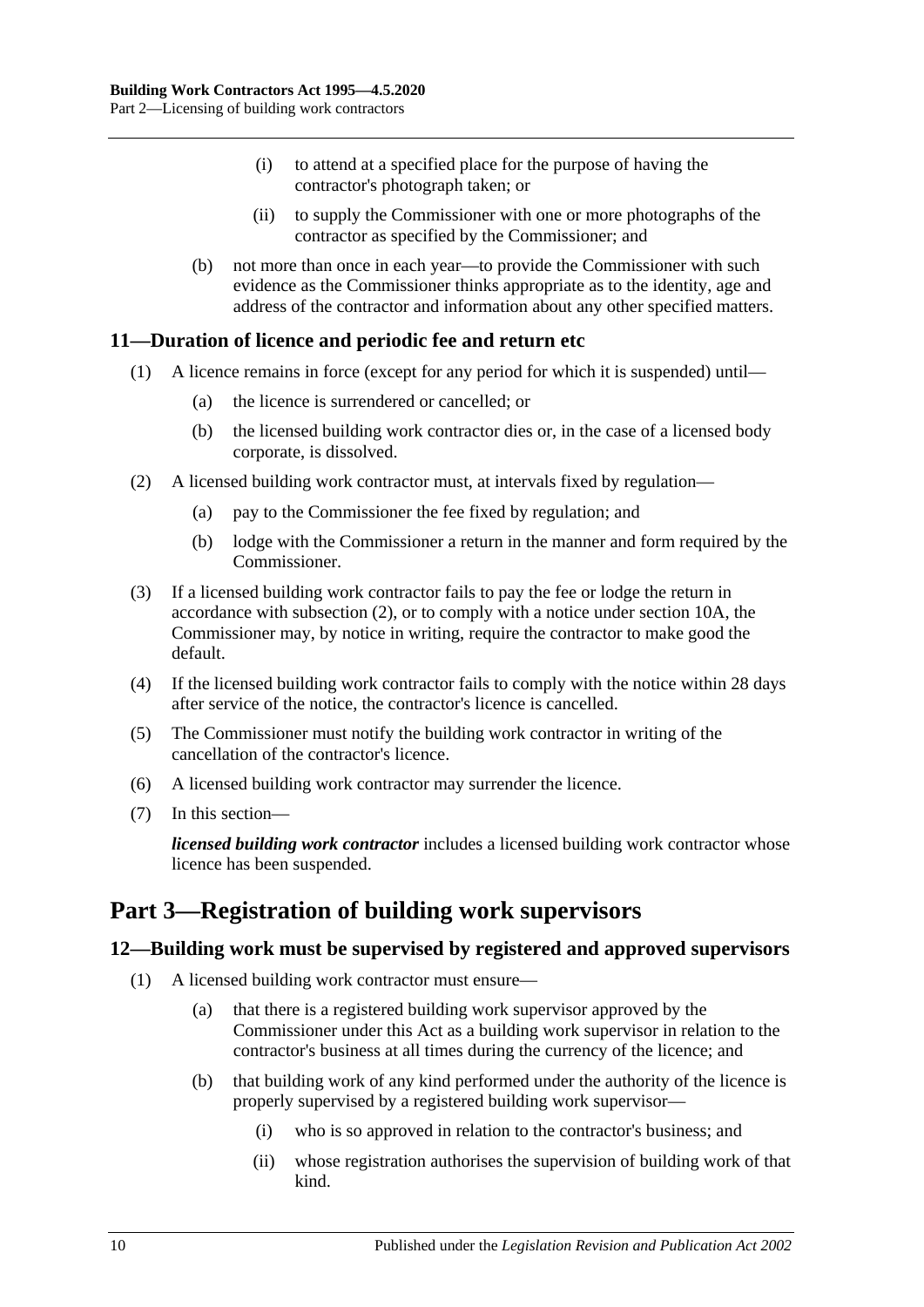- (2) [Subsection](#page-9-4) (1)(b) does not apply in relation to building work that is properly supervised by a registered architect.
- (3) If for a period exceeding 28 days—
	- (a) there is not a registered building work supervisor approved in relation to a licensed building work contractor's business as required by [subsection](#page-9-5) (1); or
	- (b) building work performed under the authority of a licence is not supervised as required by that subsection,

the licence is suspended until the contractor complies with the requirements of [subsection](#page-9-5)  $(1)$ .

- (4) The Commissioner may, on application by a licensed building work contractor, exempt the contractor from compliance with [subsection](#page-9-5) (1) for a period and subject to conditions determined by the Commissioner if the Commissioner is satisfied that the contractor has made suitable arrangements for all building work performed under the authority of the licence to be properly supervised by a person who is, in the opinion of the Commissioner, competent to perform that function.
- (5) The Commissioner may, of the Commissioner's own initiative or on application by a licensed building work contractor, if satisfied that there is proper cause to do so—
	- (a) vary the period of an exemption under this section; or
	- (b) vary or revoke the conditions of the exemption or impose a further condition; or
	- (c) revoke the exemption.

#### <span id="page-10-0"></span>**13—Classes of registration**

- (1) There are the following classes of registration for the purposes of this Act:
	- (a) building work supervisors registration—registration authorising a person to supervise building work of any kind;
	- (b) building work supervisors registration with conditions—registration as a building work supervisor subject to conditions limiting the work that may be supervised under the authority of the registration.
- (2) Conditions limiting the work that may be supervised under the authority of registration—
	- (a) may be imposed by the Commissioner—
		- (i) on the grant of the registration; or
		- (ii) at any time on application by the registered building work supervisor; and
	- (b) may be varied or revoked by the Commissioner at any time on application by the registered building work supervisor.

#### <span id="page-10-1"></span>**14—Certain people registered under other Acts taken to be registered**

The following people are to be taken to hold building work supervisors registration for the purposes of this Part:

(a) registered architects;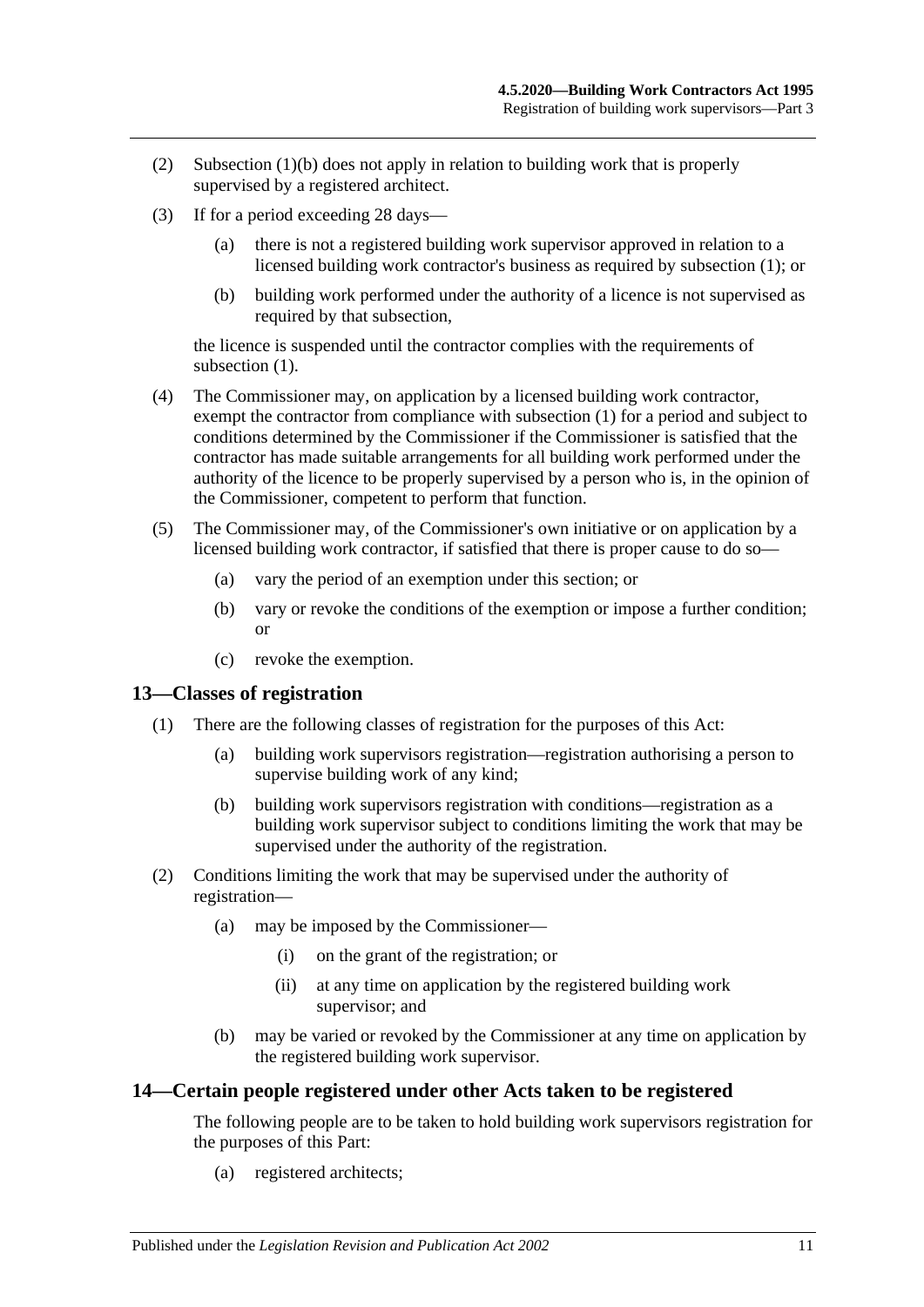(b) subject to any limitations prescribed by the regulations, people registered under Part 3 of the *[Plumbers, Gas Fitters and Electricians Act](http://www.legislation.sa.gov.au/index.aspx?action=legref&type=act&legtitle=Plumbers%20Gas%20Fitters%20and%20Electricians%20Act%201995) 1995*.

### <span id="page-11-0"></span>**15—Application for registration**

- (1) An application for registration must—
	- (a) be made to the Commissioner in the manner and form approved by the Commissioner; and
	- (b) except where the applicant is a licensed building work contractor—be accompanied by the fee fixed by regulation.
- (2) An applicant for registration must provide the Commissioner with such evidence as the Commissioner thinks appropriate as to the identity, age and address of the applicant and any other information required by the Commissioner for the purposes of determining the application.
- (3) A certificate of registration will include a photograph of the registered building work supervisor; consequently, an applicant for registration may be required by the Commissioner—
	- (a) to attend at a specified place for the purpose of having the applicant's photograph taken; or
	- (b) to supply the Commissioner with one or more photographs of the applicant as specified by the Commissioner.
- (4) If an applicant for registration has previously failed to pay a fee or penalty that became payable under this Act, the Commissioner may require the applicant to pay the whole or a specified part of the fee or penalty.
- <span id="page-11-2"></span>(5) The Commissioner may, by notice in writing, require an applicant for registration, within a time fixed by the notice (which may not be less than 28 days after service of the notice), to comply with any requirement under this section to the Commissioner's satisfaction.
- (6) If the applicant fails to comply with the notice under [subsection](#page-11-2) (5), the Commissioner may, without further notice, refuse the application but keep the fee that accompanied the application.

### <span id="page-11-1"></span>**16—Entitlement to be registered**

A natural person is entitled to be registered if the person—

- $(a)$  has—
	- (i) the qualifications and experience required by regulation for the kind of work authorised by the registration; or
	- (ii) subject to the regulations, qualifications and experience that the Commissioner considers appropriate having regard to the kind of work authorised by the registration; and
- (b) is a fit and proper person to be registered.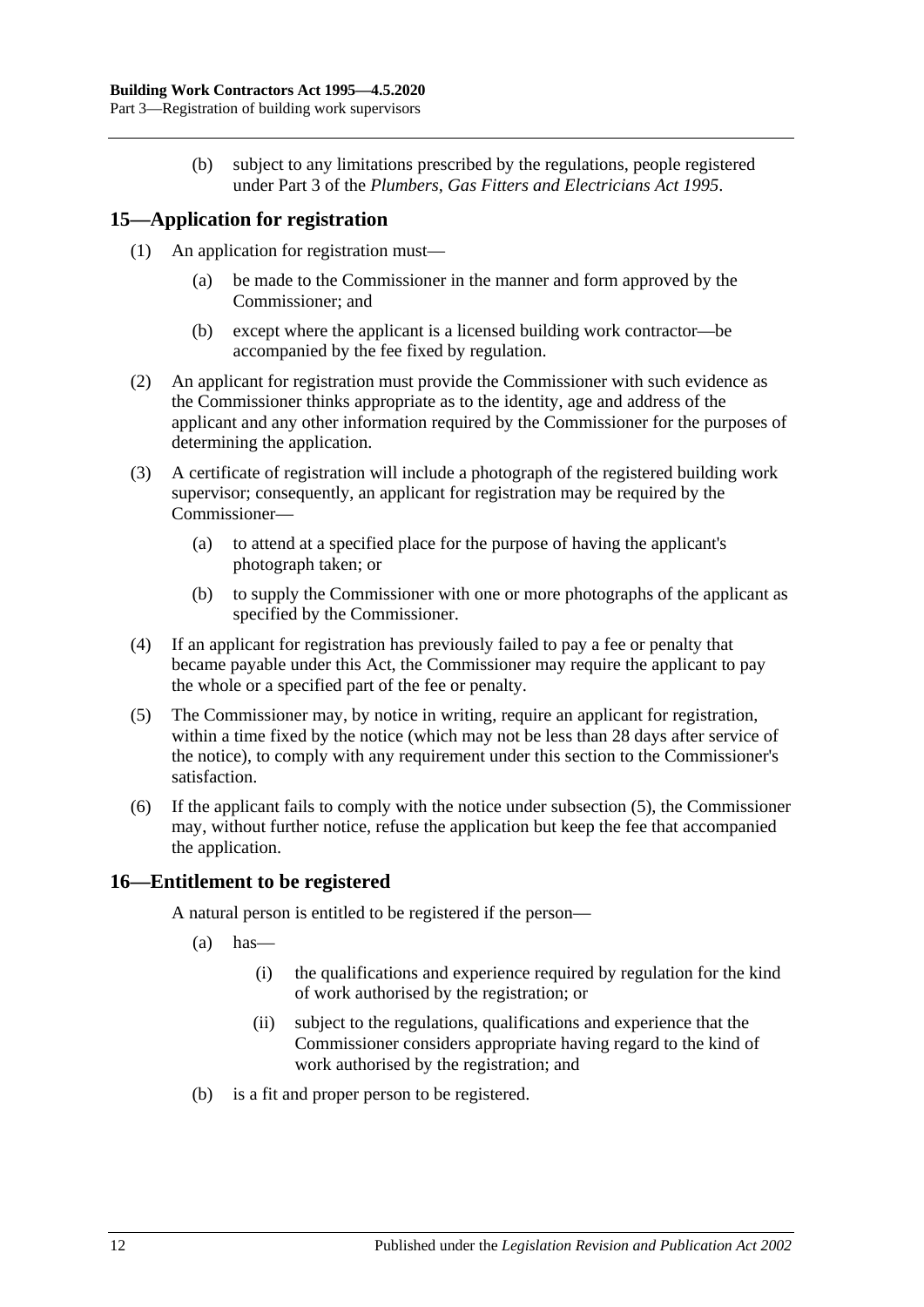#### <span id="page-12-0"></span>**17—Reviews**

- (1) An applicant for registration may apply to the Tribunal under section 34 of the *[South](http://www.legislation.sa.gov.au/index.aspx?action=legref&type=act&legtitle=South%20Australian%20Civil%20and%20Administrative%20Tribunal%20Act%202013)  [Australian Civil and Administrative Tribunal Act](http://www.legislation.sa.gov.au/index.aspx?action=legref&type=act&legtitle=South%20Australian%20Civil%20and%20Administrative%20Tribunal%20Act%202013) 2013* for review of a decision of the Commissioner refusing the application.
- (2) Subject to [subsection](#page-12-3) (4), an application for review must be made within 1 month of the making of the Commissioner's decision.
- (3) The Commissioner must, if so required by the applicant, state in writing the reasons for the Commissioner's decision to refuse the application.
- <span id="page-12-3"></span>(4) If the reasons of the Commissioner are not given in writing at the time of making the decision and the applicant (within one month of the making of the decision) requires the Commissioner to state the reasons in writing, the time for making an application for review runs from the time at which the applicant receives the written statement of those reasons.

#### <span id="page-12-1"></span>**17A—Power of Commissioner to require photograph and information**

The Commissioner may, by notice in writing, require a registered building work supervisor, within a time fixed by the notice (which may not be less than 28 days after service of the notice)—

- (a) at least once in every 10 years—
	- (i) to attend at a specified place for the purpose of having the building work supervisor's photograph taken; or
	- (ii) to supply the Commissioner with one or more photographs of the building work supervisor as specified by the Commissioner; and
- (b) not more than once in each year—to provide the Commissioner with such evidence as the Commissioner thinks appropriate as to the identity, age and address of the building work supervisor and information about any other specified matters.

#### <span id="page-12-2"></span>**18—Duration of registration and periodic fee and return etc**

- (1) Registration remains in force (except for any period for which it is suspended) until—
	- (a) the registration is surrendered or cancelled; or
	- (b) the registered building work supervisor dies.
- <span id="page-12-4"></span>(2) A registered building work supervisor must, at intervals fixed by regulation—
	- (a) pay to the Commissioner the fee fixed by regulation; and
	- (b) lodge with the Commissioner a return in the manner and form required by the Commissioner.
- (3) If a registered building work supervisor fails to pay the fee or lodge the return in accordance with [subsection](#page-12-4) (2), or to comply with a notice under [section](#page-12-1) 17A, the Commissioner may, by notice in writing, require the supervisor to make good the default.
- (4) If the registered building work supervisor fails to comply with the notice within 28 days after service of the notice, his or her registration is cancelled.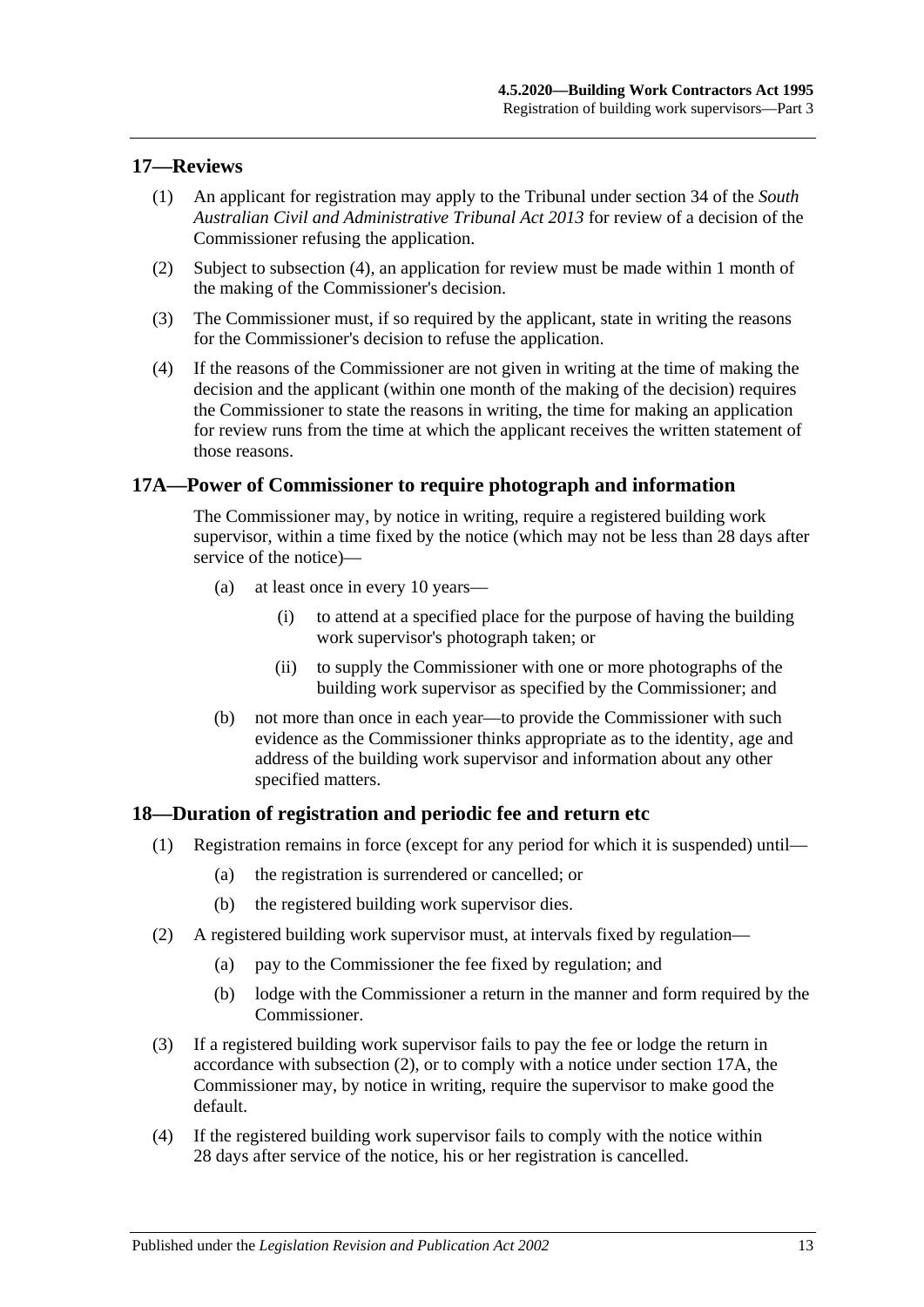- (5) The Commissioner must notify the building work supervisor in writing of the cancellation of his or her registration.
- (6) A registered building work supervisor may surrender his or her registration.
- (7) In this section—

*registered building work supervisor* includes a registered building work supervisor whose registration has been suspended.

#### <span id="page-13-0"></span>**19—Approval as building work supervisor in relation to licensed building work contractor's business**

- (1) Subject to this section, the Commissioner may, on application by a licensed building work contractor, approve a person as a building work supervisor in relation to the contractor's business.
- (2) If a licensed building work contractor is a registered building work supervisor authorised to supervise building work of a kind not more limited than that which the contractor is authorised to perform under the licence, the contractor is to be taken to have been approved by the Commissioner under this section as a building work supervisor in relation to the contractor's business.
- (3) An application for approval must—
	- (a) be made to the Commissioner in the manner and form approved by the Commissioner; and
	- (b) be accompanied by the fee fixed by regulation.
- (4) A person is not eligible to be approved as a building work supervisor in relation to a licensed building work contractor's business unless the person is a registered building work supervisor.
- (5) The Commissioner may refuse an application for approval of a person as a building work supervisor in relation to a licensed building work contractor's business—
	- (a) if the person is not eligible to be so approved; or
	- (b) if the person is already approved as a building work supervisor in relation to the business of a person other than the contractor.
- $(7)$  If—
	- (a) a licensed building work contractor carries on business in partnership with other persons licensed under this Act; and
	- (b) the composition of the partnership changes or the partnership is dissolved,

the contractor must ensure that, within 14 days after the change in composition of the partnership or dissolution of the partnership, the Commissioner is notified in writing of that fact.

Maximum penalty: \$2 500.

Expiation fee: \$80.

- $(8)$  If—
	- (a) a person approved as a building work supervisor in relation to a licensed building work contractor's business has been employed or otherwise engaged by the contractor for the purpose of performing that function; and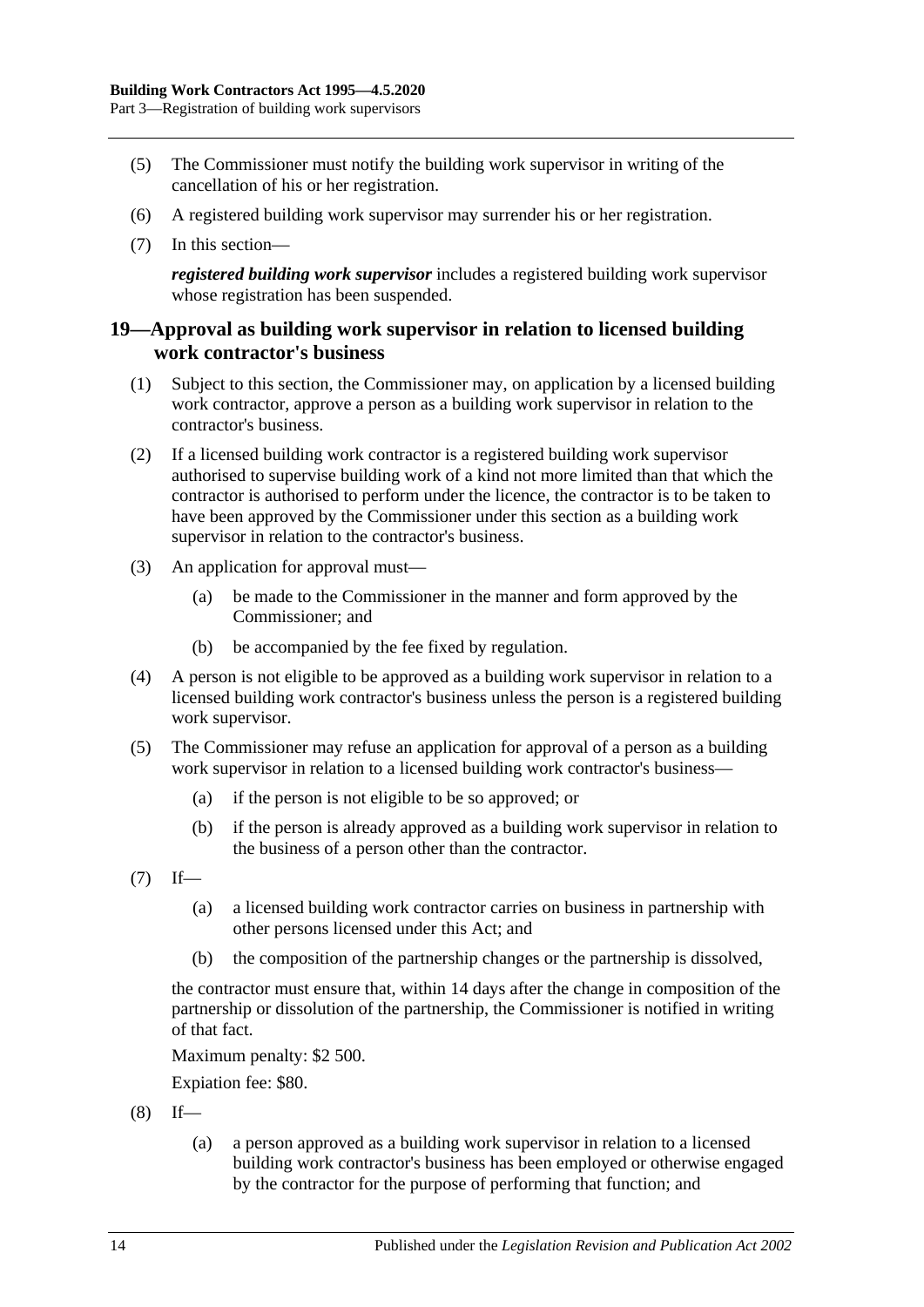(b) the person ceases to be employed or engaged to perform that function,

the contractor must ensure that, within 14 days after the person ceases to be employed or engaged to perform that function (whether or not the person remains employed or engaged by the contractor to perform any other function), the Commissioner is notified in writing of that fact.

Maximum penalty: \$2 500.

Expiation fee: \$80.

(9) If the Commissioner is satisfied that a person approved as a building work supervisor in relation to a licensed building work contractor's business is no longer eligible to be so approved, the Commissioner must cancel the approval.

## <span id="page-14-0"></span>**Part 3A—Suspension or variation of licence or registration in urgent circumstances**

#### <span id="page-14-1"></span>**19A—Commissioner may suspend or impose conditions on licence or registration in urgent circumstances**

- (1) If the Commissioner is of the opinion that—
	- (a) there are reasonable grounds to believe that a licensed building work contractor or registered building work supervisor has engaged or is engaging in conduct that constitutes grounds for disciplinary action under [Part 4;](#page-16-0) and
	- (b) it is likely that the contractor or supervisor will continue to engage in that conduct; and
	- (c) there is a danger that a person or persons may suffer significant harm, or significant loss or damage, as a result of the conduct unless action is taken urgently,

the Commissioner may, by notice served on the contractor or supervisor—

- (d) suspend the licence or registration for a specified period (not exceeding 6 months) or until the fulfilment of stipulated conditions; or
- (e) impose conditions on the licence or registration.
- (2) If the Commissioner (on his or her own motion or on an application under [section](#page-5-0) 7 or [13\)](#page-10-0) is satisfied that the facts and circumstances that gave rise to the imposition of conditions on a licence or registration under this section have so altered that the imposition of the conditions is no longer necessary, the Commissioner must, by further notice specifying the date of termination, terminate the imposition of the conditions.
- (3) If, during the suspension of a licence or registration under this section, the Commissioner is satisfied that the facts and circumstances that gave rise to the suspension have so altered that the suspension should be terminated, the Commissioner must, by further notice specifying the date of termination, terminate the suspension without delay and restore the licence or registration to the person (either in the form in which it existed prior to the suspension or subject to new conditions).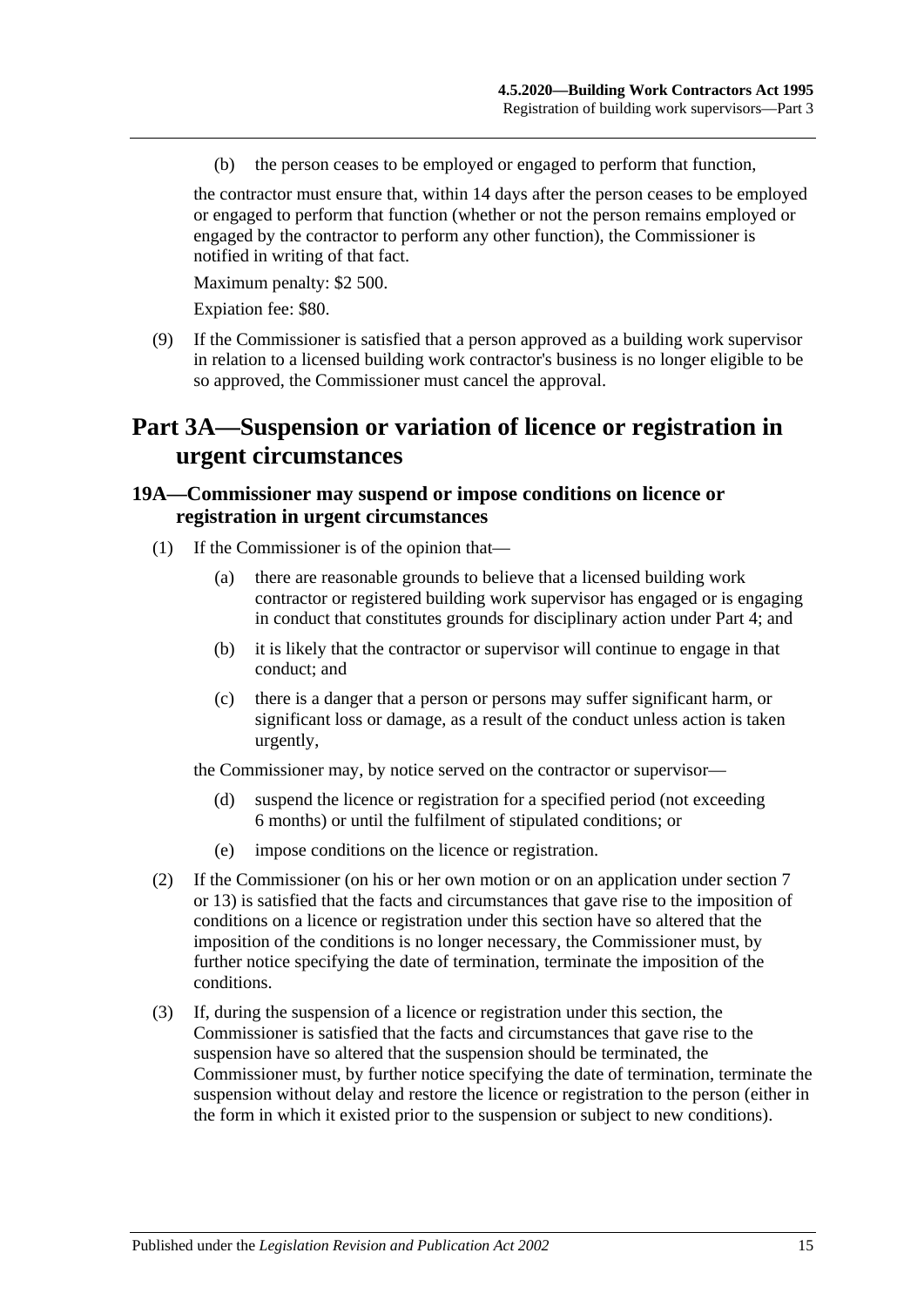Part 3A—Suspension or variation of licence or registration in urgent circumstances

- (4) A person whose licence or registration is suspended or made subject to conditions under this section may apply to the Tribunal under section 34 of the *[South Australian](http://www.legislation.sa.gov.au/index.aspx?action=legref&type=act&legtitle=South%20Australian%20Civil%20and%20Administrative%20Tribunal%20Act%202013)  [Civil and Administrative Tribunal Act](http://www.legislation.sa.gov.au/index.aspx?action=legref&type=act&legtitle=South%20Australian%20Civil%20and%20Administrative%20Tribunal%20Act%202013) 2013* for review of the decision of the Commissioner to suspend the licence or registration or to impose the conditions.
- (5) Subject to subsection (7), an application for review must be made within 1 month of the making of the relevant decision of the Commissioner.
- (6) The Commissioner must, if so required by the person whose licence or registration has been suspended or made subject to conditions, state in writing the reasons for the Commissioner's decision.
- (7) If the reasons of the Commissioner are not given in writing at the time of making the decision and the person (within 1 month of the making of the decision) requires the Commissioner to state the reasons in writing, the time for making an application for review runs from the time at which the person receives the written statement of those reasons.
- (9) This section applies in relation to conduct occurring before or after the commencement of this section.

## <span id="page-15-0"></span>**Part 3B—Cancellation, suspension or variation of licence or registration**

### <span id="page-15-1"></span>**19B—Commissioner may cancel, suspend or impose conditions on licence or registration**

- (1) If the Commissioner is satisfied that events have occurred such that—
	- (a) a licensed building work contractor would not be entitled to be so licensed if the person were to apply for the licence; or
	- (b) a registered building work supervisor would not be entitled to be so registered if the person were to apply for registration,

the Commissioner may, by notice served on the person—

- (c) cancel the licence or registration; or
- (d) suspend the licence or registration for a specified period or until the fulfilment of stipulated conditions; or
- (e) impose conditions on the licence or registration.
- (2) If, during the suspension of a licence or registration under this section, the Commissioner is satisfied that the facts and circumstances that gave rise to the suspension have altered, the Commissioner may, by further notice specifying the date of termination, terminate the suspension and restore the licence or registration to the person (either in the form in which it existed prior to the suspension or subject to new conditions).
- (3) A person whose licence or registration is cancelled, suspended or made subject to conditions under this section may apply to the Tribunal under section 34 of the *[South](http://www.legislation.sa.gov.au/index.aspx?action=legref&type=act&legtitle=South%20Australian%20Civil%20and%20Administrative%20Tribunal%20Act%202013)  [Australian Civil and Administrative Tribunal Act](http://www.legislation.sa.gov.au/index.aspx?action=legref&type=act&legtitle=South%20Australian%20Civil%20and%20Administrative%20Tribunal%20Act%202013) 2013* for review of the decision of the Commissioner to cancel or suspend the licence or registration or to impose the conditions.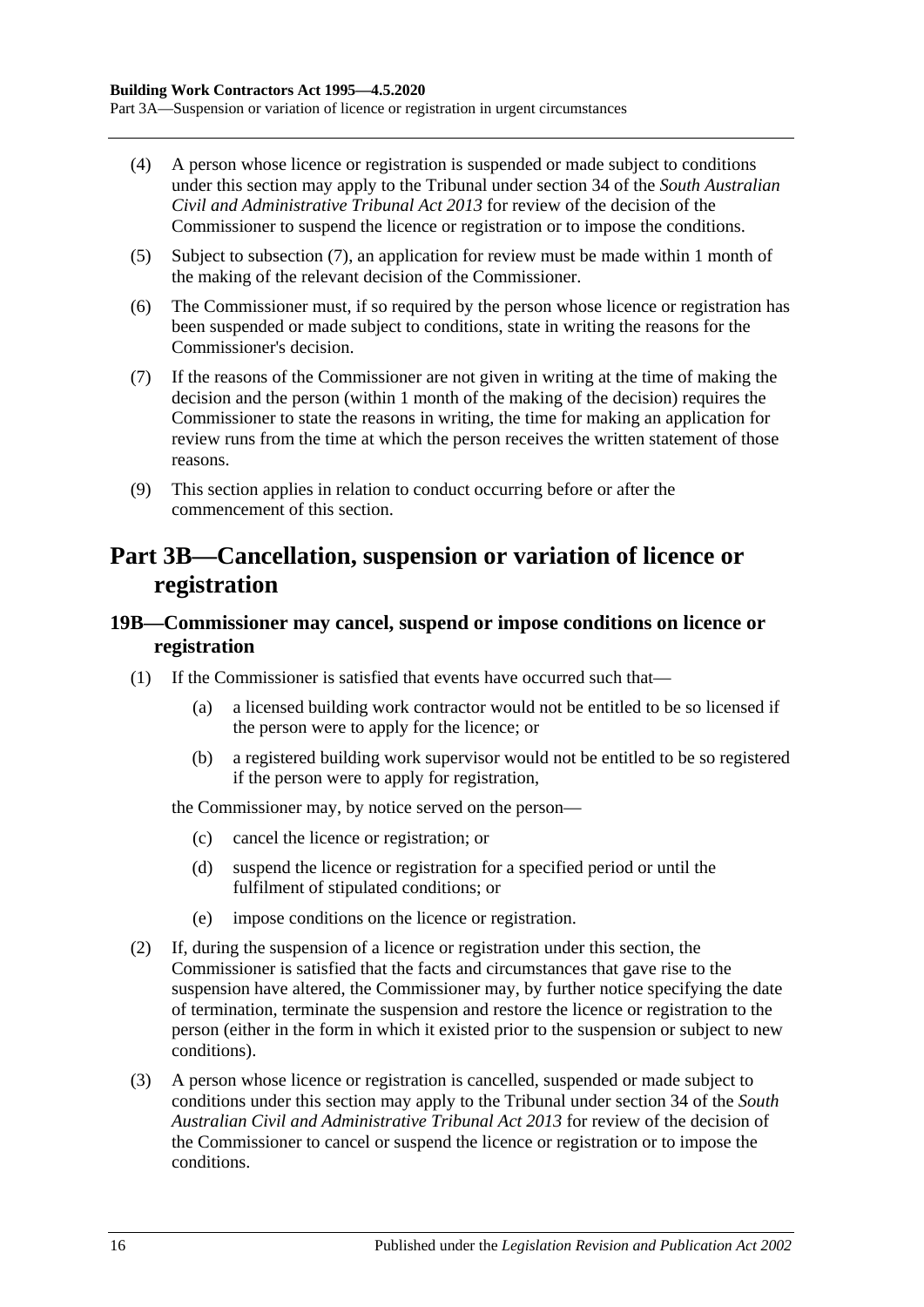- (4) Subject to subsection (6), an application for review must be made within 1 month of the making of the relevant decision of the Commissioner.
- (5) The Commissioner must, if so required by the person whose licence or registration has been cancelled or suspended or made subject to conditions, state in writing the reasons for the Commissioner's decision.
- (6) If the reasons of the Commissioner are not given in writing at the time of making the decision and the person (within 1 month of the making of the decision) requires the Commissioner to state the reasons in writing, the time for making an application for review runs from the time at which the person receives written statement of those reasons.
- (8) This section applies in relation to conduct occurring before or after the commencement of this section.

## <span id="page-16-0"></span>**Part 4—Discipline of building work contractors, supervisors and building consultants**

### <span id="page-16-1"></span>**20—Interpretation of Part**

In this Part—

*building work contractor* includes—

- (a) a former building work contractor; and
- (b) a person licensed as a building work contractor, whether or not carrying on business as a building work contractor; and
- (c) a person formerly licensed as a building work contractor under this Act or as a builder under the repealed Act;

*building consultant* means a person (other than a registered architect) who carries on the business of giving advice or furnishing reports in respect of domestic building work (whether being work already performed, work in progress or work that may be required in the future), and includes a former building consultant;

*building work supervisor* includes—

- (a) a former building work supervisor; and
- (b) a person registered as a building work supervisor whether or not acting as a building work supervisor; and
- (c) a person formerly registered as a building work supervisor under this Act or the repealed Act;

*director* of a body corporate includes a former director of a body corporate.

#### <span id="page-16-2"></span>**21—Cause for disciplinary action**

- (1) There is proper cause for disciplinary action against a building work contractor if—
	- (a) licensing of the contractor was improperly obtained; or
	- (b) the contractor has acted contrary to an assurance accepted by the Commissioner under the *[Fair Trading Act](http://www.legislation.sa.gov.au/index.aspx?action=legref&type=act&legtitle=Fair%20Trading%20Act%201987) 1987*; or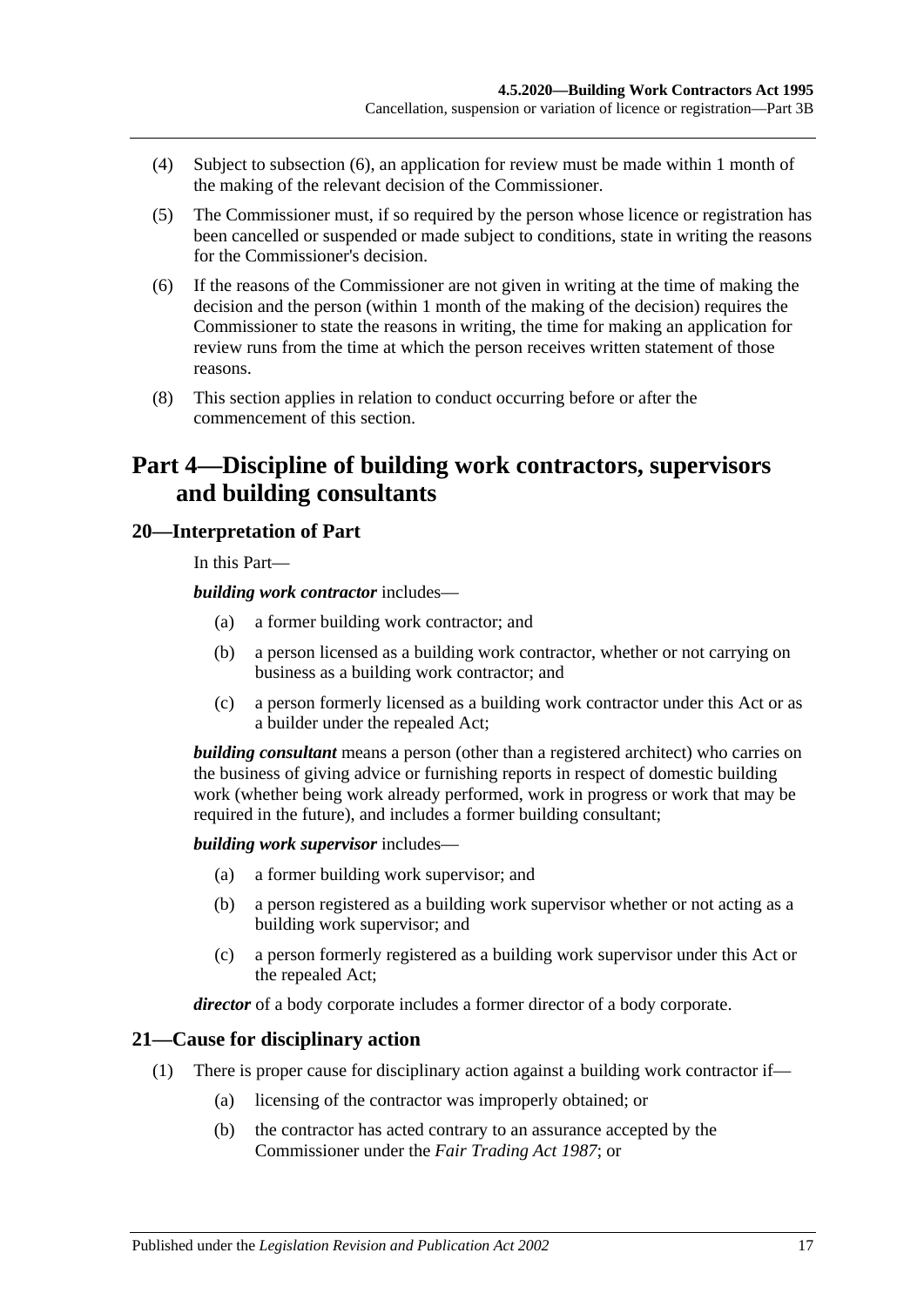Part 4—Discipline of building work contractors, supervisors and building consultants

- (c) the contractor or another person has acted contrary to this Act or otherwise unlawfully, or improperly, negligently or unfairly, in the course of conducting, or being employed or otherwise engaged in, the business of the contractor; or
- (d) the contractor has failed to comply with an order made by a court under [Part](#page-19-1) 5; or
- (e) events have occurred such that the contractor would not be entitled to be licensed as a building work contractor if the contractor were to apply for a licence.
- (2) There is proper cause for disciplinary action against a building work supervisor if—
	- (a) registration of the supervisor was improperly obtained; or
	- (b) the supervisor has acted unlawfully, improperly, negligently or unfairly in the course of acting as a building work supervisor.
- (3) There is proper cause for disciplinary action against a building consultant if—
	- (a) the consultant has acted contrary to an assurance accepted by the Commissioner under the *[Fair Trading Act](http://www.legislation.sa.gov.au/index.aspx?action=legref&type=act&legtitle=Fair%20Trading%20Act%201987) 1987*; or
	- (b) the consultant has acted unlawfully, improperly, negligently or unfairly in the course of acting as a building consultant.
- (4) Disciplinary action may be taken against each director of a body corporate that is a building work contractor or building consultant if there is proper cause for disciplinary action against the body corporate.
- (5) Disciplinary action may not be taken against a person in relation to the act or default of another if that person could not reasonably be expected to have prevented the act or default.
- (6) This section applies in relation to conduct occurring before or after the commencement of this section.

### <span id="page-17-0"></span>**22—Complaints**

The Commissioner or any other person may lodge with the Tribunal a complaint setting out matters that are alleged to constitute grounds for disciplinary action under this Part.

### <span id="page-17-1"></span>**23—Hearing by Tribunal**

- (1) On the lodging of a complaint, the Tribunal may conduct a hearing for the purpose of determining whether the matters alleged in the complaint constitute grounds for disciplinary action under this Part.
- (2) Without limiting the usual powers of the Tribunal, the Tribunal may during the hearing—
	- (a) allow an adjournment to enable the Commissioner to investigate or further investigate matters to which the complaint relates; and
	- (b) allow the modification of the complaint or additional allegations to be included in the complaint subject to any conditions as to adjournment and notice to parties and other conditions that the Tribunal may think fit to impose.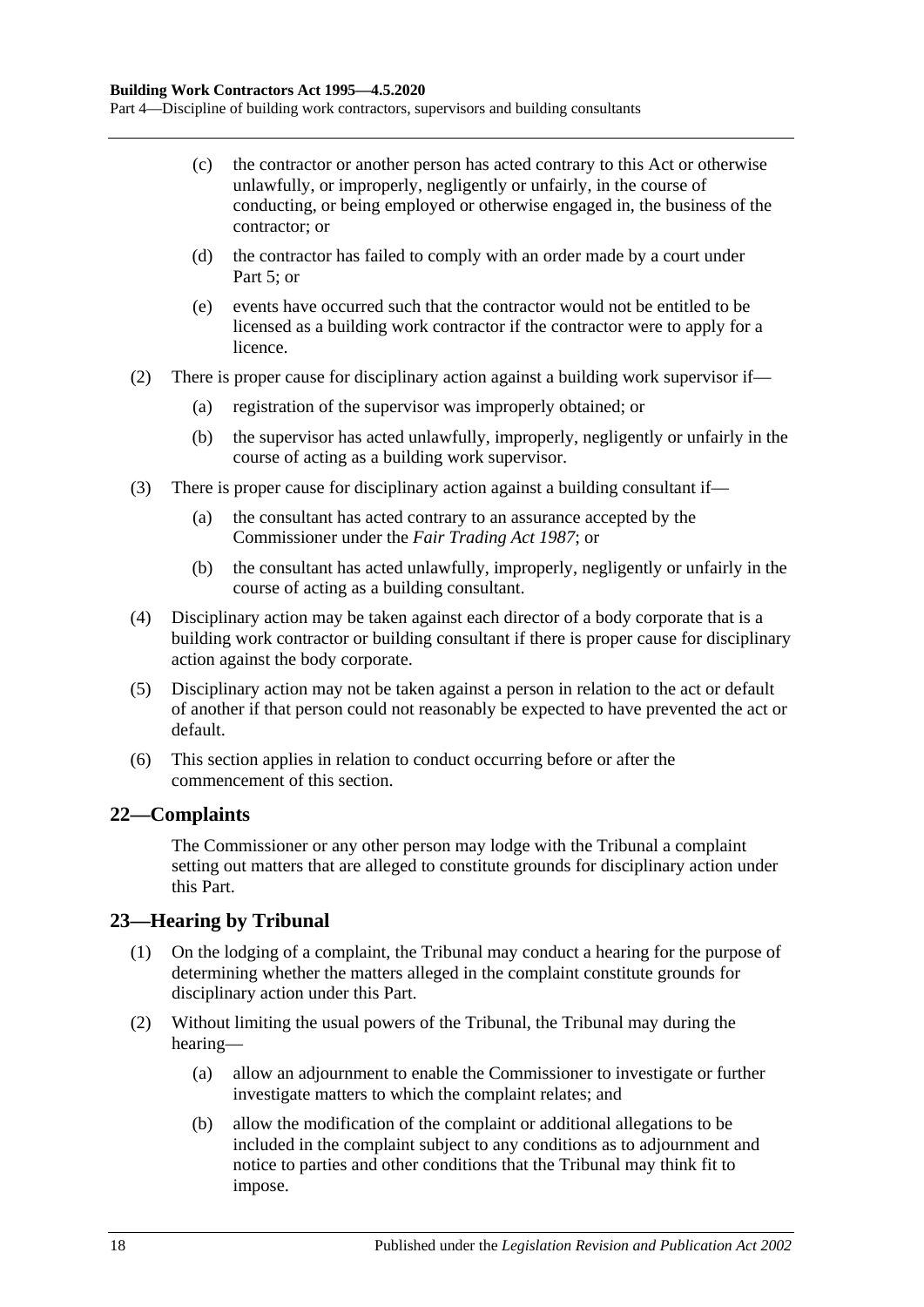#### <span id="page-18-0"></span>**24—Participation of assessors in disciplinary proceedings**

- (1) For the purposes of section 22 of the *[South Australian Civil and Administrative](http://www.legislation.sa.gov.au/index.aspx?action=legref&type=act&legtitle=South%20Australian%20Civil%20and%20Administrative%20Tribunal%20Act%202013)  [Tribunal Act](http://www.legislation.sa.gov.au/index.aspx?action=legref&type=act&legtitle=South%20Australian%20Civil%20and%20Administrative%20Tribunal%20Act%202013) 2013*, there will be a panel of assessors consisting of—
	- (a) persons representative of building work contractors; and
	- (b) persons representative of members of the public who deal with building work contractors,

who have expertise that would be of value to the Tribunal in relation to proceedings before the Tribunal under this Part.

- (2) In any proceedings under this Part, the Tribunal will, if the President so determines, sit with 1 or more assessors from the panel.
- (3) In this section—

*President* means the President of the Tribunal appointed under the *[South Australian](http://www.legislation.sa.gov.au/index.aspx?action=legref&type=act&legtitle=South%20Australian%20Civil%20and%20Administrative%20Tribunal%20Act%202013)  [Civil and Administrative Tribunal Act](http://www.legislation.sa.gov.au/index.aspx?action=legref&type=act&legtitle=South%20Australian%20Civil%20and%20Administrative%20Tribunal%20Act%202013) 2013*.

#### <span id="page-18-1"></span>**25—Disciplinary action**

- (1) On the hearing of a complaint, the Tribunal may, if it is satisfied on the balance of probabilities that there is proper cause for taking disciplinary action against the person to whom the complaint relates, by an order or orders do one or more of the following:
	- (a) reprimand the person;
	- (b) impose a fine not exceeding \$20 000 on the person;
	- (c) in the case of a person who is licensed as a building work contractor or registered as a building work supervisor—
		- (i) impose conditions or further conditions on the licence or registration;
		- (ii) suspend the licence or registration for a specified period or until the fulfilment of stipulated conditions or until further order;
		- (iii) cancel the licence or registration;
	- (d) disqualify the person from being licensed or registered under this Act;
	- (e) prohibit the person from being employed or otherwise engaged in the business of a building work contractor;
	- (f) prohibit the person from being a director of a body corporate that is a building work contractor:
	- (g) prohibit the person from carrying on business as a building consultant;
	- (h) prohibit the person from being employed or otherwise engaged in the business of a building consultant;
	- (i) prohibit the person from being a director of a body corporate that is a building consultant.
- (2) The Tribunal may—
	- (a) stipulate that a disqualification or prohibition is to apply—
		- (i) permanently; or
		- (ii) for a specified period; or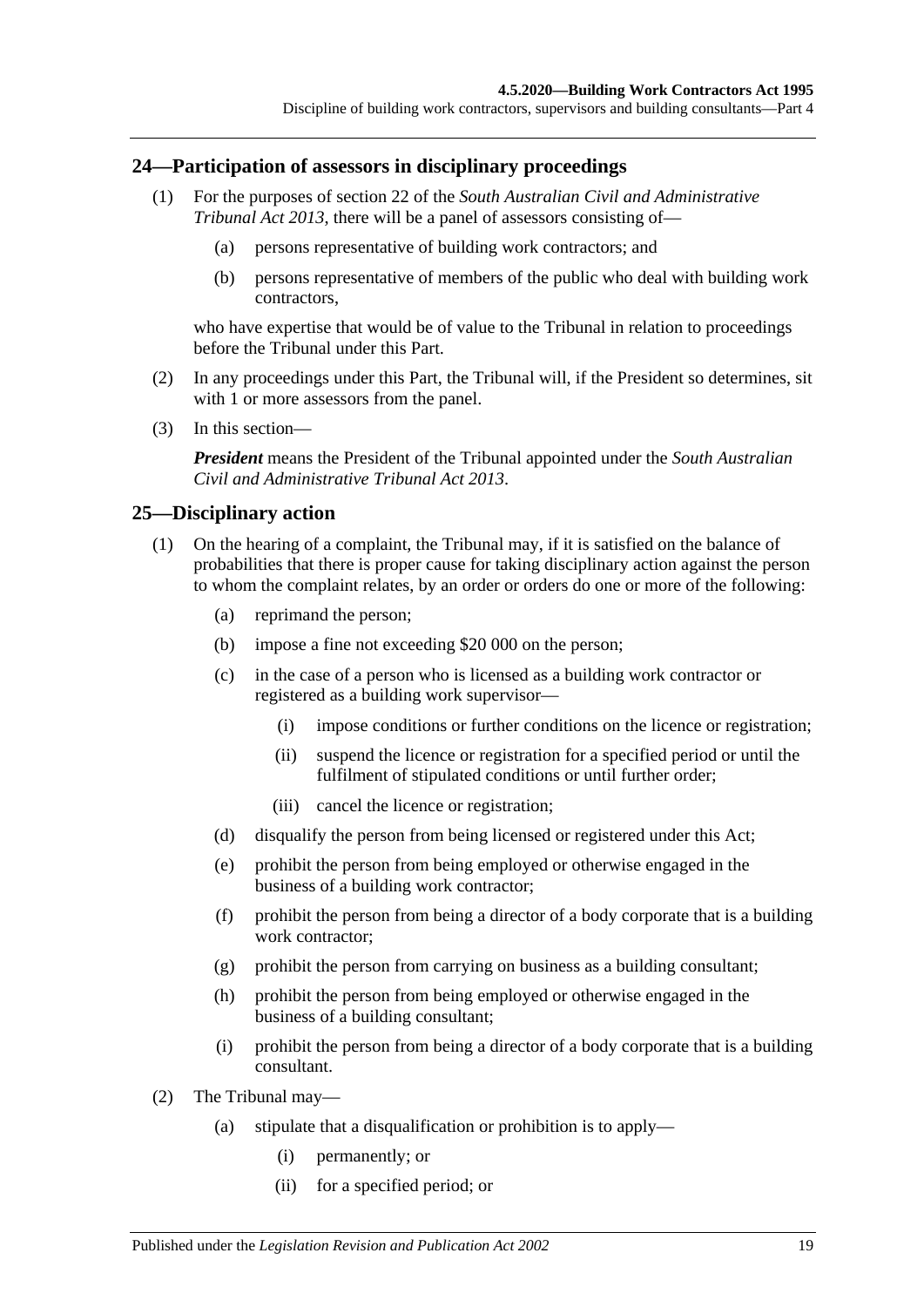Part 4—Discipline of building work contractors, supervisors and building consultants

- (iii) until the fulfilment of stipulated conditions; or
- (iv) until further order;
- (b) stipulate that an order relating to a person is to have effect at a specified future time.
- $(3)$  If—
	- (a) a person has been found guilty of an offence; and
	- (b) the circumstances of the offence form, in whole or in part, the subject matter of the complaint,

the person is not liable to a fine under this section in respect of conduct giving rise to the offence.

#### <span id="page-19-0"></span>**26—Contravention of orders**

If a person—

- (a) is employed or otherwise engages in the business of a building work contractor or building consultant; or
- (b) becomes a director of a body corporate that is a building work contractor or building consultant; or
- (c) carries on business as a building consultant,

in contravention of an order of the Tribunal, that person and the building work contractor or building consultant are each guilty of an offence. Maximum penalty: \$35 000 or imprisonment for 6 months.

## <span id="page-19-2"></span><span id="page-19-1"></span>**Part 5—Provisions with respect to domestic building work**

### **Division 1—Requirements in relation to certain domestic building work contracts**

#### <span id="page-19-3"></span>**27—Application of Division**

- (1) This Division applies to a contract entered into on or after 1 May  $1987<sup>1</sup>$ .
- (2) This Division does not apply to a contract for the performance of minor domestic building work.
- (3) The requirement that the terms of payment be included in a domestic building work contract applies only to a contract entered into on or after the commencement of this Division.

**Note—**

1 1 May 1987 was the date of commencement of the corresponding Division of the repealed *[Builders Licensing Act](http://www.legislation.sa.gov.au/index.aspx?action=legref&type=act&legtitle=Builders%20Licensing%20Act%201986) 1986*.

#### <span id="page-19-5"></span><span id="page-19-4"></span>**28—Formal requirements in relation to domestic building work contracts**

- (1) The following requirements must be complied with in relation to a domestic building work contract:
	- (a) the contract must be in writing;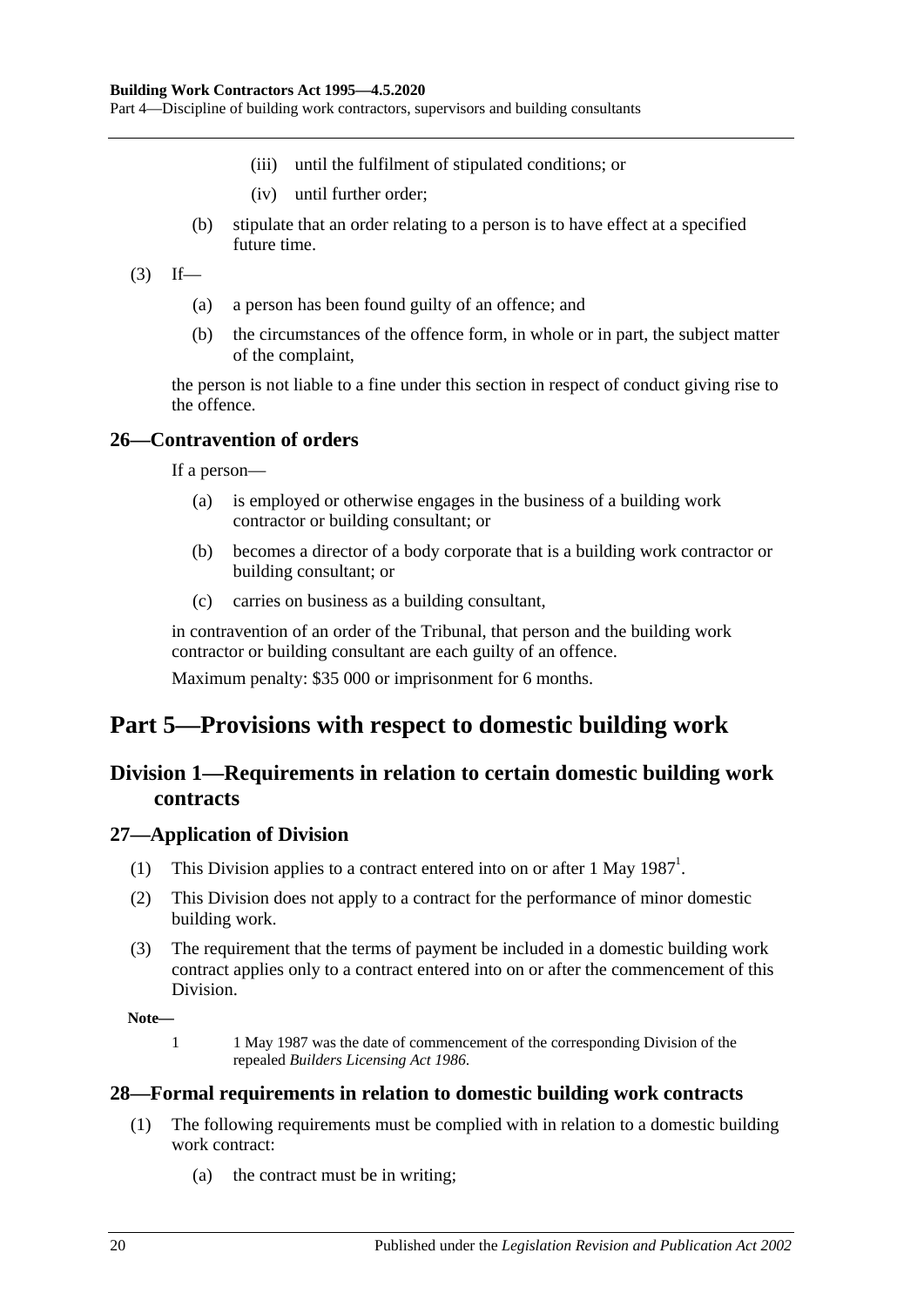- (b) the contract must set out in full all the contractual terms;
- (c) the contract must set out the name in which the building work contractor carries on business under the contractor's licence, the contractor's licence number and the names and licence numbers of any other persons with whom the contractor carries on business as a building work contractor in partnership;
- (d) the contract must comply with any requirements of the regulations as to the contents of domestic building work contracts;
- (e) the contract must be signed by the building work contractor and the building owner personally or through an agent authorised to act on behalf of the contractor or building owner;
- (f) the building owner must be given a copy of the signed contract as soon as reasonably practicable after it has been signed by both parties together with a notice in the prescribed form containing the prescribed information;
- (g) the copy of the contract and the notice given to the building owner must (apart from signatures or initials) be readily legible.
- (2) If any of the requirements of [subsection](#page-19-5) (1) is not complied with, the building work contractor is guilty of an offence.

Maximum penalty: \$5 000.

#### <span id="page-20-0"></span>**29—Price and domestic building work contracts**

- (1) Subject to this Division, a domestic building work contract must stipulate a specific price for the performance of the building work specified in the contract, being a price that is fixed and not subject to change, and the terms of payment.
- (2) If a domestic building work contract stipulates that building work is to be completed within a specified period, it is lawful to include a rise-and-fall clause in the contract.
- (3) A building work contractor is not entitled to the benefit of a rise-and-fall clause in relation to any part of the building work performed after the end of the period stipulated for completion of the building work.
- (4) However, a building work contractor is entitled to the benefit of a rise-and-fall clause in respect of a part of the building work performed after the end of the period stipulated for completion of the building work if—
	- (a) the contract provides for extension of the stipulated period; and
	- (b) the delay in completing the building work was the fault of the building owner or due to some cause beyond the control of the contractor that the contractor could not reasonably be expected to have foreseen at the time the contract was made; and
	- (c) the contractor, as soon as reasonably practicable after becoming aware of the likelihood of delay in the completion of the building work, gave notice in writing to the building owner or an agent authorised to act on behalf of the building owner extending the period for completion and specifying the cause of the delay; and
	- (d) the building work was completed as soon as reasonably practicable in the circumstances.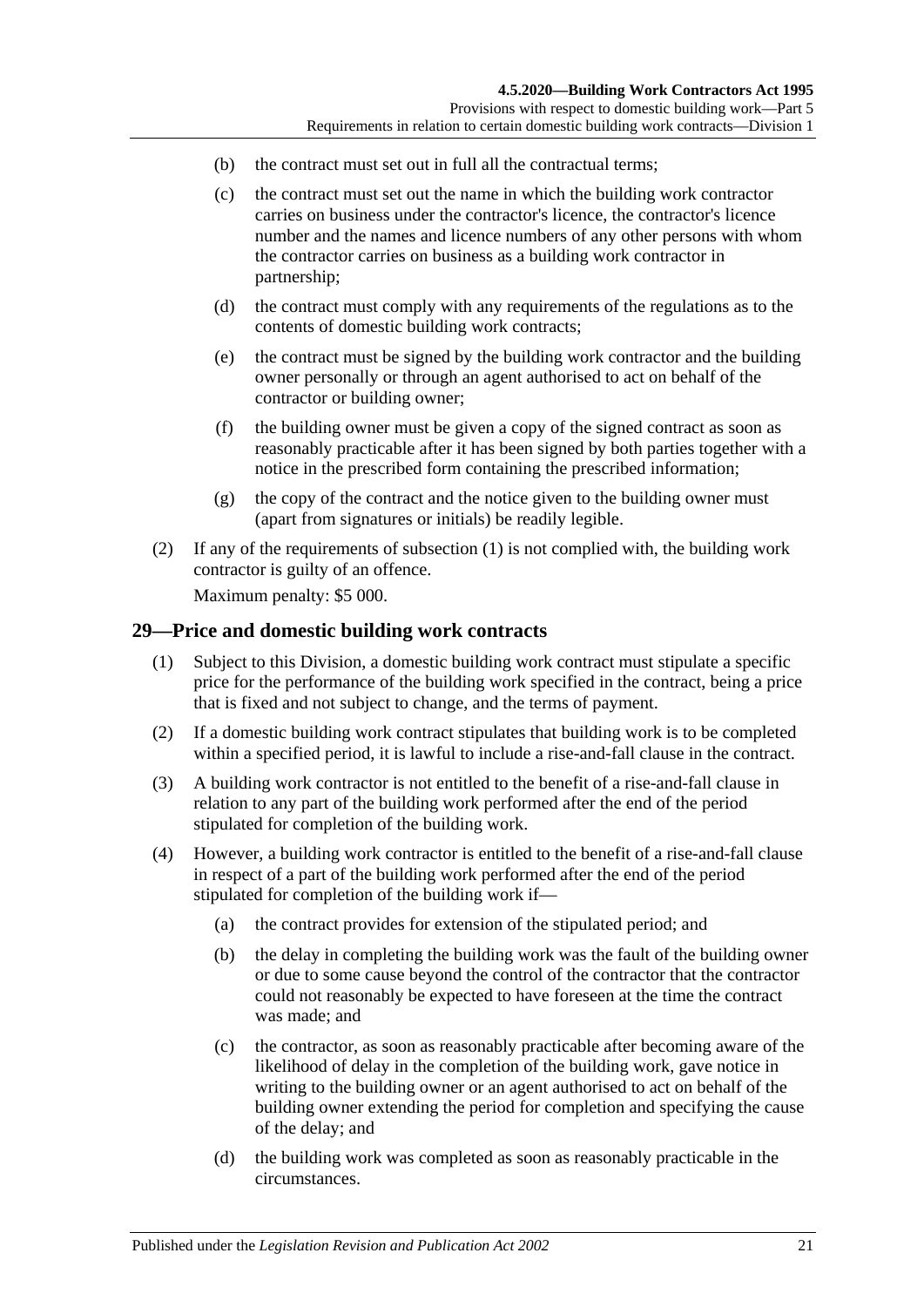- <span id="page-21-0"></span>(5) Despite the preceding provisions of this section, it is lawful to include in a domestic building work contract a provision entitling the building work contractor to recover—
	- (a) the actual cost to be incurred—
		- (i) in acquiring materials specified in the contract;
		- (ii) in performing work specified in the contract,

together with an additional amount not exceeding 10 per cent, or such other percentage as may be prescribed, of that cost; and

- (b) other amounts, unliquidated at the time of the contract, of a kind stipulated by the regulations.
- <span id="page-21-1"></span> $(6)$  If—
	- (a) a domestic building work contract includes a rise-and-fall clause or a provision referred to in [subsection](#page-21-0) (5); and
	- (b) as a result the price specified in the contract for the building work or part of the building work or for any labour or materials may change or is an estimate only,

the contract must contain the statement "This Price May Change" or "Estimate Only" (as the case may require) set out in the contract immediately alongside or below the price to which it relates.

- (7) If more than one price of a kind referred to in [subsection](#page-21-1) (6) is specified in a domestic building work contract, the prices must be set out in a single list in the contract.
- (8) A price specified in a domestic building work contract that is an estimate only must be a fair and reasonable estimate.
- <span id="page-21-2"></span>(8a) Despite the preceding provisions of this section (but subject to any other relevant law), it is lawful to include in a domestic building work contract (other than a fixed price contract made on or after 1 July 2000) a provision (a *GST clause*) entitling the building work contractor to recover the GST paid or payable by the contractor on the supply of goods and services under the contract.
- (8b) If a domestic building work contract contains a GST clause, the contract must contain a statement in prominent type or handwriting as follows:
	- (a) if, at the date of the contract, it is possible but not likely that goods or services will be supplied under the contract after 1 July 2000—a statement to the effect that the contract price of the building work may increase to cover GST;
	- (b) if the contract is made on or after 1 July 2000 or, at the date of the contract, it is likely that goods or services will be supplied under the contract after 1 July 2000—a statement to the effect that the contract price for the building work will increase to cover GST.
- (8c) A domestic building work contract (other than a fixed price contract made on or after 1 July 2000) may contain both a cost-plus clause and a GST clause.
- (9) If any of the requirements of this section is not complied with, the building work contractor is guilty of an offence.

Maximum penalty: \$5 000.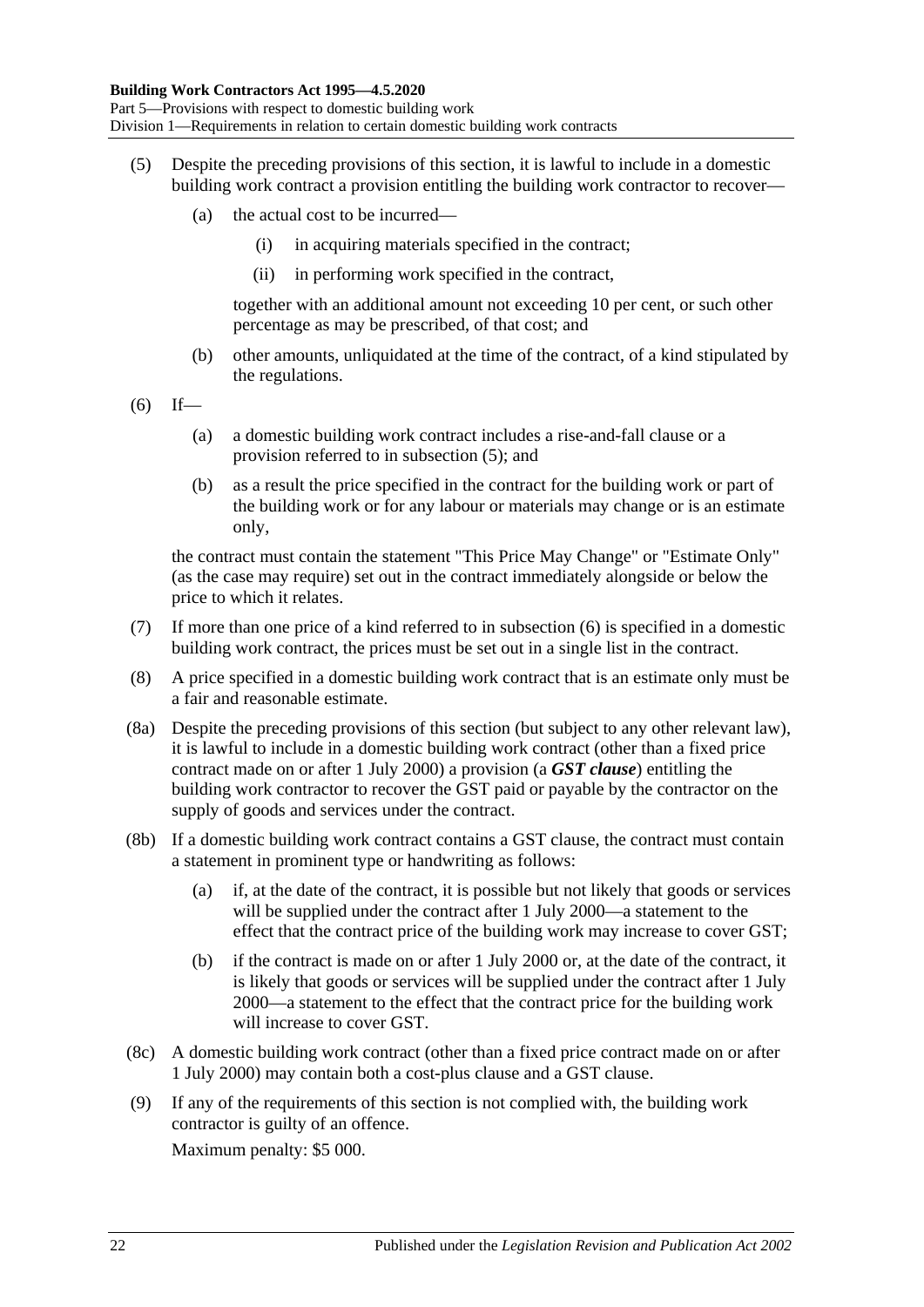(10) In this section—

*cost-plus clause* means a contractual provision of the kind described in [subsection](#page-21-0) (5);

*fixed price contract* means a domestic building work contract that contains neither a cost-plus clause nor a rise-and-fall clause;

*GST clause* means a contractual provision of the kind described in [subsection](#page-21-2) (8a);

*rise-and-fall clause* means a contractual provision under which a price stipulated for performance of domestic building work may change to reflect changes in the costs of labour (including related overhead expenses) and materials to be incurred by the building work contractor.

#### <span id="page-22-1"></span><span id="page-22-0"></span>**30—Payments under or in relation to domestic building work contracts**

- <span id="page-22-2"></span>(1) A person must not demand or require that a payment be made under a domestic building work contract or preliminary work contract by the person for whom work is to be performed under the contract unless—
	- (a) the payment constitutes a genuine progress payment in respect of work already performed; or
	- (ab) the person is entitled to the payment under the *[Building and Construction](http://www.legislation.sa.gov.au/index.aspx?action=legref&type=act&legtitle=Building%20and%20Construction%20Industry%20Security%20of%20Payment%20Act%202009)  [Industry Security of Payment Act](http://www.legislation.sa.gov.au/index.aspx?action=legref&type=act&legtitle=Building%20and%20Construction%20Industry%20Security%20of%20Payment%20Act%202009) 2009*; or
	- (b) the payment is of a kind authorised under the regulations.

<span id="page-22-3"></span>Maximum penalty: \$5 000.

- <span id="page-22-4"></span>(2) If it is proved, in proceedings for an offence against [subsection](#page-22-1) (1), that the defendant received a payment other than a payment referred to in [paragraph](#page-22-2) (a), [\(ab\)](#page-22-3) or [\(b\),](#page-22-4) it is to be presumed, in the absence of proof to the contrary, that the defendant demanded or required the payment.
- (3) The building owner under a domestic building work contract is not obliged to make a progress payment in respect of building work performed under the contract unless—
	- (a) the building work contractor has requested the payment by notice in writing given to the building owner or an agent authorised to act on behalf of the building owner; or
	- (b) the domestic building work contract is a contract to which the *[Building and](http://www.legislation.sa.gov.au/index.aspx?action=legref&type=act&legtitle=Building%20and%20Construction%20Industry%20Security%20of%20Payment%20Act%202009)  [Construction Industry Security of Payment Act](http://www.legislation.sa.gov.au/index.aspx?action=legref&type=act&legtitle=Building%20and%20Construction%20Industry%20Security%20of%20Payment%20Act%202009) 2009* applies (in which case the provisions of that Act relating to progress payments apply).
- (4) In this section—

*preliminary work contract* means a contract—

- (a) that is collateral to or otherwise related to an existing or contemplated domestic building work contract; and
- (b) that provides for the performance of work that is preliminary or ancillary to the domestic building work that is or would be required to be performed under such contract.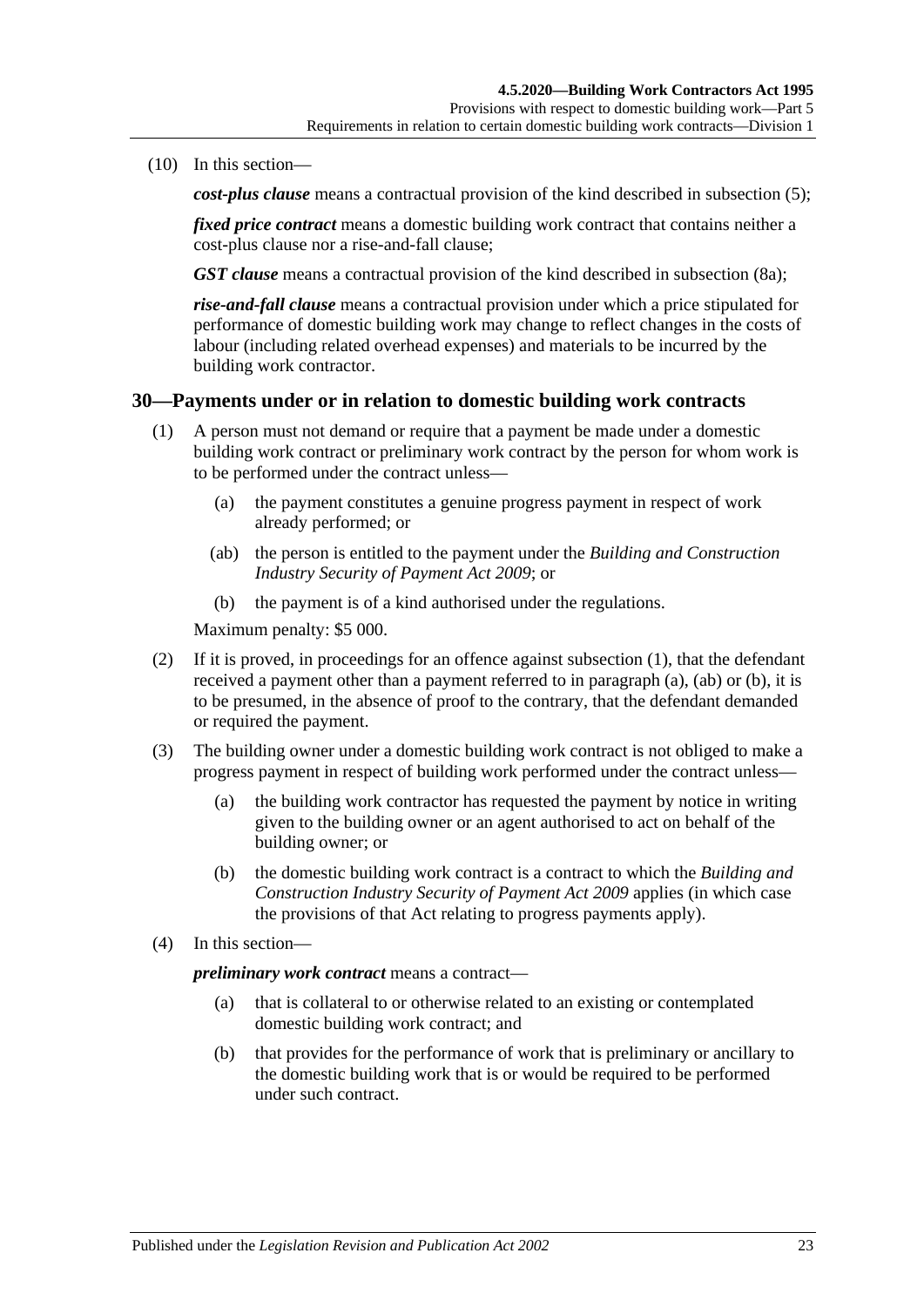### <span id="page-23-0"></span>**31—Exhibition houses**

- <span id="page-23-3"></span>(1) If a house is, or has been, made available for inspection by the public with a view to inducing persons to enter into contracts with a building work contractor for the construction of similar houses—
	- (a) the contractor must, on request by a person inspecting the house, make copies of the plans and specifications of the house available for inspection by the person; and
	- (b) a contract entered into with the contractor by a person who, to the knowledge of the contractor, inspected the house and sought the construction of a similar house is to be taken to contain a warranty that the house to be constructed by the contractor will be constructed according to the same plans and specifications and to the same standards of work and materials as those of the house inspected by the person (except to the extent that the contract specifically provides for any departure from those plans, specifications and standards).
- (2) A building work contractor who fails to comply with the requirements of [subsection](#page-23-3)  $(1)(a)$  is guilty of an offence.

Maximum penalty: \$5 000.

Expiation fee: \$160.

### <span id="page-23-1"></span>**Division 2—Statutory warranties**

### <span id="page-23-2"></span>**32—Statutory warranties**

- (1) This section applies to a contract entered into on or after 22 January  $1987<sup>1</sup>$ .
- (2) The following warranties on the part of the building work contractor are implied in every domestic building work contract:
	- (a) a warranty that the building work will be performed in a proper manner to accepted trade standards and in accordance with the plans and specifications agreed to by the parties;
	- (b) a warranty that all materials to be supplied by the contractor for use in the building work will be good and proper;
	- (c) a warranty that the building work will be performed in accordance with all statutory requirements;
	- (d) if the contract does not stipulate a period within which the building work must be completed—a warranty that the building work will be performed with reasonable diligence;
	- (e) if the building work consists of the construction of a house—a warranty that the house will be reasonably fit for human habitation;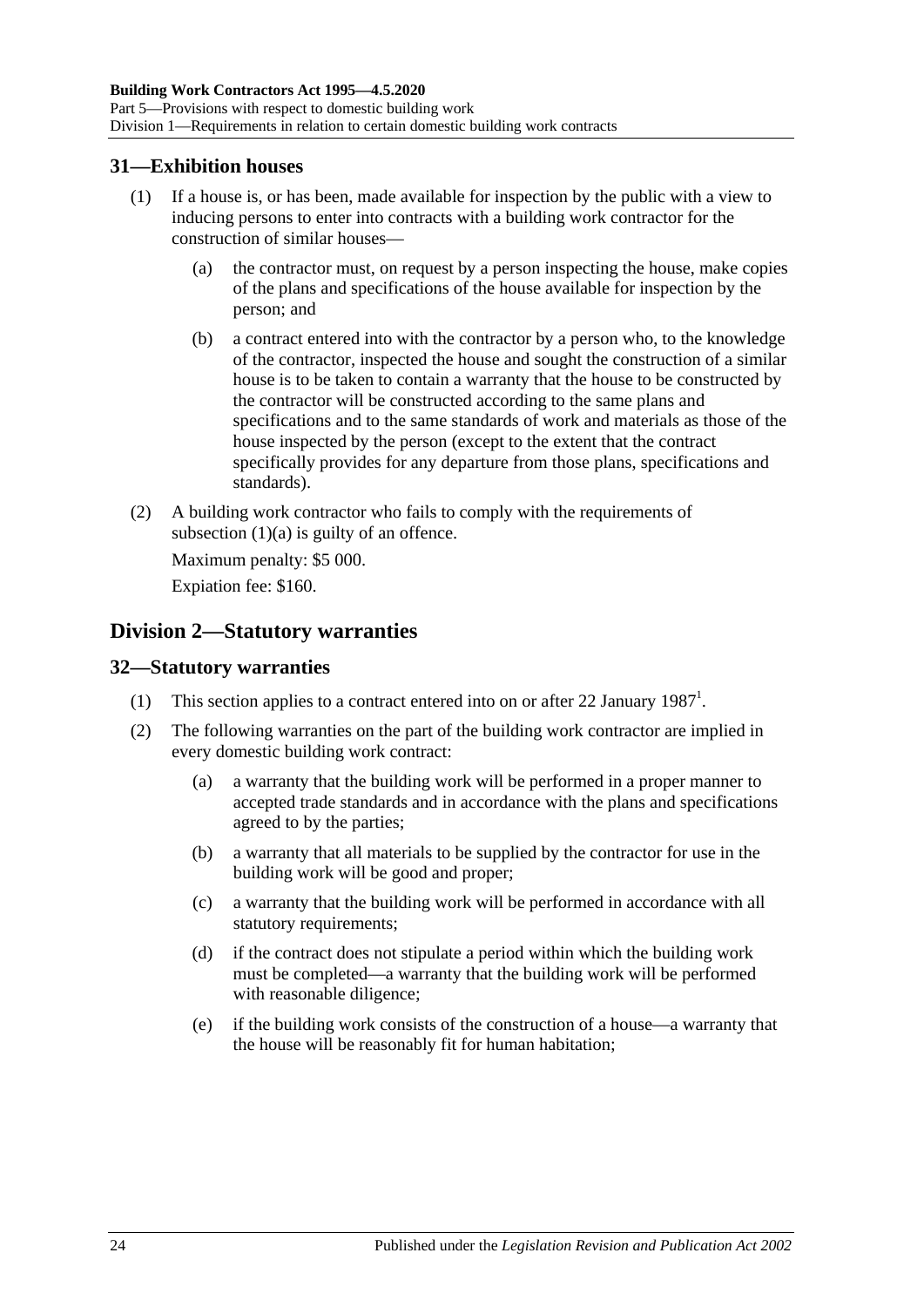- (f) if the building owner has expressly made known to the contractor, or an employee or agent of the contractor, the particular purpose for which the building work is required, or the result that the building owner desires the building work to achieve, so as to show that the building owner relies on the contractor's skill and judgment—a warranty that the building work and any materials used in performing the building work will be reasonably fit for that purpose or of such a nature and quality that they might reasonably be expected to achieve that result.
- (3) A person who has purchased or otherwise acquired a house succeeds to the rights of the person's predecessor in title in respect of statutory warranties.
- (4) If a person has purchased a house from a building work contractor who performed domestic building work in relation to the house, the purchaser has rights under statutory warranties as if the house had been purchased from a third party for whom the vendor had performed the building work under a contract subject to statutory warranties.
- <span id="page-24-3"></span>(5) Proceedings for breach of a statutory warranty must be commenced within five years after completion of the building work to which the proceedings relate.
- (6) The period of limitation prescribed by [subsection](#page-24-3) (5) may not be extended.
- (7) In proceedings for breach of a statutory warranty, it is a defence for the defendant to prove that the deficiencies of which the plaintiff complains arose from instructions insisted on by the building owner contrary to the advice in writing of the defendant.

**Note—**

1 22 January 1987 was the date of commencement of the corresponding section of the repealed *[Builders Licensing Act](http://www.legislation.sa.gov.au/index.aspx?action=legref&type=act&legtitle=Builders%20Licensing%20Act%201986) 1986*.

### <span id="page-24-0"></span>**Division 3—Building indemnity insurance**

### <span id="page-24-1"></span>**33—Application of Division**

- (1) This Division applies to domestic building work commenced on or after 1 May 1987<sup>1</sup> performed, or to be performed, by a building work contractor under a domestic building work contract or on the contractor's own behalf.
- (2) This Division does not apply to—
	- (a) domestic building work for which approval under the *[Development Act](http://www.legislation.sa.gov.au/index.aspx?action=legref&type=act&legtitle=Development%20Act%201993) 1993* or the repealed *[Building Act](http://www.legislation.sa.gov.au/index.aspx?action=legref&type=act&legtitle=Building%20Act%201971) 1971* is or was not required; or
	- (b) minor domestic building work.

**Note—**

1 1 May 1987 was the date of commencement of the corresponding Division of the repealed *[Builders Licensing Act](http://www.legislation.sa.gov.au/index.aspx?action=legref&type=act&legtitle=Builders%20Licensing%20Act%201986) 1986*.

#### <span id="page-24-2"></span>**34—Requirements of insurance**

A building work contractor must not perform building work to which this Division applies unless—

(a) a policy of insurance that complies with this Division is in force in relation to that building work; and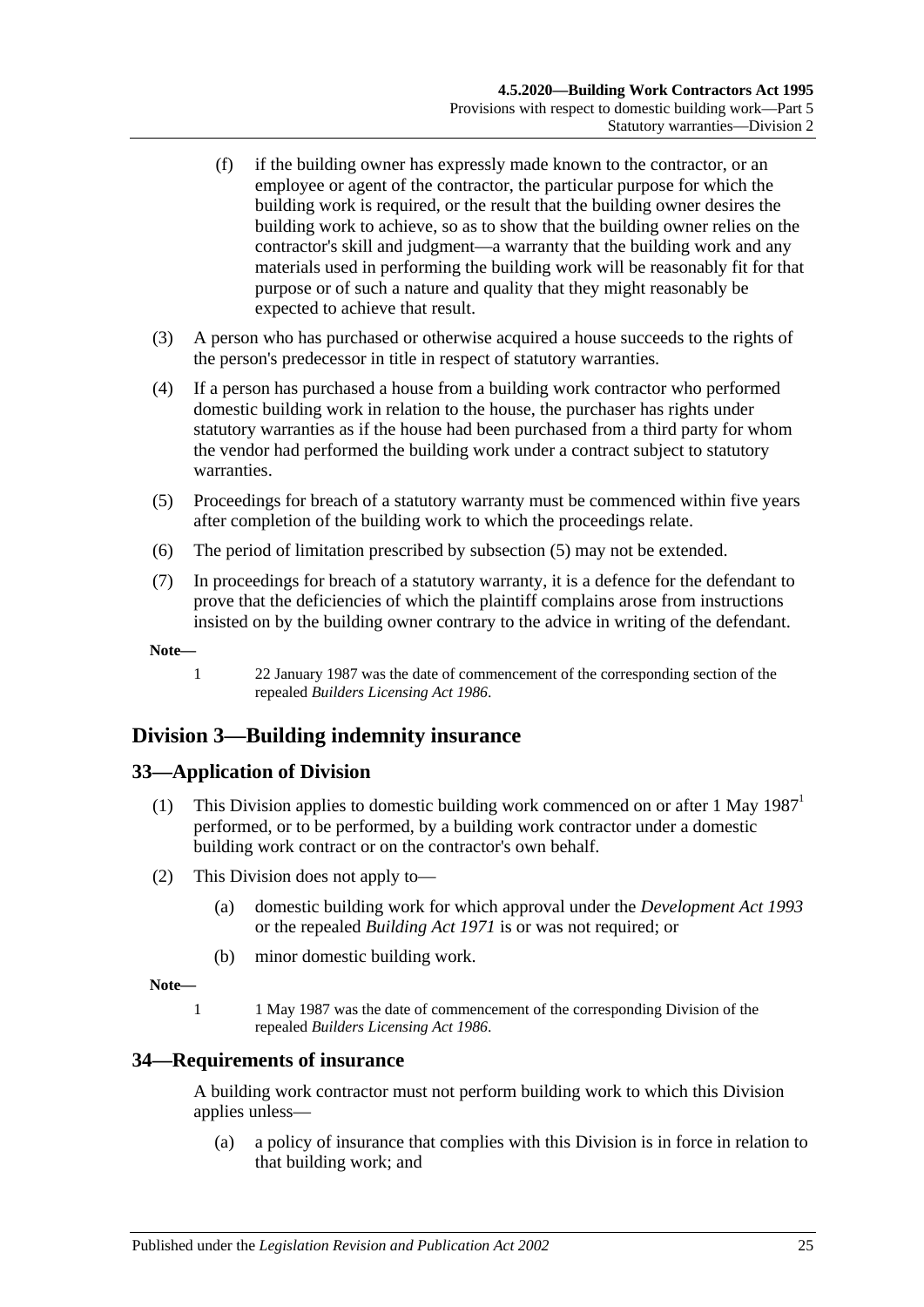(b) in the case of building work to be performed by the contractor under a domestic building work contract—the building owner has been provided with a certificate that evidences the taking out of that policy of insurance and complies with the requirements of the regulations.

Maximum penalty: \$20 000.

### <span id="page-25-0"></span>**35—Nature of the policy**

- (1) A policy of insurance in relation to building work complies with this Division if—
	- (a) it insures each person who is, or may become, entitled to the benefit of a statutory warranty in respect of the building work against the risk of being unable to enforce or recover under the statutory warranty by reason of the insolvency, death or disappearance of the building work contractor; and
	- (b) in the case of building work to be performed by the building work contractor on behalf of some other person—it insures that person against the risk of loss resulting from non-completion of the building work by reason of the insolvency, death or disappearance of the contractor; and
	- (c) any limitations on the liability of the insurer under the policy conform with the regulations; and
	- (d) it otherwise conforms with the requirements of the regulations.
- (2) A person who is entitled to the benefit of a statutory warranty in respect of building work in relation to which a policy of insurance has been taken out under this Division (or under Part 5 of the repealed Act) is entitled to sue on the policy in his or her own right.

## <span id="page-25-1"></span>**Division 4—Right to terminate certain domestic building work contracts**

### <span id="page-25-2"></span>**36—Right to terminate certain domestic building work contracts**

- (1) This section applies to a contract entered into on or after 1 May 1987.
- (2) This section does not apply to a contract for the performance of minor domestic building work.
- <span id="page-25-3"></span>(3) A building owner under a domestic building work contract may, by instrument in writing signed by the building owner and served personally on the building work contractor, or posted by certified mail addressed to the contractor, before the prescribed time, give notice to the contractor of the building owner's intention not to be bound by the contract and the contract is to be taken to have been terminated at the time the notice is served or posted in accordance with this subsection.
- (4) If a contract has been terminated under [subsection](#page-25-3) (3) (or under Part 5 of the repealed Act), the Magistrates Court may, on application by the building owner or the building work contractor, make such orders as it thinks just—
	- (a) providing for the return or repayment of the whole or part of any consideration, or the value of any consideration, given by the building owner under or in relation to the contract; or
	- (b) providing for payment to the contractor in respect of any materials supplied, or any building work or other services performed, by the contractor under or in relation to the contract.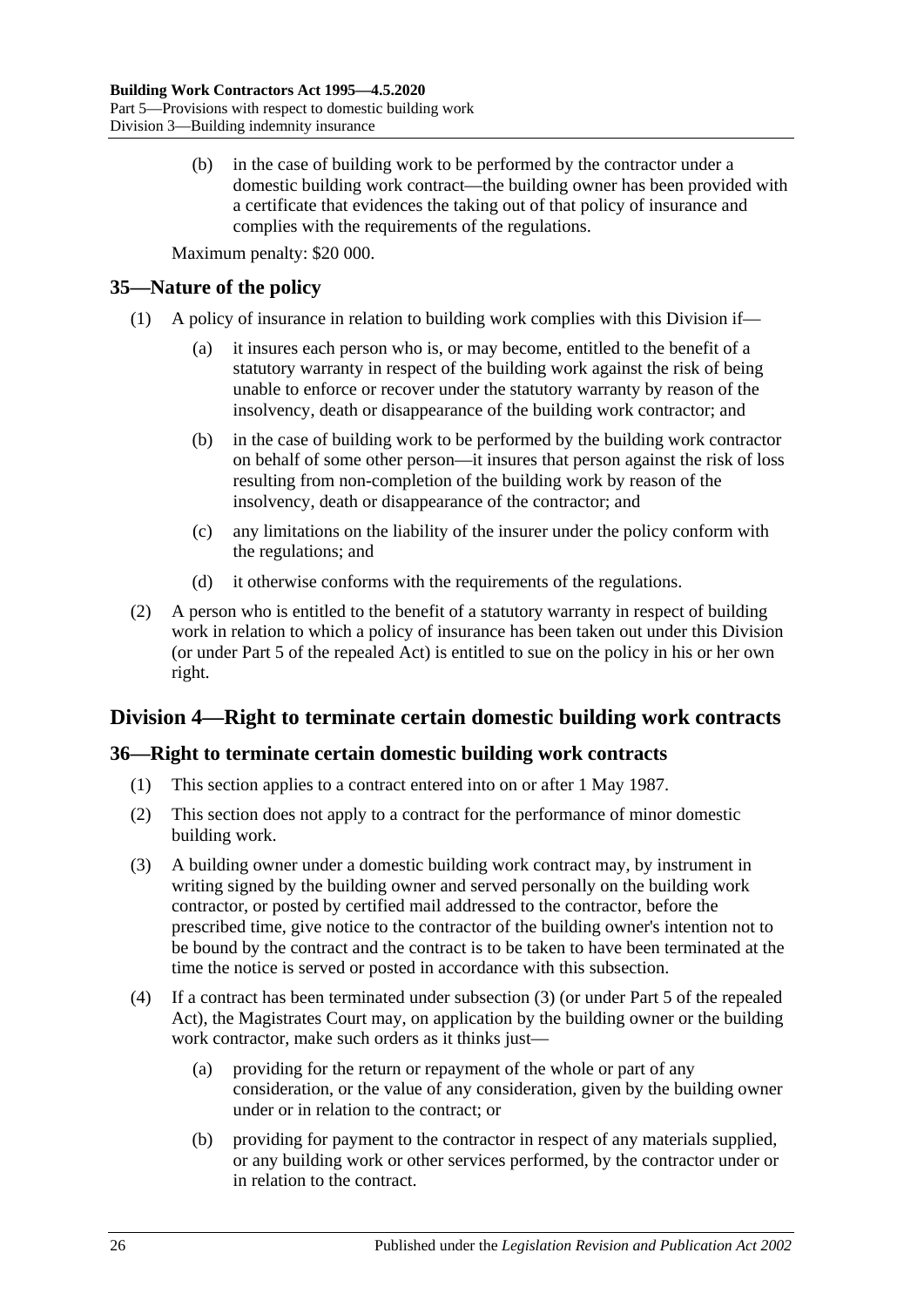(5) In this section—

*business day* means any day except a Saturday or a Sunday or other public holiday within the meaning of the *[Holidays Act](http://www.legislation.sa.gov.au/index.aspx?action=legref&type=act&legtitle=Holidays%20Act%201910) 1910*;

#### *prescribed time* means—

- (a) the end of five clear business days after the making of the domestic building work contract; or
- (b) if there has been a failure to comply with any of the requirements of [Division](#page-19-2) 1 or [3](#page-24-0) in relation to the domestic building work contract—the time of completion of the building work under the contract.

### <span id="page-26-0"></span>**Division 5—Powers of court in relation to domestic building work**

#### <span id="page-26-1"></span>**37—Powers of court in relation to domestic building work**

- (1) This section applies to—
	- (a) a domestic building work contract or subcontract for the performance of domestic building work (whether entered into before or after the commencement of this section); and
	- (b) domestic building work (whether commenced before or after the commencement of this section).
- <span id="page-26-2"></span>(2) A party to a domestic building work contract or a person entitled to the benefit of a statutory warranty may apply to the Magistrates Court for the determination of a dispute arising out of the contract or the performance of the building work to which the warranty relates.
- (3) An application may not be made under [subsection](#page-26-2) (2) in respect of a dispute arising out of a domestic building work contract unless the dispute involves some question of whether building work has been performed in accordance with the contract.
- <span id="page-26-3"></span>(4) If an application is made under [subsection](#page-26-2) (2) in respect of a dispute arising out of a domestic building work contract, application may be made to the Magistrates Court for the determination of a dispute arising out of a subcontract for the performance of any of the building work, but only if it involves some question of whether building work has been performed in accordance with the subcontract.
- (5) If the Magistrates Court joins proceedings on an application under [subsection](#page-26-3) (4) with proceedings relating to the domestic building work contract, it must ensure that the hearing and determination of any question as to the performance of work under the domestic building work contract is not unduly delayed.
- <span id="page-26-4"></span>(6) If, on an application under this section, the Magistrates Court is satisfied that there has been any breach of, or failure to perform or fulfil, a contract or warranty to which the proceedings relate, the Court may, subject to this section, make one or more of the following orders:
	- (a) to the extent to which it is satisfied that it is practicable for the breach or failure to be remedied by the performance of building work—an order requiring the performance of remedial work;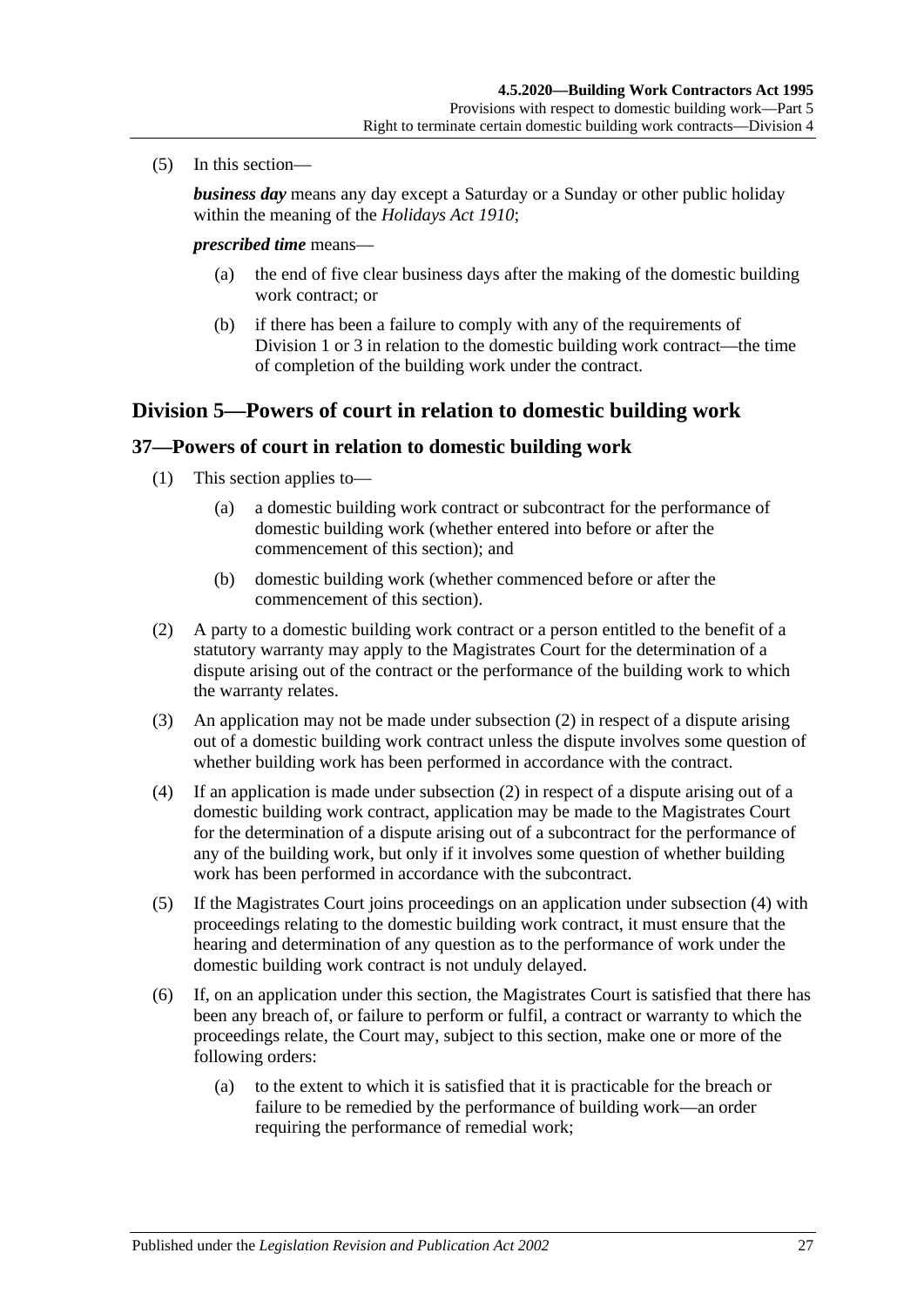- (b) an order requiring the payment of an amount due under the contract or an order requiring the payment of an amount by way of compensation for the breach.
- (7) An order made against a person under [subsection](#page-26-4) (6)(a) may—
	- (a) require the person to perform remedial work specified in the order within the time specified; or
	- (b) if the Magistrates Court is of the opinion that the person is not likely to perform the remedial work properly—require the person to employ at the person's own expense a licensed building work contractor to perform remedial work specified in the order within the time specified.
- (8) If the Magistrates Court orders a person to perform remedial work, or to cause remedial work to be performed, it may further order the person to provide to the Court, within a specified time after completion of the work, a certificate of a person holding qualifications specified in the order certifying that the remedial work has been performed properly in accordance with the order.
- (9) If a person fails to perform remedial work, or to cause remedial work to be performed, in accordance with an order of the Magistrates Court (or an order of the Commercial Tribunal under Part 5 of the repealed Act)—
	- (a) the person is guilty of an offence and liable to a penalty not exceeding a fine of \$10 000; and
	- (b) the Court may, on application, order the person to pay to the applicant such amount by way of compensation as the Court thinks just.
- (10) In this section—

*statutory warranty* means—

- (a) a warranty arising under this Act; or
- (b) a warranty arising under Part 3C of the repealed *[Builders Licensing Act](http://www.legislation.sa.gov.au/index.aspx?action=legref&type=act&legtitle=Builders%20Licensing%20Act%201967) 1967*.

### <span id="page-27-0"></span>**Division 6—Harsh and unconscionable terms**

### <span id="page-27-1"></span>**38—Harsh and unconscionable terms**

- (1) This section applies to a contract entered into on or after 22 January  $1987<sup>1</sup>$ .
- <span id="page-27-2"></span>(2) If a term or condition of a domestic building work contract is harsh or unconscionable or such that a court of Equity would give relief, a party to the contract may apply to the Magistrates Court for relief under this section.
- (3) Relief may be granted under this section by the Magistrates Court in proceedings under [subsection](#page-27-2) (2), or by any court in proceedings instituted before the court for the enforcement of a domestic building work contract or for the recovery of damages or other compensation for a breach of such a contract.
- (4) The court may, in granting relief—
	- (a) avoid *ab initio* a term or condition of the domestic building work contract against which relief is sought;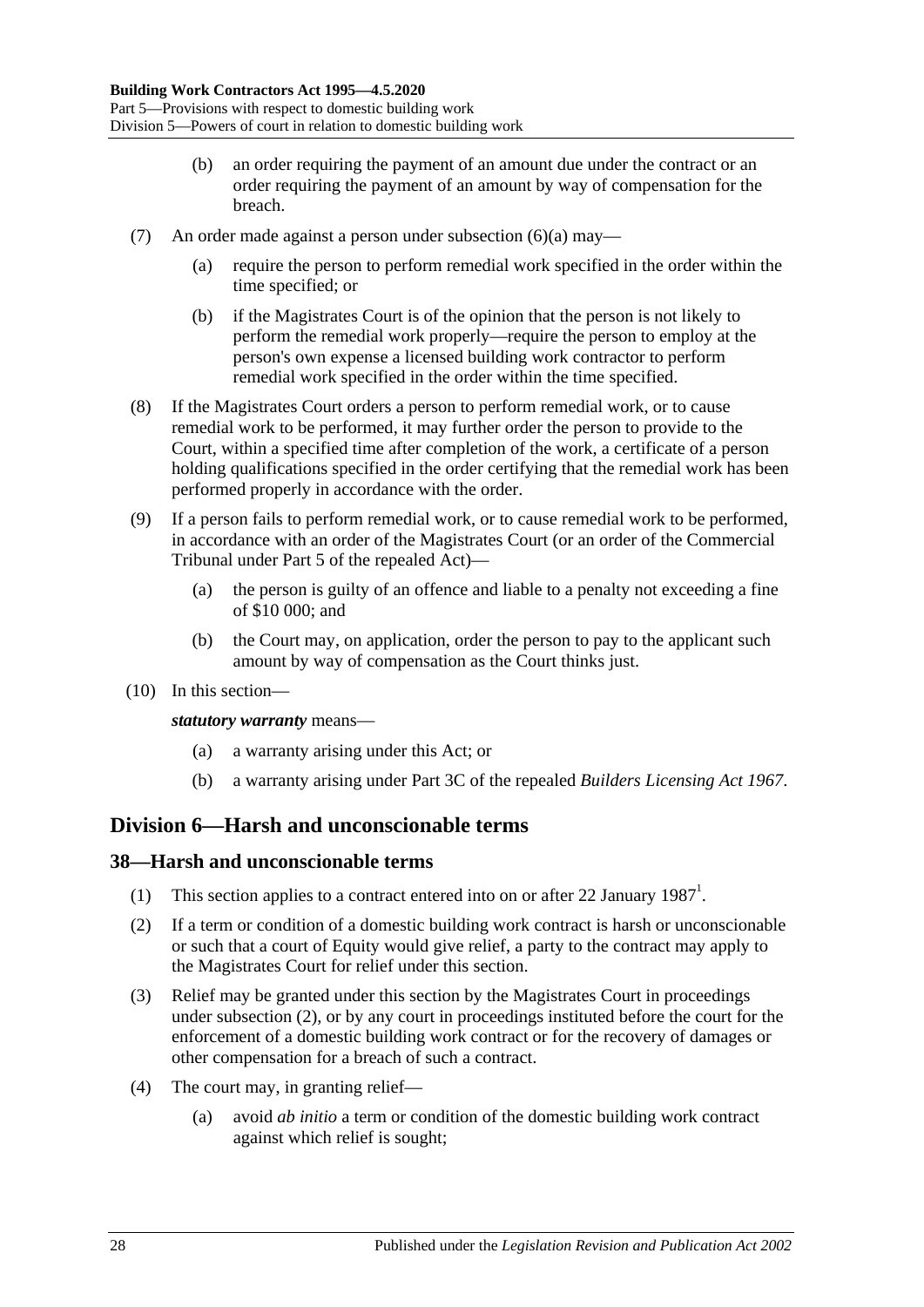- (b) modify the terms or conditions of the contract in such manner as it considers just;
- (c) order the repayment to a building owner of an amount paid by the building owner under a term or condition that has been avoided or modified under this section.
- (5) The powers conferred by this section are exercisable in relation to a contract despite the discharge of the contract.
- (6) If it appears to the court that a person has, or may have, shared in the profits of, or has, or may have, a beneficial interest in, the transaction in question, the person may be joined as a party to the proceedings and the court may make such orders against, or in respect of, the person as it considers just.
- (7) The court may make any other orders and directions that it considers necessary or expedient for the purposes of effectually carrying out this section.

#### **Note—**

- 
- 1 22 January 1987 was the date of commencement of the corresponding section under the repealed *[Builders Licensing Act](http://www.legislation.sa.gov.au/index.aspx?action=legref&type=act&legtitle=Builders%20Licensing%20Act%201986) 1986*.

### <span id="page-28-0"></span>**Division 7—Participation of assessors in proceedings**

### <span id="page-28-1"></span>**39—Participation of assessors in proceedings**

In any proceedings under this Part, the Magistrates Court will, if a judicial officer of the Court so determines, sit with assessors selected in accordance with [Schedule 2.](#page-35-0)

## <span id="page-28-2"></span>**Division 8—Magistrates Court and substantial monetary claims**

### <span id="page-28-3"></span>**40—Magistrates Court and substantial monetary claims**

- (1) If proceedings before the Magistrates Court involve—
	- (a) a monetary claim for an amount exceeding \$100 000; or
	- (b) a claim for relief in the nature of an order to carry out work where the value of the work exceeds \$100 000,

the Court must on the application of a party to the proceedings refer the proceedings into the Civil Division of the District Court.

(2) If proceedings are referred to the Civil Division of the District Court, this Part (including [Division 7\)](#page-28-0) applies in relation to the proceedings and parties to the proceedings as if a reference to the Magistrates Court were a reference to the Civil Division of the District Court.

## <span id="page-28-4"></span>**Part 7—Miscellaneous**

#### <span id="page-28-5"></span>**42—No exclusion etc of rights, conditions or warranties**

Any purported exclusion, limitation, modification or waiver of a right conferred, or contractual condition or warranty implied, by this Act is void.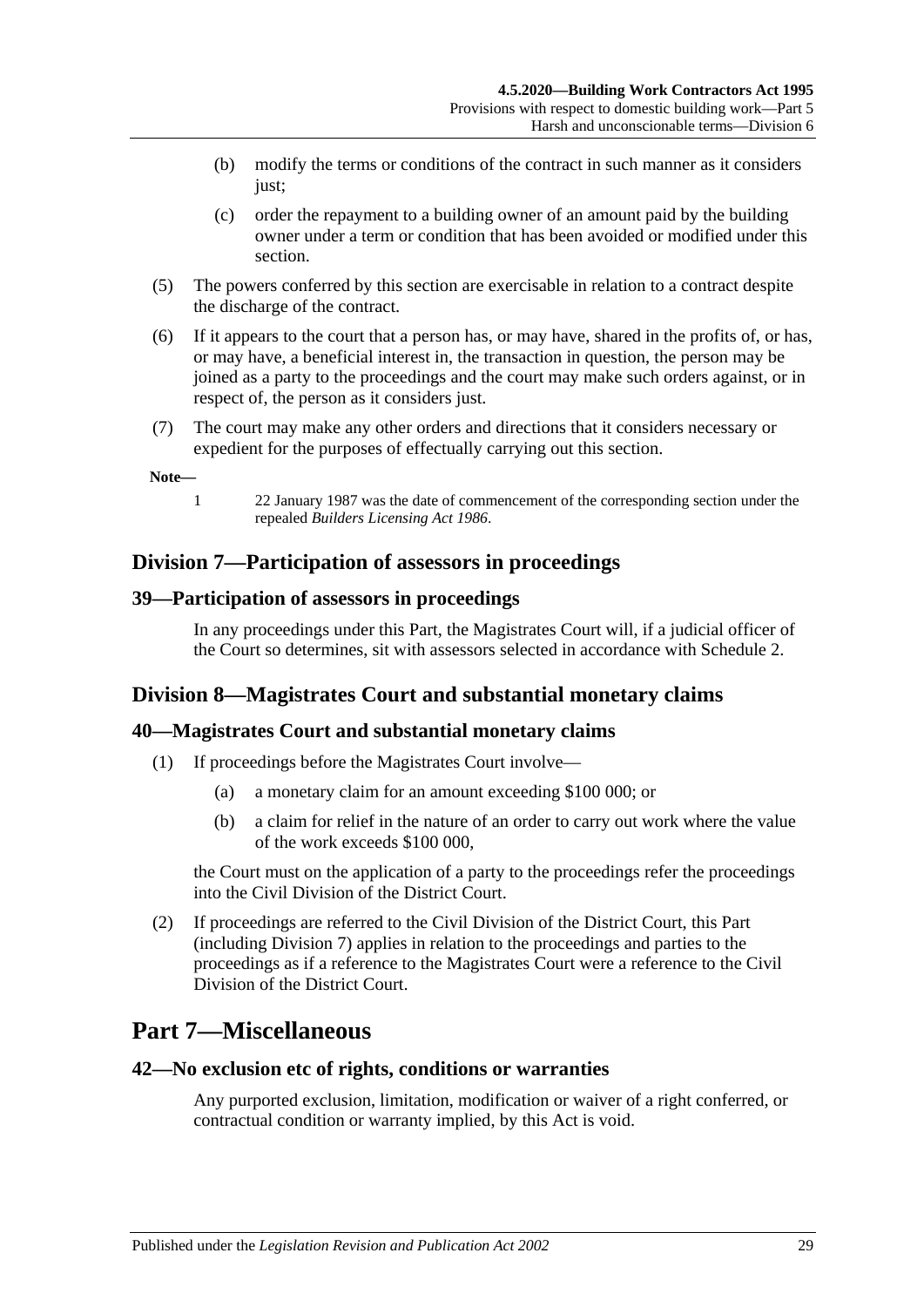### <span id="page-29-0"></span>**43—Delegations**

- (1) The Commissioner may delegate any of the Commissioner's functions or powers under this Act—
	- (a) to a person employed in the Public Service; or
	- (b) to the person for the time being holding a specified position in the Public Service; or
	- (c) to any other person under an agreement under this Act between the Commissioner and an organisation representing the interests of persons affected by this Act.
- (2) The Minister may delegate any of the Minister's functions or powers under this Act (except the power to direct the Commissioner).
- (3) A delegation under this section—
	- (a) must be in writing; and
	- (b) may be conditional or unconditional; and
	- (c) is revocable at will; and
	- (d) does not prevent the delegator from acting in any matter.

#### <span id="page-29-1"></span>**44—Agreement with professional organisation**

- (1) The Commissioner may, with the approval of the Minister, make an agreement with an organisation representing the interests of persons affected by this Act under which the organisation undertakes a specified role in the administration or enforcement of this Act.
- (2) The agreement—
	- (a) must be in writing and executed by the Commissioner and the organisation; and
	- (b) may contain delegations by the Commissioner of functions or powers under this Act or the *[Fair Trading Act](http://www.legislation.sa.gov.au/index.aspx?action=legref&type=act&legtitle=Fair%20Trading%20Act%201987) 1987*; and
	- (c) must set out any conditions governing the performance or exercise of functions or powers conferred on the organisation; and
	- (d) must make provision for the variation and termination of the agreement by the Commissioner with the approval of the Minister or the organisation.
- (3) The Commissioner may not delegate any of the following for the purposes of the agreement:
	- (a) functions or powers under [Part 2](#page-4-2) or [3;](#page-9-1)
	- (b) power to request the Commissioner of Police to investigate and report on matters under this Part;
	- (c) power to commence a prosecution for an offence against this Act.
- (4) A delegation by the Commissioner for the purposes of the agreement—
	- (a) has effect subject to the conditions specified in the agreement; and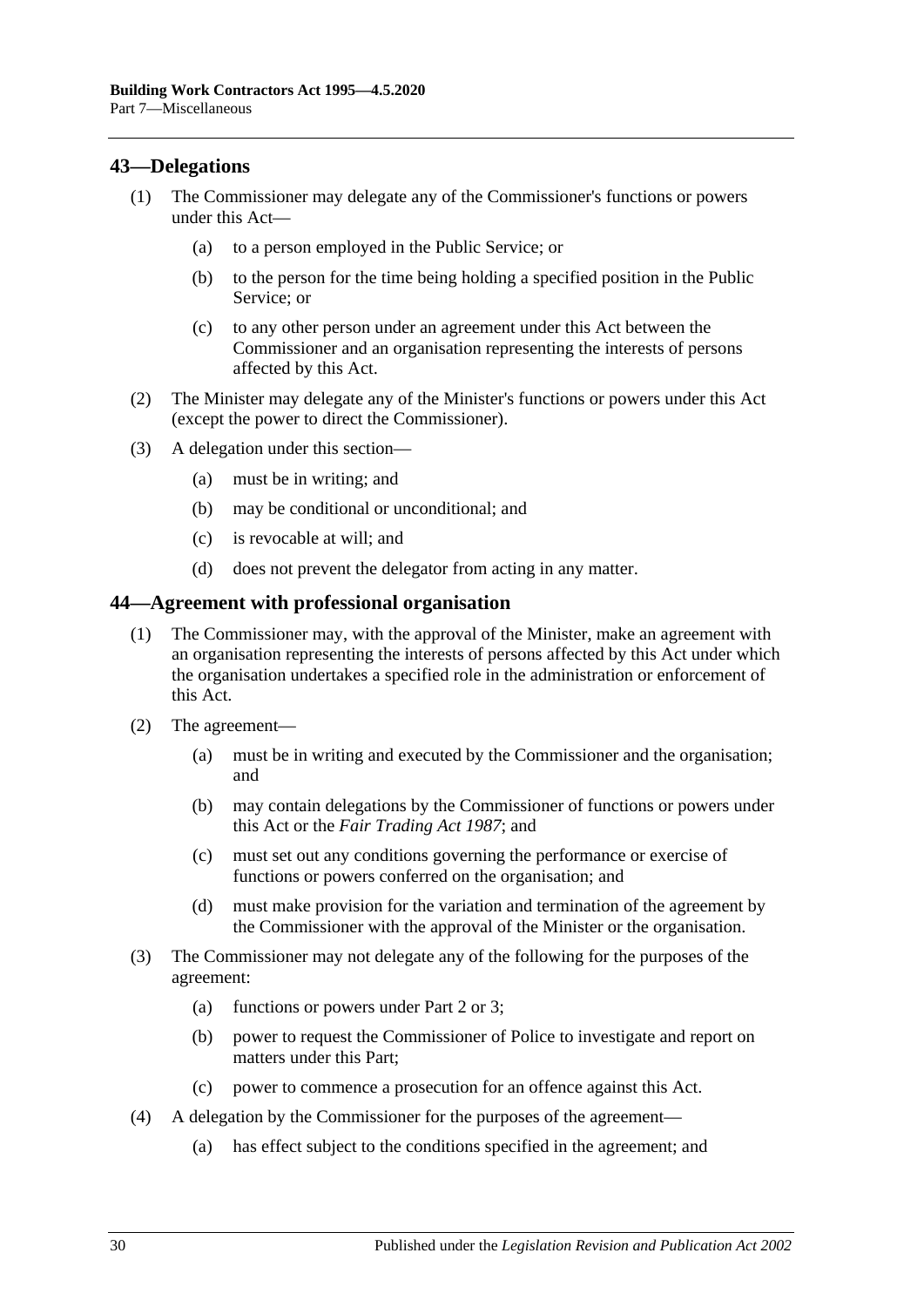- (b) may be varied or revoked by the Commissioner in accordance with the terms of the agreement; and
- (c) does not prevent the Commissioner from acting in any matter.
- (5) The Minister must, within six sitting days after the making of the agreement, cause a copy of the agreement to be laid before both Houses of Parliament.

#### <span id="page-30-0"></span>**45—Exemptions**

- (1) The Minister may, on application by a person, exempt the person from compliance with a specified provision of this Act.
- (2) An exemption under this section is subject to the conditions (if any) imposed by the Minister.
- (3) The Minister may, at his or her discretion, vary or revoke an exemption under this section.
- (4) The grant or a variation or revocation of an exemption under this section must be notified in the Gazette.

#### <span id="page-30-1"></span>**46—Registers**

- (1) The Commissioner must keep—
	- (a) a register of persons licensed as building work contractors; and
	- (b) a register of persons registered as building work supervisors.
- (2) The Commissioner must record on the register—
	- (a) disciplinary action taken against a person under this Act; and
	- (b) a note of any assurance accepted by the Commissioner under the *[Fair](http://www.legislation.sa.gov.au/index.aspx?action=legref&type=act&legtitle=Fair%20Trading%20Act%201987)  [Trading Act](http://www.legislation.sa.gov.au/index.aspx?action=legref&type=act&legtitle=Fair%20Trading%20Act%201987) 1987* in relation to a licensed building work contractor.
- (2a) If any of the following events occur in relation to a person who is licensed as a building work contractor, or is a director of a body corporate that is licensed as a building work contractor, the Commissioner may record a note of the event on the register:
	- (a) the person is suspended or disqualified from practising or carrying on an occupation, trade or business under a law of this State, the Commonwealth, another State or a Territory of the Commonwealth;
	- (b) the person becomes an insolvent under administration within the meaning of the *Corporations Act 2001* of the Commonwealth;
	- (c) a body corporate is wound up for the benefit of creditors and the person was a director of the body corporate—
		- (i) when the body corporate was being so wound up; or
		- (ii) within the period of 12 months preceding the commencement of the winding up;
	- (d) the person, being a body corporate, is being wound up or is under official management or in receivership.
- (3) A person may inspect a register on payment of the fee fixed by regulation.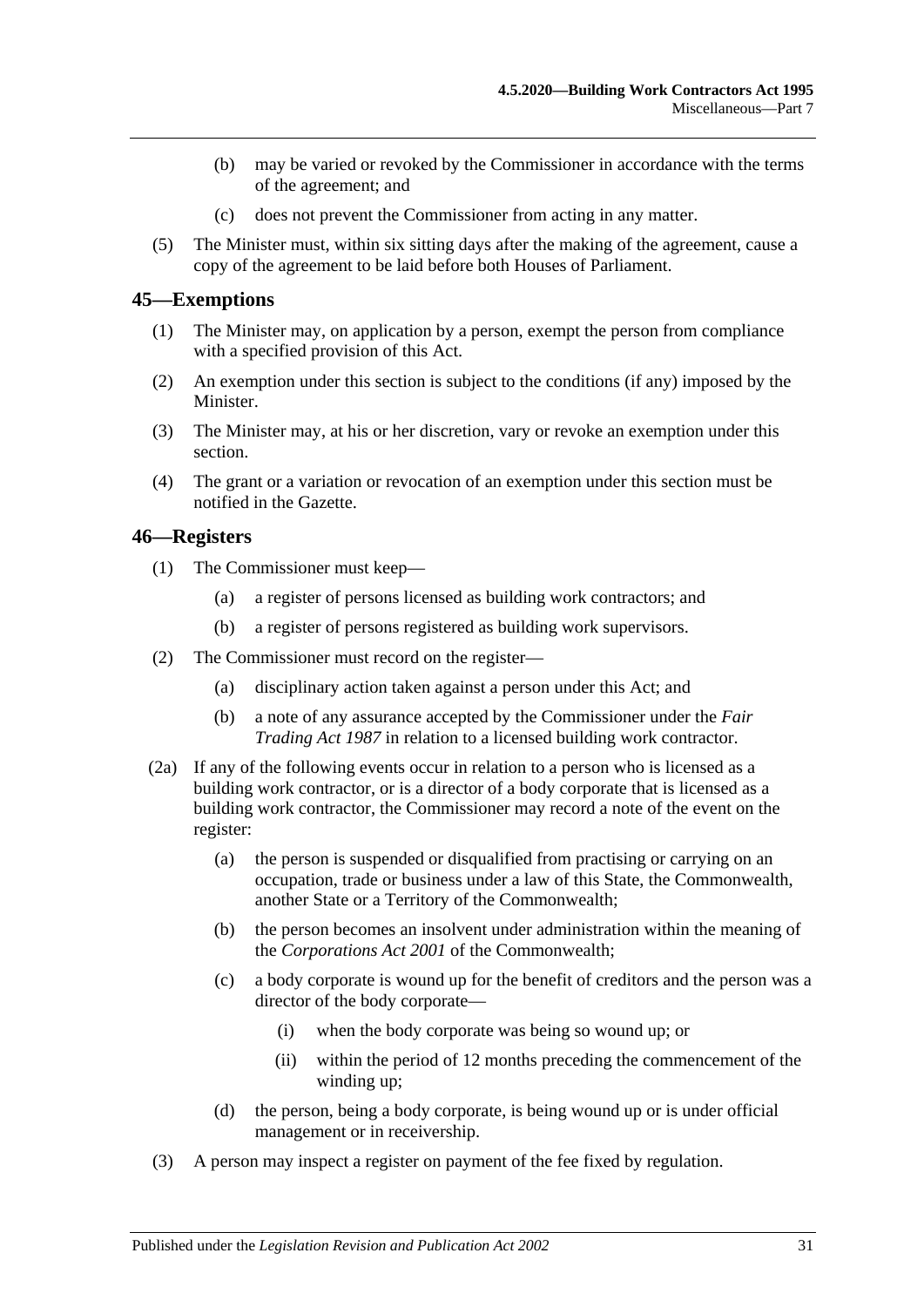#### <span id="page-31-4"></span><span id="page-31-0"></span>**47—Commissioner and proceedings before Tribunal**

- (1) The Commissioner is entitled to be joined as a party to any proceedings of the Tribunal under [Part 2,](#page-4-2) [3,](#page-9-1) [3A,](#page-14-0) [3B](#page-15-0) or [4.](#page-16-0)
- (2) The Commissioner may appear personally in any such proceedings or may be represented at the proceedings by counsel or a person employed in the Public Service.
- (3) [Subsection](#page-31-4) (1) applies in addition to section 53 of the *[South Australian Civil and](http://www.legislation.sa.gov.au/index.aspx?action=legref&type=act&legtitle=South%20Australian%20Civil%20and%20Administrative%20Tribunal%20Act%202013)  [Administrative Tribunal Act](http://www.legislation.sa.gov.au/index.aspx?action=legref&type=act&legtitle=South%20Australian%20Civil%20and%20Administrative%20Tribunal%20Act%202013) 2013*.

#### <span id="page-31-1"></span>**48—False or misleading information**

A person must not make a statement that is false or misleading in a material particular (whether by reason of the inclusion or omission of any particular) in any information provided, or record kept, under this Act.

Maximum penalty:

- (a) If the person made the statement knowing that it was false or misleading—\$10 000.
- (b) In any other case—\$2 500.

#### <span id="page-31-2"></span>**49—Name in which building work contractor may carry on business**

A licensed building work contractor must not carry on business as a building work contractor except in the name in which the contractor is licensed or in a business name registered by the contractor under the *Business Names Registration Act 2011* of the Commonwealth of which the Commissioner has been given prior notice in writing.

Maximum penalty: \$2 500.

Expiation fee: \$80.

#### <span id="page-31-5"></span><span id="page-31-3"></span>**50—Publication of advertisements**

- (1) A licensed building work contractor must not publish, or cause to be published, an advertisement relating to the business carried on under the authority of the licence unless the advertisement specifies—
	- (a) the contractor's name as it appears in the licence or any registered business name in which the contractor carries on business as a building work contractor and of which the Commissioner has been given prior notice in writing; and
	- (b) the contractor's licence number and, if the contractor carries on business as a building work contractor in partnership, the licence number of each partner.

Maximum penalty: \$2 500.

Expiation fee: \$80.

(2) [Subsection](#page-31-5) (1) does not apply in relation to an advertisement offering or seeking applications for employment or directed to other building work contractors.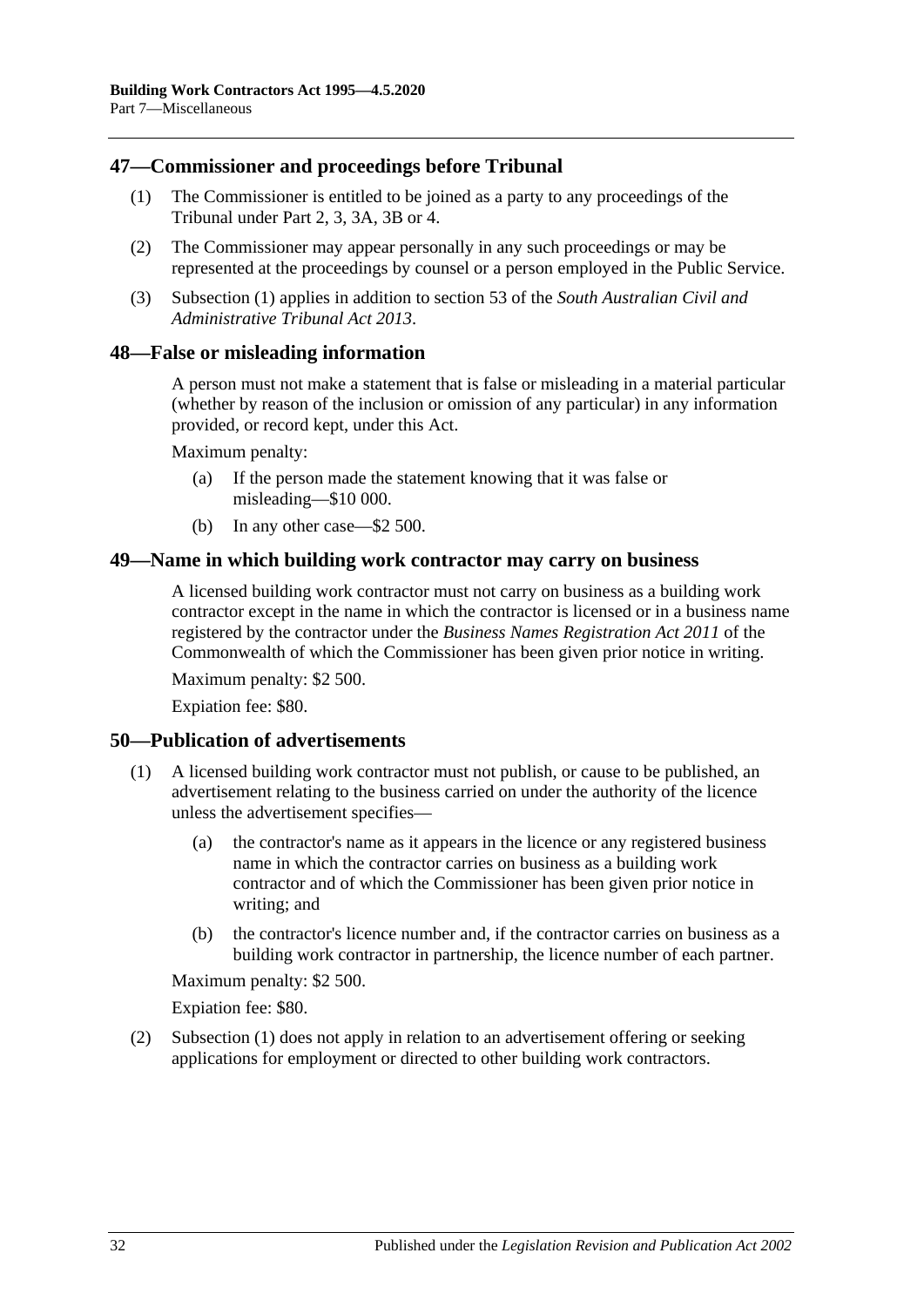### <span id="page-32-0"></span>**51—Licensed building work contractor to have sign showing name etc on each building site**

- <span id="page-32-5"></span>(1) A licensed building work contractor must install or erect in a prominent position on the site of any building work performed by the contractor or on the outside of the place where the building work is being performed a sign showing in clearly legible characters—
	- (a) the contractor's name as it appears in the licence or any registered business name in which the contractor carries on business as a building work contractor and of which the Commissioner has been given prior notice in writing; and
	- (b) the contractor's licence number and, where the contractor carries on business as a building work contractor in partnership, the licence number of each partner.

Maximum penalty: \$2 500.

Expiation fee: \$80.

(2) If a licensed building work contractor is performing building work on a site for some other licensed building work contractor performing work on that site, it is sufficient compliance with [subsection](#page-32-5) (1) if the provisions of that subsection are complied with only by that other contractor.

### <span id="page-32-1"></span>**52—Statutory declaration**

If a person is required to provide information to the Commissioner, the Commissioner may require the information to be verified by statutory declaration and, in that event, the person will not be taken to have provided the information as required unless it has been verified in accordance with the requirements of the Commissioner.

### <span id="page-32-2"></span>**53—Investigations**

The Commissioner of Police must, at the request of the Commissioner, investigate and report on any matter relevant to—

- (a) the determination of an application under this Act; or
- (b) a matter that might constitute proper cause for disciplinary action under this Act.

### <span id="page-32-3"></span>**54—General defence**

It is a defence to a charge of an offence against this Act if the defendant proves that the offence was not committed intentionally and did not result from any failure on the part of the defendant to take reasonable care to avoid the commission of the offence.

### <span id="page-32-4"></span>**55—Liability for act or default of officer, employee or agent**

For the purposes of this Act, an act or default of an officer, employee or agent of a person carrying on a business will be taken to be an act or default of that person unless it is proved that the officer, employee or agent acted outside the scope of his or her actual, usual and ostensible authority.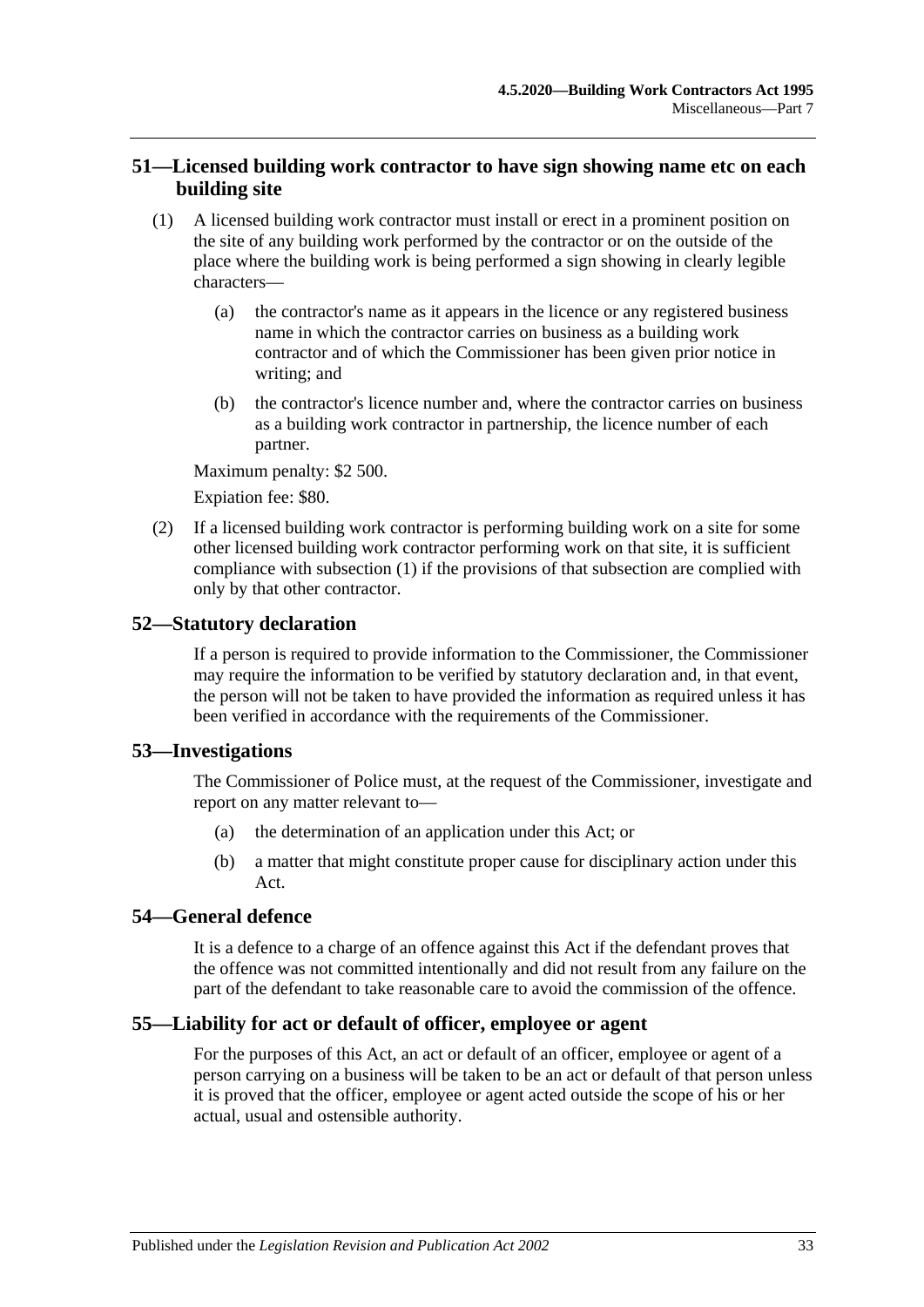### <span id="page-33-0"></span>**57—Continuing offence**

- (1) A person convicted of an offence against a provision of this Act in respect of a continuing act or omission—
	- (a) is liable, in addition to the penalty otherwise applicable to the offence, to a penalty for each day during which the act or omission continued of not more than one-tenth of the maximum penalty prescribed for that offence; and
	- (b) is, if the act or omission continues after the conviction, guilty of a further offence against the provision and liable, in addition to the penalty otherwise applicable to the further offence, to a penalty for each day during which the act or omission continued after the conviction of not more than one-tenth of the maximum penalty prescribed for the offence.
- (2) If an offence consists of an omission to do something that is required to be done, the omission will be taken to continue for as long as the thing required to be done remains undone after the end of the period for compliance with the requirement.

#### <span id="page-33-1"></span>**58—Prosecutions**

- (1) Proceedings for an offence against this Act must be commenced—
	- (a) in the case of an expiable offence—within the time limits prescribed for expiable offences by the *[Summary Procedure Act](http://www.legislation.sa.gov.au/index.aspx?action=legref&type=act&legtitle=Summary%20Procedure%20Act%201921) 1921*;
	- (b) in any other case—within 2 years of the date on which the offence is alleged to have been committed or, with the authorisation of the Minister, at a later time within 5 years of that date.
- (2) A prosecution for an offence against this Act cannot be commenced except by—
	- (a) the Commissioner; or
	- (b) an authorised officer under the *[Fair Trading Act](http://www.legislation.sa.gov.au/index.aspx?action=legref&type=act&legtitle=Fair%20Trading%20Act%201987) 1987*; or
	- (c) a person who has the consent of the Minister to commence the prosecution.
- (3) In any proceedings, an apparently genuine document purporting to be a certificate of the Minister certifying authorisation of, or consent to, a prosecution for an offence against this Act will be accepted, in the absence of proof to the contrary, as proof of the authorisation or consent.

#### <span id="page-33-2"></span>**59—Evidence**

- (1) In proceedings in respect of an offence against this Act, if it is proved that a person performed building work for another for fee or reward, the person is, unless the contrary is proved, to be taken to have been carrying on business as a building work contractor.
- (2) In proceedings in respect of an offence against this Act, if it is proved that a person has, during a period of five years, sold or let (whether by lease, licence or other agreement) two or more buildings each of which has been built or improved as a result of building work performed by that person during that period, the person is, unless the contrary is proved, to be taken to have been carrying on business as a building work contractor.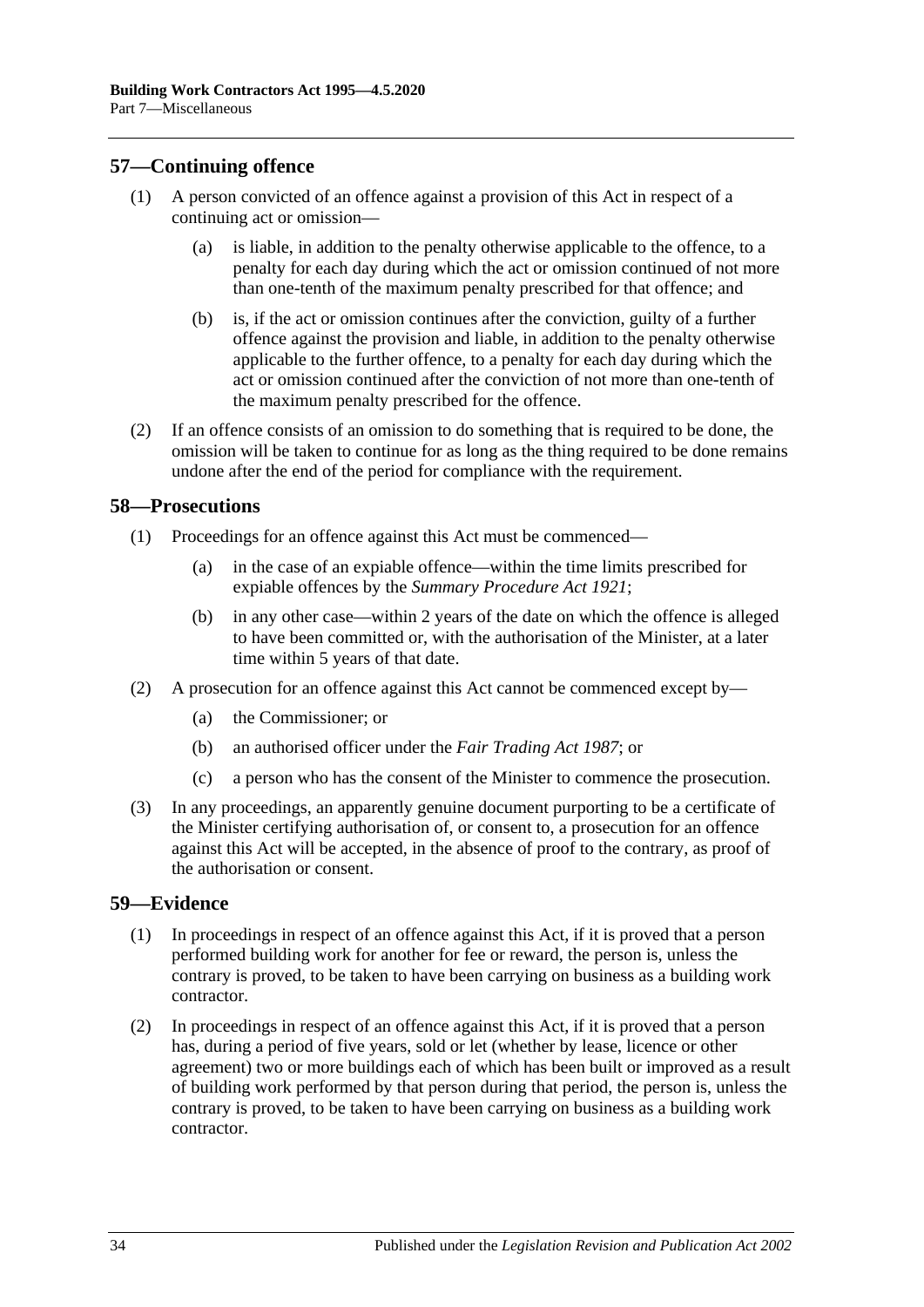- (3) In any proceedings, an apparently genuine document purporting to be a certificate of the Commissioner certifying—
	- (a) that a person was or was not licensed as a building work contractor on a specified date; or
	- (b) that a person was or was not registered as a building work supervisor on a specified date; or
	- (c) that a person was, or that no person was, approved as a building work supervisor in relation to a specified building work contractor's business on a specified date,

will be accepted, in the absence of proof to the contrary, as proof of the matters so certified.

#### <span id="page-34-0"></span>**60—Service of documents**

- (1) Subject to this Act, a notice or document required or authorised by this Act to be given to or served on a person may—
	- (a) be served on the person personally; or
	- (b) be posted in an envelope addressed to the person—
		- (i) at the person's last known address; or
		- (ii) if the person is a licensed building work contractor or registered building work supervisor—at the person's address for service; or
	- (c) if the person is a licensed building work contractor—be left for the person at the address for service with someone apparently over the age of 16 years; or
	- (d) be transmitted by facsimile transmission to a facsimile number provided by the person (in which case the notice or document will be taken to have been given or served at the time of transmission).
- (2) The address for service of a licensed building work contractor or registered building work supervisor is the address of which the Commissioner has been last notified in writing by the contractor or supervisor as the contractor's or supervisor's address for service.

#### <span id="page-34-1"></span>**61—Annual report**

- (1) The Commissioner must, on or before 31 October in each year, submit to the Minister a report on the administration of this Act during the period of 12 months ending on the preceding 30 June.
- (2) The Minister must, within six sitting days after receipt of the report, cause a copy of the report to be laid before each House of Parliament.

### <span id="page-34-3"></span><span id="page-34-2"></span>**62—Regulations**

- (1) The Governor may make such regulations as are contemplated by, or necessary or expedient for the purposes of, this Act.
- (2) Without limiting the generality of [subsection](#page-34-3) (1), the regulations may—
	- (a) require licensed building work contractors or registered building work supervisors to comply with a code of conduct or practice;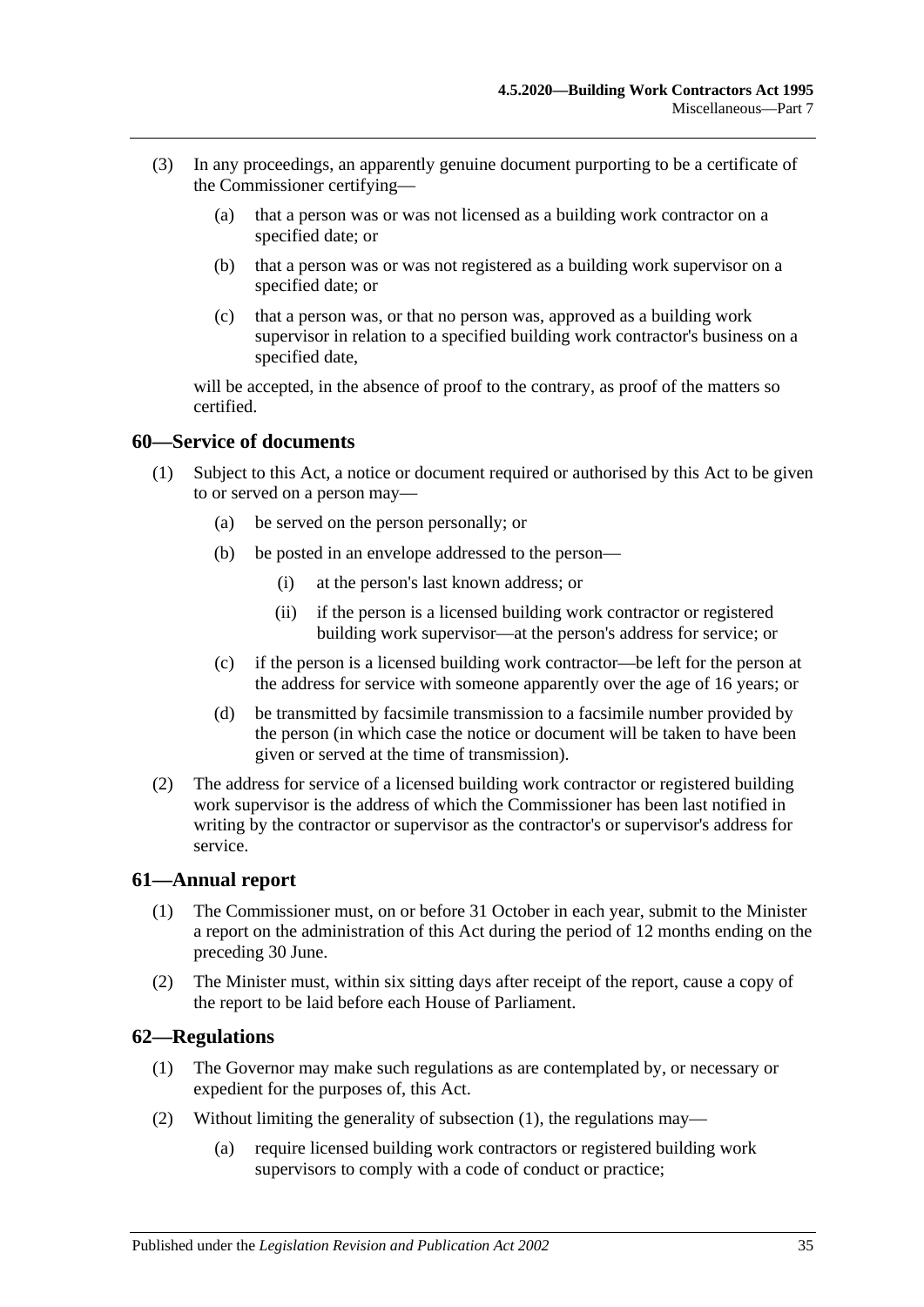- (b) fix fees to be paid in respect of any matter under this Act and provide for the recovery, refund, waiver or reduction of such fees;
- (c) require councils and other local government authorities to provide prescribed information to the Commissioner at prescribed intervals;
- (d) prescribe or prohibit any matter or thing relating to preliminary work contracts (as defined in [Part 5\)](#page-19-1);
- (e) exempt (conditionally or unconditionally) classes of persons or activities from the application of this Act or specified provisions of this Act;
- (f) impose a penalty (not exceeding a fine of \$2 500) for contravention of, or non-compliance with, a regulation.
- (3) Regulations under this Act—
	- (a) may be of general application or limited application;
	- (b) may make different provision according to the matters or circumstances to which they are expressed to apply;
	- (c) may provide that a matter or thing in respect of which regulations may be made is to be determined according to the discretion of the Commissioner or the Minister.
- (4) Regulations under this Act made for the purposes of [Part 5](#page-19-1) or provisions of that Part may be expressed to apply in relation to periods before or after the commencement of that Part.
- (5) The regulations may operate by reference to a specified code as in force at a specified time or as in force from time to time.
- (6) If a code is referred to in the regulations—
	- (a) a copy of the code must be kept available for inspection by members of the public, without charge and during normal office hours, at an office determined by the Minister; and
	- (b) evidence of the contents of the code may be given in any legal proceedings by production of a document apparently certified by the Minister to be a true copy of the code.

## <span id="page-35-0"></span>**Schedule 2—Appointment and selection of assessors for Magistrates Court or District Court proceedings under [Part](#page-19-1) 5**

- (1) The Minister must establish a panel of persons with expertise in building work who may sit with the Magistrates Court or District Court (Civil Division) as assessors in proceedings under [Part 5.](#page-19-1)
- (2) A member of the panel is to be appointed by the Minister for a term of office not exceeding three years and on conditions determined by the Minister and specified in the instrument of appointment.
- (3) A member of the panel is, on the expiration of a term of office, eligible for reappointment.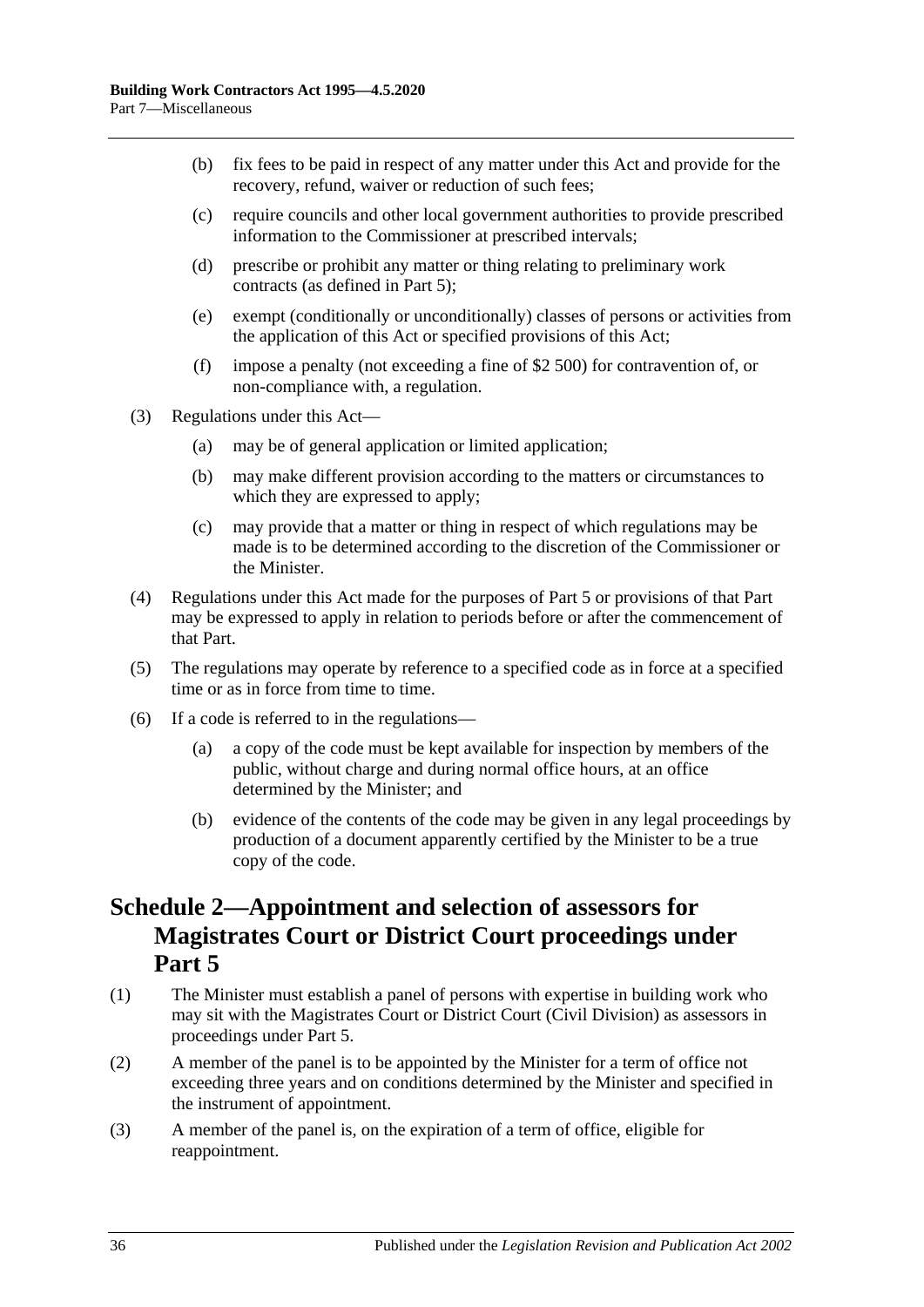#### **4.5.2020—Building Work Contractors Act 1995**

Appointment and selection of assessors for Magistrates Court or District Court proceedings under Part 5—Schedule 2

- $\overline{(4)}$  Subject to [subclause](#page-36-2) (5), if assessors are to sit with the Magistrates Court or District Court (Civil Division) in proceedings under [Part 5,](#page-19-1) a judicial officer of the Court must select two members from the panel to sit with the Court in the proceedings.
- <span id="page-36-2"></span>(5) A member of the panel who has a personal or a direct or indirect pecuniary interest in a matter before the Magistrates Court or District Court (Civil Division) is disqualified from participating in the hearing of the matter.
- (6) If an assessor dies or is for any reason unable to continue with any proceedings, the Magistrates Court or District Court (Civil Division) constituted of the judicial officer who is presiding at the proceedings and the other assessor may, if the judicial officer so determines, continue and complete the proceedings.

## <span id="page-36-0"></span>**Schedule 3—Transitional provisions**

### <span id="page-36-1"></span>**2—Transitional**

- (1) Subject to this Act, a licence in force under the repealed Act immediately before the commencement of this clause continues in force as a licence subject to the same licence conditions (if any).
- (2) Subject to this Act, registration in force under the repealed Act immediately before the commencement of this clause continues in force as registration subject to the same conditions of registration (if any).
- (3) If a licence or registration in force under the repealed Act immediately before the commencement of this clause authorises the performance or supervision of building work within a specified trade only, the licence or registration will, for the purposes of this Act, be taken to be subject to conditions limiting the work that may be performed or supervised under the authority of the licence or registration to work within that trade (subject to variation or revocation of those conditions by the Commissioner under this Act).
- (4) Subject to this Act, an exemption in force under section 14 of the repealed Act immediately before the commencement of this clause continues as a corresponding exemption by the Commissioner for the purposes of this Act subject to the same conditions of exemption (if any).
- (5) Subject to this Act, approval of a registered building work supervisor in relation to a licensed builder's business in force under section 18 of the repealed Act immediately before the commencement of this clause continues as a corresponding approval by the Commissioner for the purposes of this Act.
- (6) If an order or decision of the Commercial Tribunal is in force or continues to have effect under Part 4 of the repealed Act immediately before the commencement of this clause, the order or decision has effect as if it were an order of the District Court under [Part 4](#page-16-0) of this Act.
- <span id="page-36-3"></span>(6a) If a person—
	- (a) who was disqualified from being licensed or registered under the repealed Act immediately before the commencement of this Act; and
	- (b) who remains disqualified at the commencement of this subclause,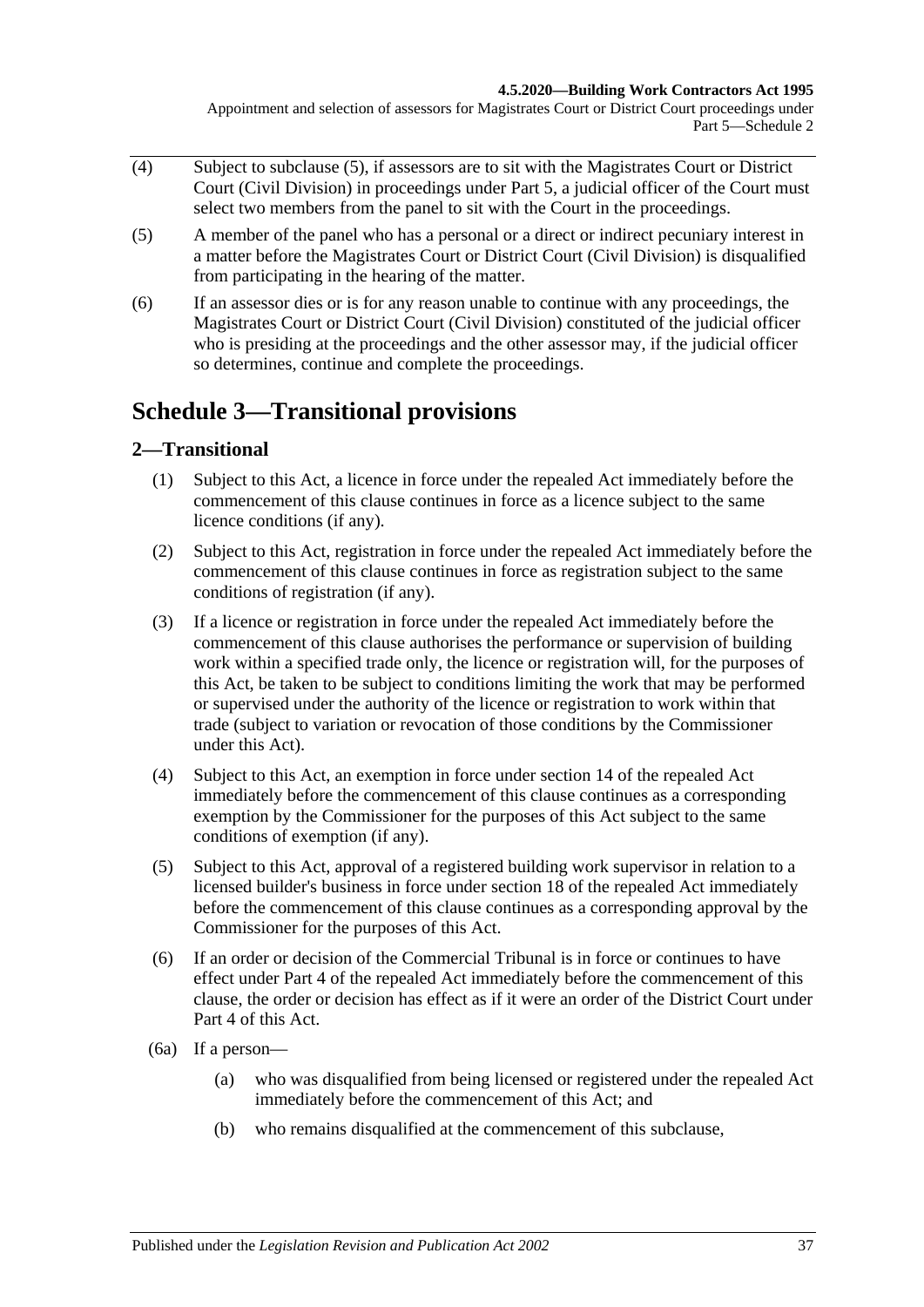is employed or otherwise engaged in the business of a building work contractor during the period of that disqualification, both that person and the building work contractor are guilty of an offence.

Maximum penalty: \$5 000.

- (6b) [Subclause](#page-36-3) (6a) applies after its commencement, whether the contract of employment or other engagement was entered into before or after its commencement.
- (7) The *[Acts Interpretation Act](http://www.legislation.sa.gov.au/index.aspx?action=legref&type=act&legtitle=Acts%20Interpretation%20Act%201915) 1915* applies, except to the extent of any inconsistency with the provisions of this Schedule, to the repeal of the *[Builders Licensing Act](http://www.legislation.sa.gov.au/index.aspx?action=legref&type=act&legtitle=Builders%20Licensing%20Act%201986) 1986*.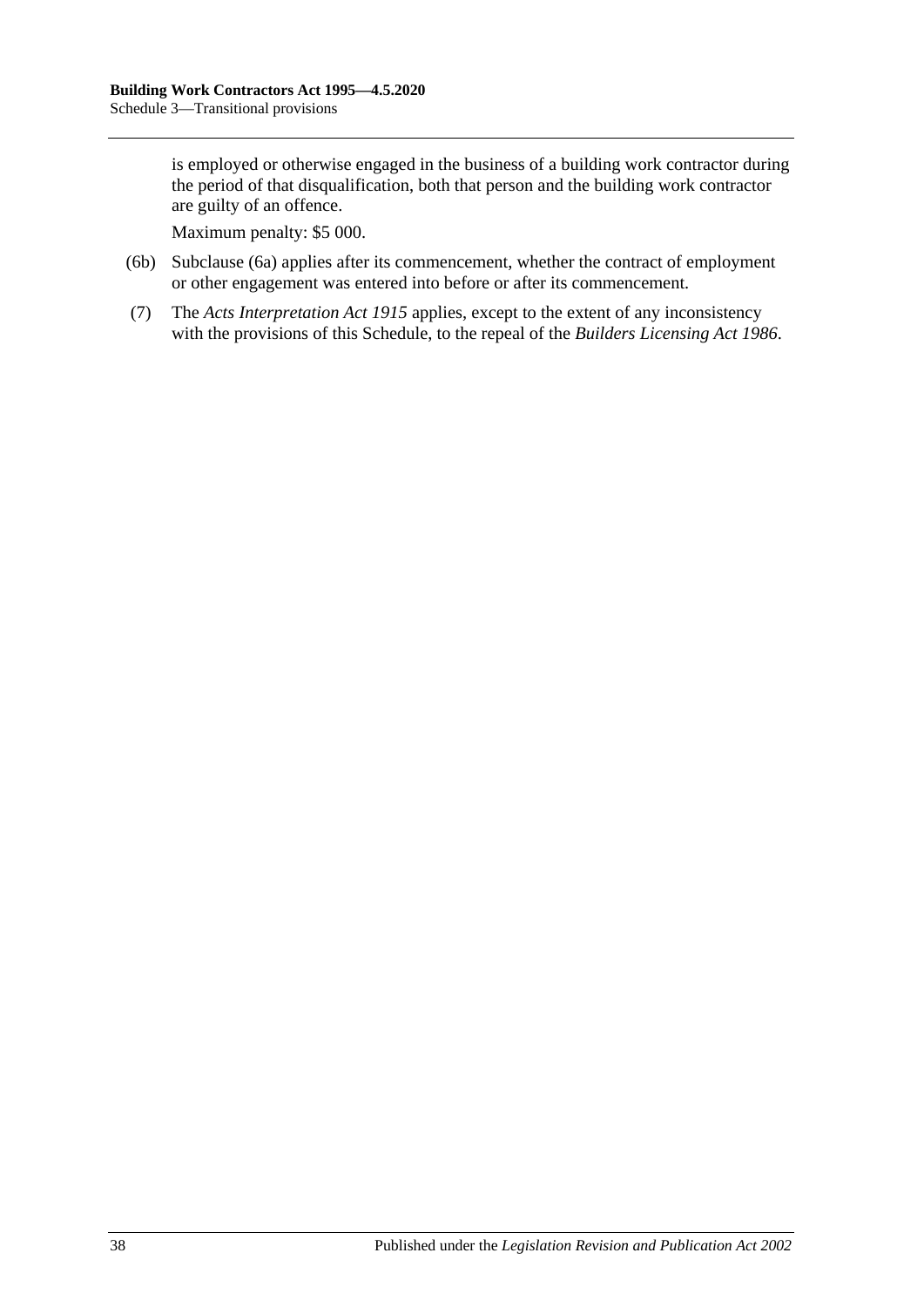## <span id="page-38-0"></span>**Legislative history**

### **Notes**

- Please note—References in the legislation to other legislation or instruments or to titles of bodies or offices are not automatically updated as part of the program for the revision and publication of legislation and therefore may be obsolete.
- Earlier versions of this Act (historical versions) are listed at the end of the legislative history.
- For further information relating to the Act and subordinate legislation made under the Act see the Index of South Australian Statutes or www.legislation.sa.gov.au.

## **Legislation repealed by principal Act**

The *Building Work Contractors Act 1995* repealed the following:

*Builders Licensing Act 1986*

## **Legislation amended by principal Act**

The *Building Work Contractors Act 1995* amended the following:

*District Court Act 1991*

*Magistrates Court Act 1991*

## **Principal Act and amendments**

New entries appear in bold.

| Year | N <sub>0</sub> | Title                                                                              | Assent     | Commencement                                                       |
|------|----------------|------------------------------------------------------------------------------------|------------|--------------------------------------------------------------------|
| 1995 | 87             | <b>Building Work Contractors Act 1995</b>                                          | 7.12.1995  | 1.6.1996 (Gazette 23.5.1996 p2536)                                 |
| 1996 | 34             | <b>Statutes Amendment and Repeal</b><br>(Common Expiation Scheme)<br>Act 1996      | 2.5.1996   | Sch (cl 7)-3.2.1997 (Gazette<br>19.12.1996 p1923)                  |
| 1998 | 21             | <b>Statutes Amendment (Consumer</b><br>Affairs) Act 1998 as amended by<br>22/1998  | 2.4.1998   | Pt 2 (ss $4-9$ ) and Sch $-28.5.1998$<br>(Gazette 28.5.1998 p2292) |
| 1998 | 22             | <b>Statutes Amendment (Consumer</b> )<br>Affairs) Amendment Act 1998               | 2.4.1998   | 2.4.1998                                                           |
| 1999 | 78             | <b>Building Work Contractors (GST)</b><br>Amendment Act 1999                       | 2.12.1999  | 2.12.1999                                                          |
| 2000 | $\overline{4}$ | District Court (Administrative and<br>Disciplinary Division) Amendment<br>Act 2000 | 20.4.2000  | Sch 1 (cl 4)-1.6.2000 ( <i>Gazette</i><br>18.5.2000 p2554)         |
| 2001 | 47             | <b>Statutes Amendment (Consumer</b><br>Affairs) Act 2001                           | 11.10.2001 | Pt 2 (ss $4-9$ )-1.11.2001 (Gazette<br>25.10.2001 p4686)           |
| 2001 | 69             | Statutes Amendment (Courts and<br>Judicial Administration) Act 2001                | 6.12.2001  | Pt 2 (ss $4 \& 5$ )—3.2.2002 ( <i>Gazette</i><br>24.1.2002 p346)   |
| 2008 | - 5            | <b>Statutes Amendment (Advisory</b><br>Panels Repeal) Act 2008                     | 13.3.2008  | Pt 2 (s $3$ )-13.3.2008                                            |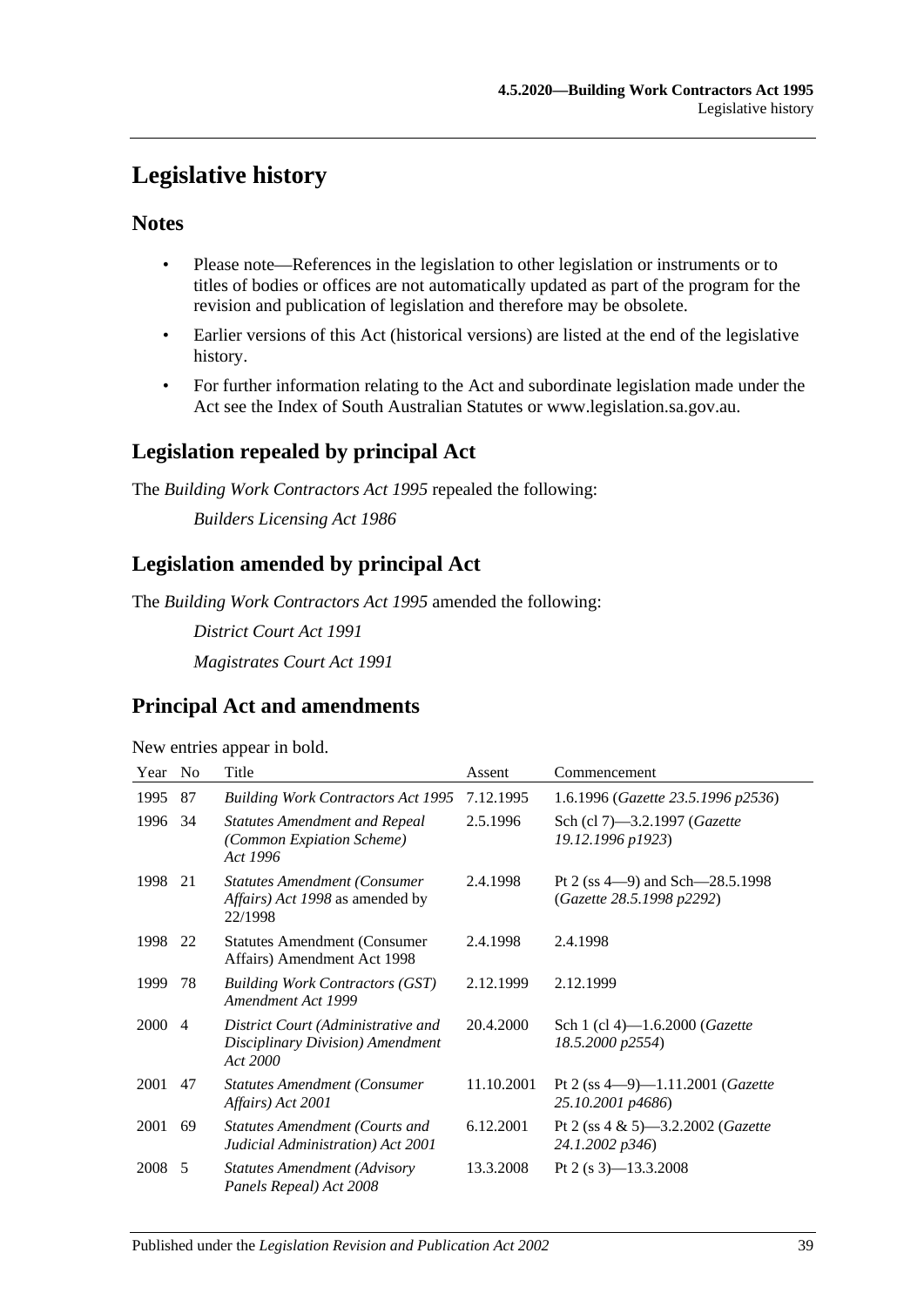#### **Building Work Contractors Act 1995—4.5.2020** Legislative history

| 2009   | 39 | <b>Statutes Amendment and Repeal</b><br>(Fair Trading) Act 2009               | 23.7.2009  | Pt 2 (ss $4-6$ )-3.9.2009 ( <i>Gazette</i><br>3.9.2009 p4367)                                                                    |
|--------|----|-------------------------------------------------------------------------------|------------|----------------------------------------------------------------------------------------------------------------------------------|
| 2009   | 77 | <b>Building and Construction Industry</b><br>Security of Payment Act 2009     | 10.12.2009 | Sch 1 (cl 2)-10.12.2011 (s 7(5) Acts<br><i>Interpretation Act 1915</i> )                                                         |
| 2012 3 |    | <b>Business Names Registration</b><br>(Transitional Arrangements)<br>Act 2012 | 22.3.2012  | Sch 1 (cl 5)-28.5.2012 (Gazette<br>19.4.2012 p1467)                                                                              |
| 2012   | 43 | <b>Statutes Amendment (Courts</b><br>Efficiency Reforms) Act 2012             | 22.11.2012 | Pt 2 (ss $4 \& 5$ )-1.7.2013 ( <i>Gazette</i><br>$16.5.2013$ $p1541$ )                                                           |
| 2013   | 16 | <b>Statutes Amendment (Directors'</b><br>Liability) Act 2013                  | 23.5.2013  | Pt 7 (s 11)-17.6.2013 (Gazette<br>6.6.2013 p2498)                                                                                |
| 2013   | 71 | <b>Statutes Amendment (Occupational</b><br>Licensing) Act 2013                | 21.11.2013 | Pt 2 (ss 4, 5, 7, 10–12)–1.11.2014<br>(Gazette 9.10.2014 p6095); ss 6, 8 &<br>9-21.11.2015 (Gazette 29.10.2015<br><i>p</i> 4742) |
| 2017 7 |    | <b>Statutes Amendment and Repeal</b><br>(Simplify) Act 2017                   | 15.3.2017  | Pt 4 (ss $14-17$ )-1.7.2017 ( <i>Gazette</i><br>22.6.2017 p2224)                                                                 |
| 2019   | 14 | <b>Statutes Amendment (SACAT)</b><br>Act 2019                                 | 11.7.2019  | Pt 6 (ss 38 to 50)-4.5.2020 (Gazette<br>27.2.2020 p442)                                                                          |

## **Provisions amended**

New entries appear in bold.

Entries that relate to provisions that have been deleted appear in italics.

| Provision             | How varied                                                            | Commencement |
|-----------------------|-----------------------------------------------------------------------|--------------|
| Long title            | amended under Legislation Revision and<br><b>Publication Act 2002</b> |              |
| Pt1                   |                                                                       |              |
| s <sub>2</sub>        | omitted under Legislation Revision and<br><b>Publication Act 2002</b> |              |
| s 3                   |                                                                       |              |
| $s \; 3(1)$           | s 3 redesignated as s $3(1)$ by $21/1998$ s 4                         | 28.5.1998    |
| building              | amended by 71/2013 s 4                                                | 1.11.2014    |
| <b>District Court</b> | deleted by $14/2019$ s $38(1)$                                        | 4.5.2020     |
| <b>GST</b>            | inserted by 78/1999 s 2                                               | 2.12.1999    |
| <b>GST</b> law        | inserted by 78/1999 s 2                                               | 2.12.1999    |
| <b>Tribunal</b>       | inserted by 14/2019 s 38(2)                                           | 4.5.2020     |
| s(2)                  | inserted by $21/1998$ s 4                                             | 28.5.1998    |
| Pt 2                  |                                                                       |              |
| s <sub>6</sub>        |                                                                       |              |
| s(6(1))               | amended by 71/2013 s 5                                                | 1.11.2014    |
| s $6(3)$ and $(4)$    | inserted by 7/2017 s 14                                               | 1.7.2017     |
| s <sub>7</sub>        |                                                                       |              |
| 57(2)                 | amended by 71/2013 s 6                                                | 21.11.2015   |
| s <sub>8</sub>        |                                                                       |              |
| 8(2)                  | amended by $47/2001$ s $4(a)$                                         | 1.11.2001    |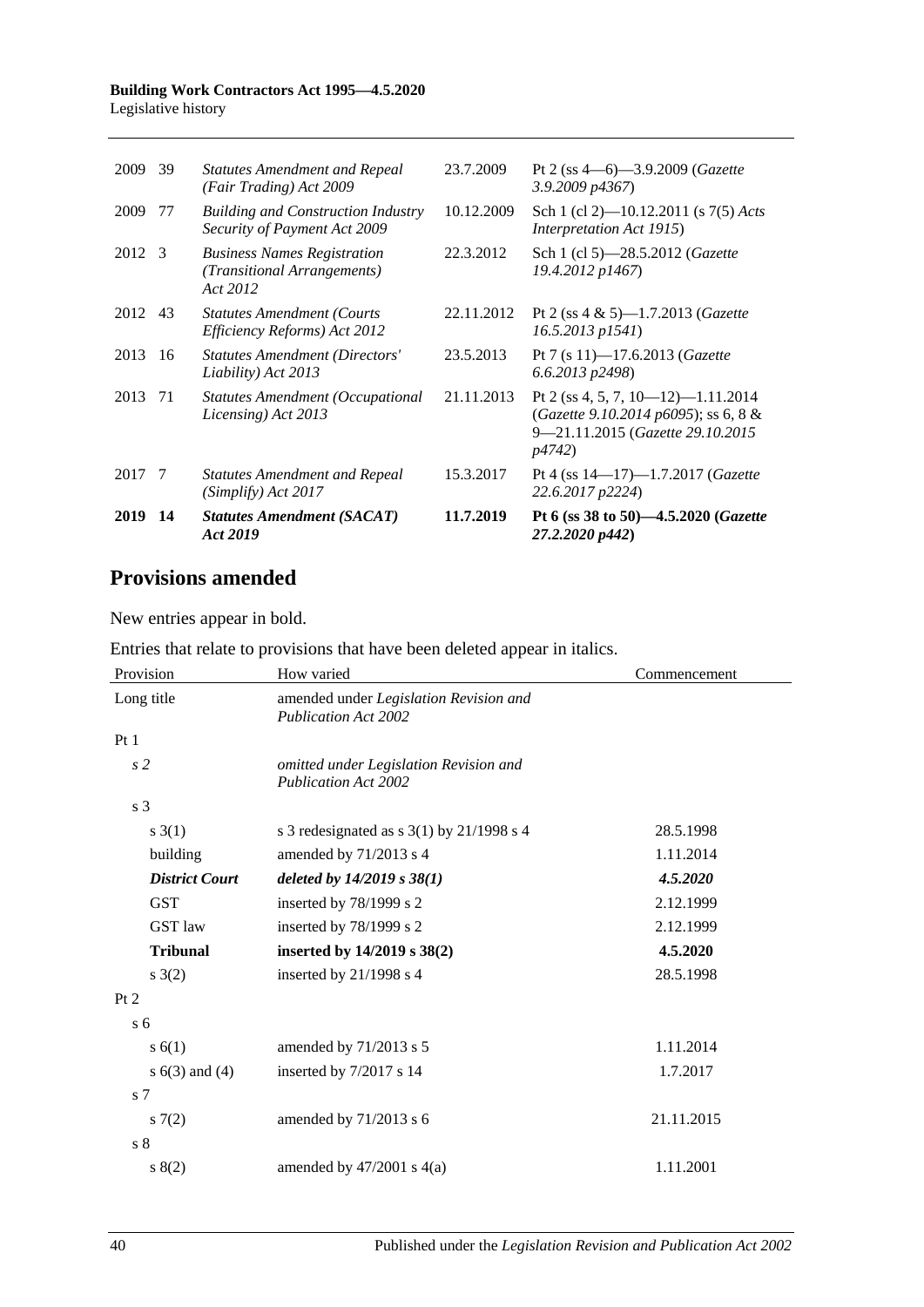| s $8(3)$ —(6)   | inserted by $47/2001$ s $4(b)$                  | 1.11.2001  |
|-----------------|-------------------------------------------------|------------|
| s 9             |                                                 |            |
| $s \, 9(1)$     | amended by 39/2009 s 4(1)                       | 3.9.2009   |
|                 | amended by 71/2013 s 7(1)                       | 1.11.2014  |
|                 | (d) deleted by $71/2013$ s $7(1)$               | 1.11.2014  |
| $s\,9(1a)$      | inserted by 71/2013 s 7(2)                      | 1.11.2014  |
| $s \, 9(2)$     | amended by 39/2009 s 4(2)                       | 3.9.2009   |
|                 | amended by 71/2013 s 7(3)                       | 1.11.2014  |
|                 | (b)(iii) deleted by $71/2013$ s $7(3)$          | 1.11.2014  |
| $s\ 9(2a)$      | inserted by $71/2013$ s $7(4)$                  | 1.11.2014  |
| $\frac{10}{2}$  |                                                 |            |
| s 10(1)         | substituted by 14/2019 s 39(1)                  | 4.5.2020   |
| 10(2)           | amended by $4/2000$ s $9(1)$ (Sch 1 cl $4(a)$ ) | 1.6.2000   |
|                 | substituted by 14/2019 s 39(1)                  | 4.5.2020   |
| s 10(4)         | amended by 14/2019 s 39(2)                      | 4.5.2020   |
| $s$ $10(5)$     | deleted by $4/2000 s 9(1)$ (Sch 1 cl $4(b)$ )   | 1.6.2000   |
| $s$ 10(6)       | deleted by $4/2000 s 9(1)$ (Sch 1 cl $4(c)$ )   | 1.6.2000   |
| s 10A           | inserted by 47/2001 s 5                         | 1.11.2001  |
| s 11            |                                                 |            |
| s 11(3)         | amended by 47/2001 s 6                          | 1.11.2001  |
|                 | amended by 7/2017 s 15                          | 1.7.2017   |
| Pt <sub>3</sub> |                                                 |            |
| s 13            |                                                 |            |
| s 13(2)         | amended by 71/2013 s 8                          | 21.11.2015 |
| s <sub>14</sub> | substituted by 71/2013 s 9                      | 21.11.2015 |
| s <sub>15</sub> |                                                 |            |
| s 15(1)         | s 15 redesignated as s $15(1)$ by $47/2001$ s 7 | 1.11.2001  |
| $s 15(2)$ - (6) | inserted by 47/2001 s 7                         | 1.11.2001  |
| s 16            | substituted by 71/2013 s 10                     | 1.11.2014  |
| s 17            |                                                 |            |
| s 17(1)         | substituted by $14/2019$ s $40(1)$              | 4.5.2020   |
| 17(2)           | amended by $4/2000$ s $9(1)$ (Sch 1 cl $4(d)$ ) | 1.6.2000   |
|                 | substituted by $14/2019$ s $40(1)$              | 4.5.2020   |
| s 17(4)         | amended by 14/2019 s 40(2)                      | 4.5.2020   |
| $s\,17(5)$      | deleted by $4/2000 s 9(1)$ (Sch 1 cl $4(e)$ )   | 1.6.2000   |
| $s\,I7(6)$      | deleted by $4/2000 s 9(1)$ (Sch 1 cl $4(f)$ )   | 1.6.2000   |
| s 17A           | inserted by 47/2001 s 8                         | 1.11.2001  |
| s 18            |                                                 |            |
| s 18(3)         | amended by 47/2001 s 9                          | 1.11.2001  |
|                 | amended by 7/2017 s 16                          | 1.7.2017   |
| s 19            |                                                 |            |
| s 19(4)         | substituted by $71/2013$ s $11(1)$              | 1.11.2014  |
| $s\,19(6)$      | amended by 34/1996 s 4 (Sch cl 7)               | 3.2.1997   |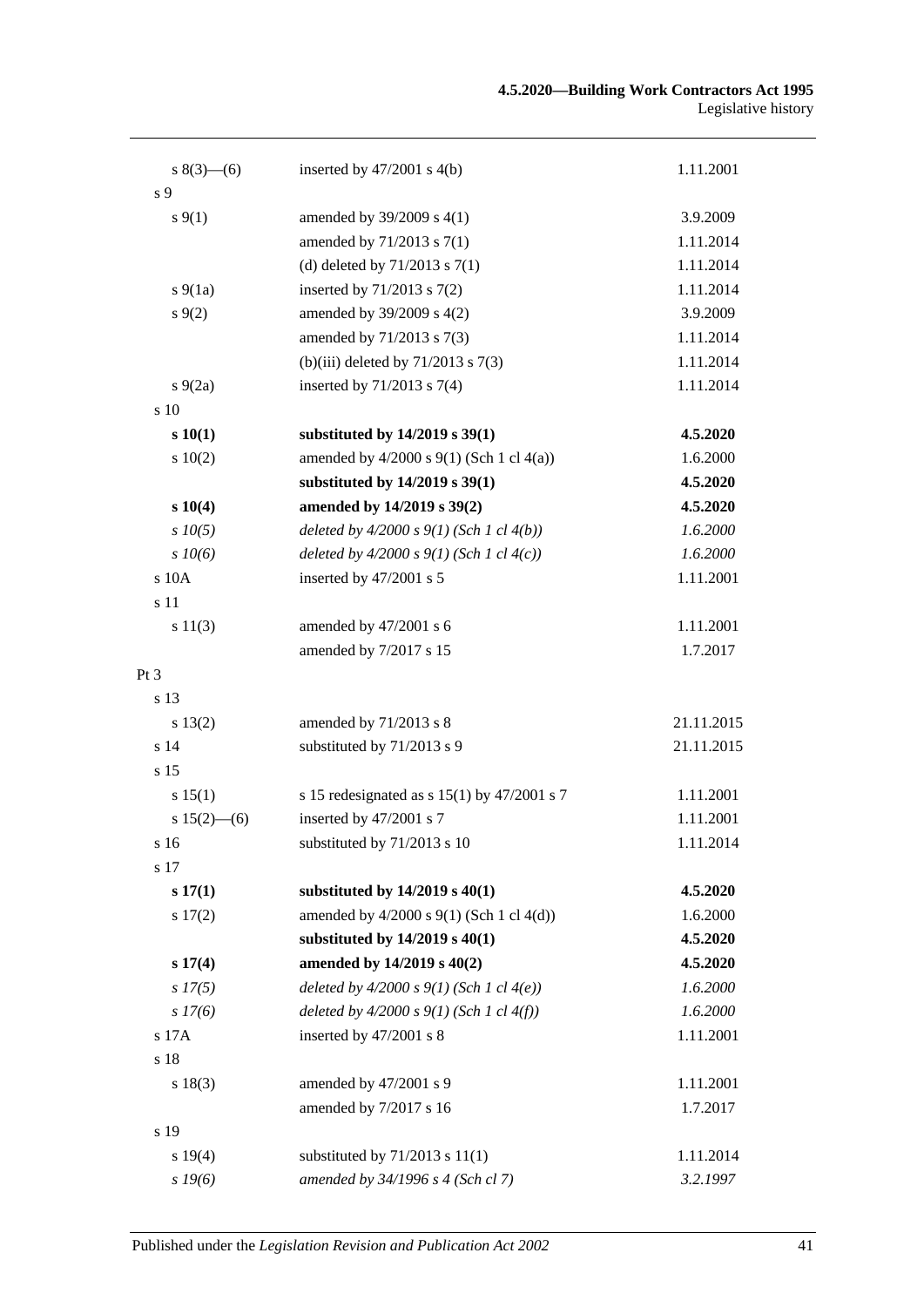|                         | deleted by $71/2013$ s $11(2)$                               | 1.11.2014  |
|-------------------------|--------------------------------------------------------------|------------|
| s 19(7)                 | amended by 34/1996 s 4 (Sch cl 7)                            | 3.2.1997   |
| s 19(8)                 | amended by 34/1996 s 4 (Sch cl 7)                            | 3.2.1997   |
|                         | amended by $71/2013$ s $11(3)$ —(5)                          | 1.11.2014  |
| Pt 3A                   | inserted by 39/2009 s 5                                      | 3.9.2009   |
|                         | substituted by 71/2013 s 12                                  | 1.11.2014  |
| s 19A                   |                                                              |            |
| $s 19A(4)$ and (5)      | substituted by $14/2019$ s $41(1)$                           | 4.5.2020   |
| s 19A(6)                | amended by 14/2019 s 41(2)                                   | 4.5.2020   |
| $s\,19A(7)$             | substituted by $14/2019$ s $41(3)$                           | 4.5.2020   |
| $s$ 19 $A(8)$           | deleted by $14/2019 s 41(3)$                                 | 4.5.2020   |
| Pt 3B                   | inserted by 71/2013 s 12                                     | 1.11.2014  |
| s 19B                   |                                                              |            |
| $s 19B(3)$ and (4)      | substituted by $14/2019$ s $42(1)$                           | 4.5.2020   |
| $s$ 19B $(5)$           | amended by 14/2019 s 42(2)                                   | 4.5.2020   |
| $s$ 19 $B(6)$           | substituted by 14/2019 s 42(3)                               | 4.5.2020   |
| $s$ 19 $B(7)$           | deleted by $14/2019$ s $42(3)$                               | 4.5.2020   |
| Pt 4                    |                                                              |            |
| s <sub>22</sub>         | amended by 14/2019 s 43                                      | 4.5.2020   |
| s <sub>23</sub>         |                                                              |            |
| $s\,23(1)$              | amended by 14/2019 s 44(1)                                   | 4.5.2020   |
| $s\,23(2)$              | amended by 14/2019 s 44(1), (2)                              | 4.5.2020   |
| s <sub>24</sub>         | amended by 21/1998 s 5                                       | 28.5.1998  |
|                         | substituted by 14/2019 s 45                                  | 4.5.2020   |
| s 25                    |                                                              |            |
| s 25(1)                 | amended by 21/1998 Sch cl 1 as substituted by<br>22/1998 s 3 | 28.5.1998  |
|                         | amended by 14/2019 s 46                                      | 4.5.2020   |
| s 25(2)                 | amended by 14/2019 s 46                                      | 4.5.2020   |
| s <sub>26</sub>         | amended by 14/2019 s 47                                      | 4.5.2020   |
| Pt 5                    |                                                              |            |
| s 29                    |                                                              |            |
| s 29(8a)—(8c)           | inserted by $78/1999$ s $3(a)$                               | 2.12.1999  |
| $s\,29(10)$             |                                                              |            |
| cost-plus clause        | inserted by $78/1999$ s $3(b)$                               | 2.12.1999  |
| fixed price<br>contract | inserted by $78/1999$ s $3(b)$                               | 2.12.1999  |
| GST clause              | inserted by $78/1999$ s $3(b)$                               | 2.12.1999  |
| s 30                    |                                                              |            |
| $s \ 30(1)$             | amended by 77/2009 Sch 1 cl 2(1)-(4)                         | 10.12.2011 |
| $s \ 30(2)$             | amended by 77/2009 Sch 1 cl 2(5)                             | 10.12.2011 |
| $s \ 30(3)$             | amended by 77/2009 Sch 1 cl 2(6)                             | 10.12.2011 |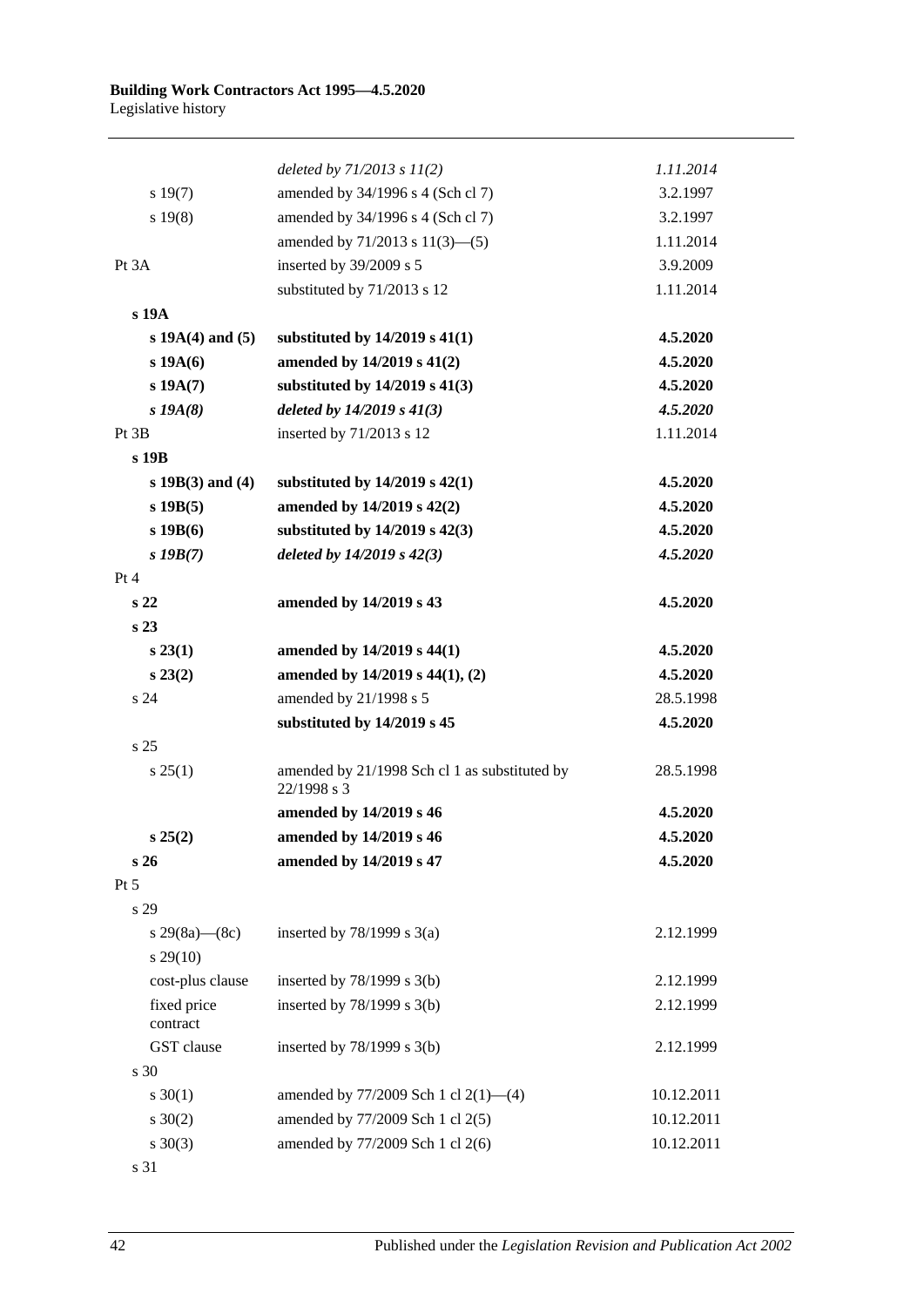| $s \, 31(2)$                        | amended by 34/1996 s 4 (Sch cl 7)                                     | 3.2.1997  |
|-------------------------------------|-----------------------------------------------------------------------|-----------|
| s 39                                | amended by 21/1998 s 6                                                | 28.5.1998 |
| s <sub>40</sub>                     |                                                                       |           |
| $s\ 40(1)$                          | amended by 69/2001 s 4                                                | 3.2.2002  |
|                                     | amended by 43/2012 s 4                                                | 1.7.2013  |
| $Pt\,6$                             | deleted by $5/2008 s3$                                                | 13.3.2008 |
| Pt 7                                |                                                                       |           |
| s <sub>45</sub>                     |                                                                       |           |
| $s\,45(1)$                          | amended by 7/2017 s 17                                                | 1.7.2017  |
| s 46                                |                                                                       |           |
| $s\,46(2a)$                         | inserted by 39/2009 s 6                                               | 3.9.2009  |
| s <sub>47</sub>                     |                                                                       |           |
| $s\,47(1)$                          | amended by 14/2019 s 48(1), (2)                                       | 4.5.2020  |
| $s\,47(3)$                          | inserted by 14/2019 s 48(3)                                           | 4.5.2020  |
| s 48                                | amended by 21/1998 Sch cl 1 as substituted by<br>22/1998 s 3          | 28.5.1998 |
| s 49                                | amended by 34/1996 s 4 (Sch cl 7)                                     | 3.2.1997  |
|                                     | amended by 3/2012 Sch 1 cl 5                                          | 28.5.2012 |
| s 50                                |                                                                       |           |
| s 50(1)                             | amended by 34/1996 s 4 (Sch cl 7)                                     | 3.2.1997  |
| s <sub>51</sub>                     |                                                                       |           |
| s 51(1)                             | amended by 34/1996 s 4 (Sch cl 7)                                     | 3.2.1997  |
| s 56                                | deleted by $16/2013 s 11$                                             | 17.6.2013 |
| s 58                                |                                                                       |           |
| s 58(1)                             | substituted by 21/1998 Sch cl 1 as substituted<br>by 22/1998 s 3      | 28.5.1998 |
| Sch 1 before deletion by<br>14/2019 |                                                                       |           |
| $\operatorname{scl}(4)$             | amended by 21/1998 s 7                                                | 28.5.1998 |
| Sch 1                               | deleted by 14/2019 s 49                                               | 4.5.2020  |
| Sch 2                               |                                                                       |           |
| $\text{sc}$ (4)                     | amended by 21/1998 s 8                                                | 28.5.1998 |
| Sch <sub>3</sub>                    |                                                                       |           |
| cl1                                 | omitted under Legislation Revision and<br><b>Publication Act 2002</b> |           |
| cll $(6a)$ and $(6b)$               | inserted by $21/1998$ s 9                                             | 28.5.1998 |
| Sch 4                               | omitted under Legislation Revision and<br><b>Publication Act 2002</b> |           |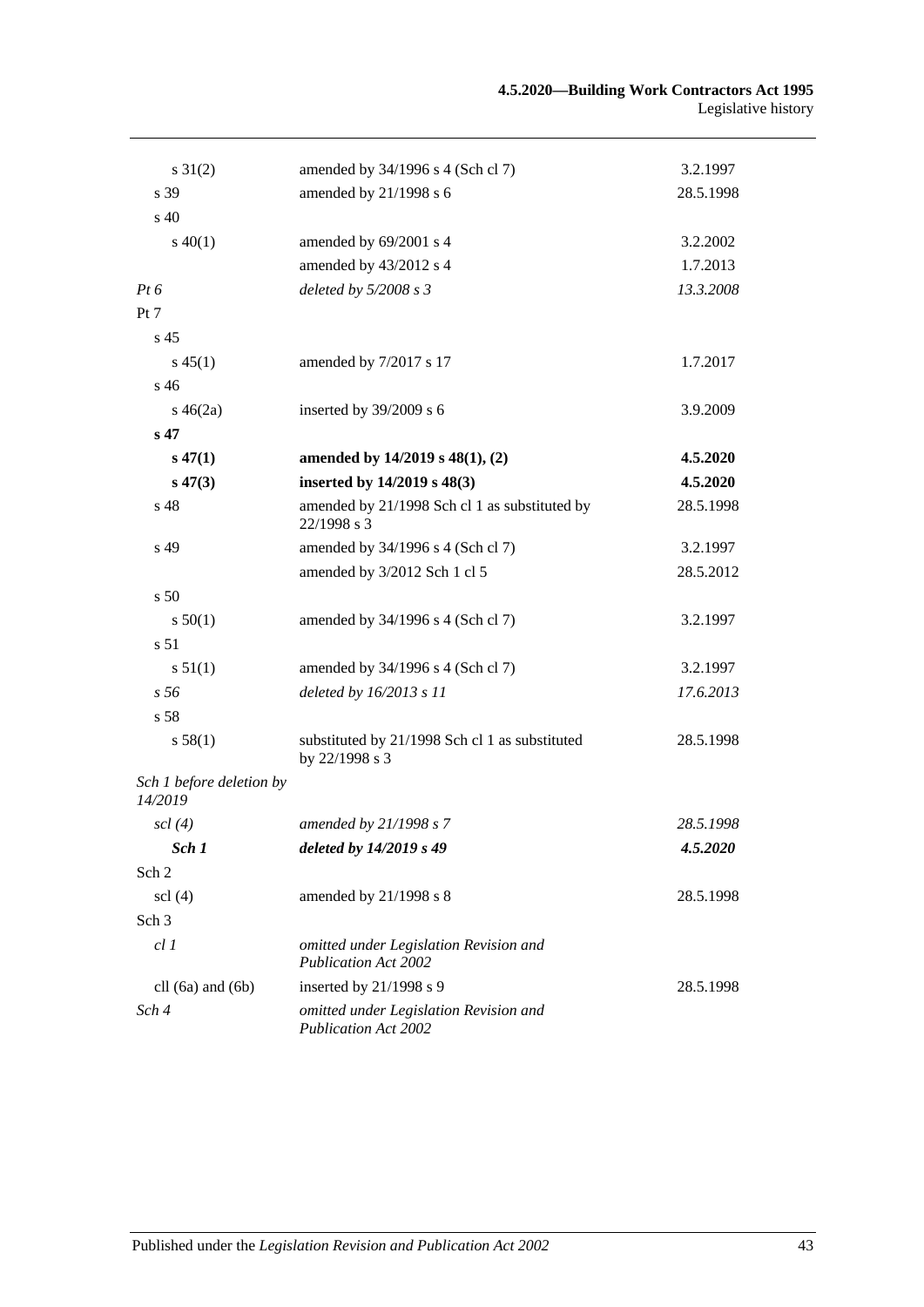### **Transitional etc provisions associated with Act or amendments**

### *Statutes Amendment and Repeal (Common Expiation Scheme) Act 1996*

#### **5—Transitional provision**

An Act repealed or amended by this Act will continue to apply (as in force immediately prior to the repeal or amendment coming into operation) to an expiation notice issued under the repealed or amended Act.

### *Statutes Amendment (Courts and Judicial Administration) Act 2001*

#### **5—Transitional provision**

The amendments made to the principal Act by this Part—

- (a) do not apply in respect of proceedings commenced before the commencement of this Part (and those proceedings may continue as if this Act had not been enacted); and
- (b) apply in respect of proceedings commenced after the commencement of this Part (including proceedings in respect of a claim arising before the commencement of this Part).

### *Statutes Amendment (Courts Efficiency Reforms) Act 2012*

#### **5—Transitional provision**

The amendment made to the *[Building Work Contractors Act](http://www.legislation.sa.gov.au/index.aspx?action=legref&type=act&legtitle=Building%20Work%20Contractors%20Act%201995) 1995* by this Part—

- (a) does not apply in respect of proceedings commenced before the commencement of this Part (and those proceedings may continue as if this Act had not been enacted); and
- (b) applies in respect of proceedings commenced on or after the commencement of this Part (including proceedings in respect of a claim arising before the commencement of this Part).

#### *Statutes Amendment (SACAT) Act 2019, Pt 6*

#### **50—Transitional provisions**

- (1) A right of appeal under section 10, 17, 19A or 19B of the principal Act in existence before the relevant day (but not exercised before that day) will be exercised as if this Part had been in operation before that right arose, so that the relevant proceedings may be commenced before the Tribunal rather than the Administrative and Disciplinary Division of the District Court.
- (2) A right to lodge a complaint under section 22 of the principal Act with respect to a matter in existence before the relevant day, with the effect that the relevant proceedings would have been commenced before the Administrative and Disciplinary Division of the District Court, will be exercised as if this Part had been in operation before the right arose, so that the complaint may be lodged with the Tribunal rather than the District Court.
- (3) A decision or order of the Administrative and Disciplinary Division of the District Court under Part 4 of the principal Act in force immediately before the relevant day will, on and from the relevant day, be taken to be a decision or order of the Tribunal.